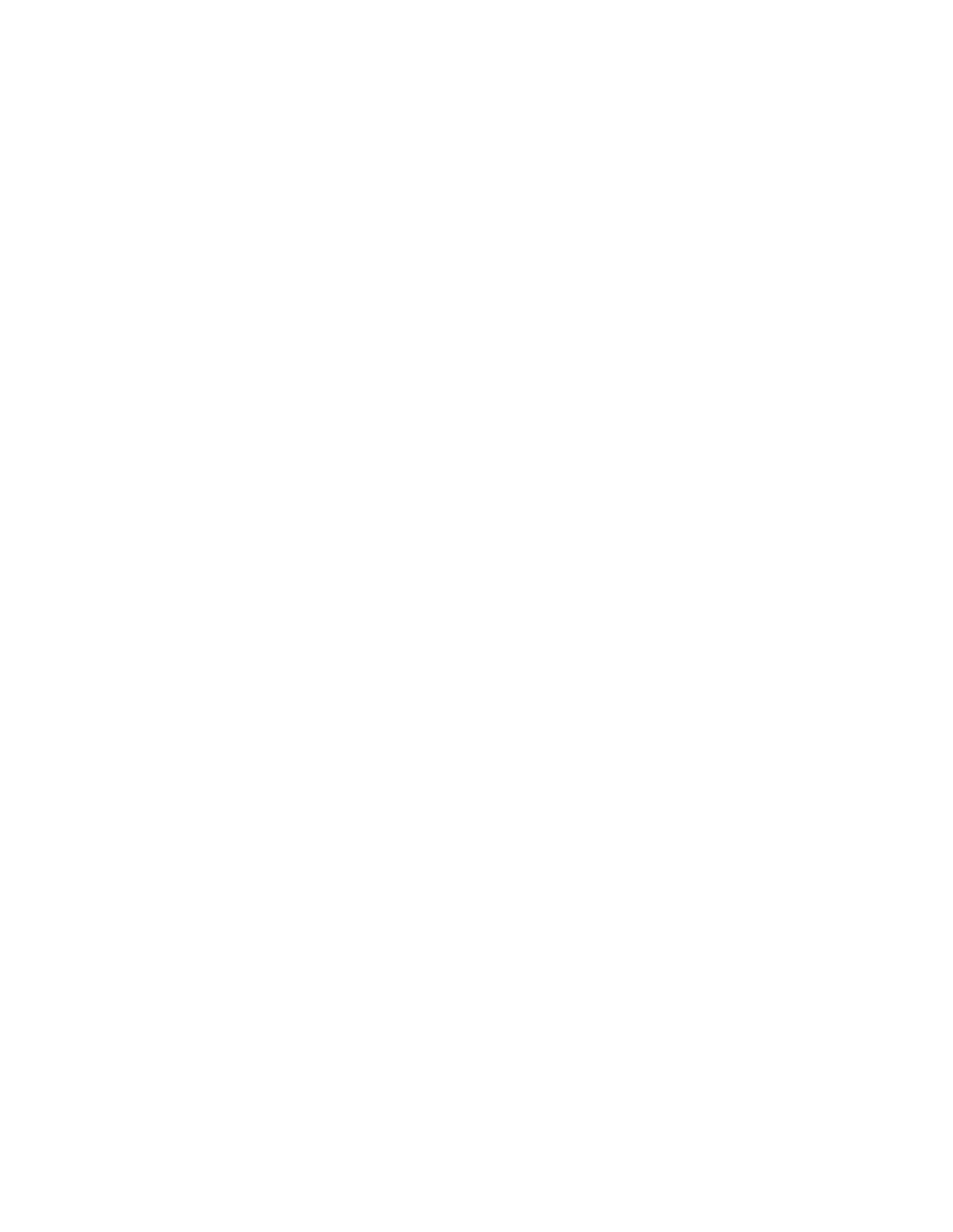# **TABLE OF CONTENTS**

| <b>1 - INTRODUCTION</b>           |  |
|-----------------------------------|--|
|                                   |  |
|                                   |  |
| <b>2 - SAFETY AND PRECAUTIONS</b> |  |
|                                   |  |
| <b>3 - RECOMMENDATIONS</b>        |  |
|                                   |  |
|                                   |  |
|                                   |  |
|                                   |  |
|                                   |  |
|                                   |  |
|                                   |  |
|                                   |  |
|                                   |  |
|                                   |  |
|                                   |  |
|                                   |  |
|                                   |  |
|                                   |  |
|                                   |  |
|                                   |  |
|                                   |  |
|                                   |  |
|                                   |  |
|                                   |  |
|                                   |  |
| <b>4 - APPLIANCES AND SYSTEMS</b> |  |
|                                   |  |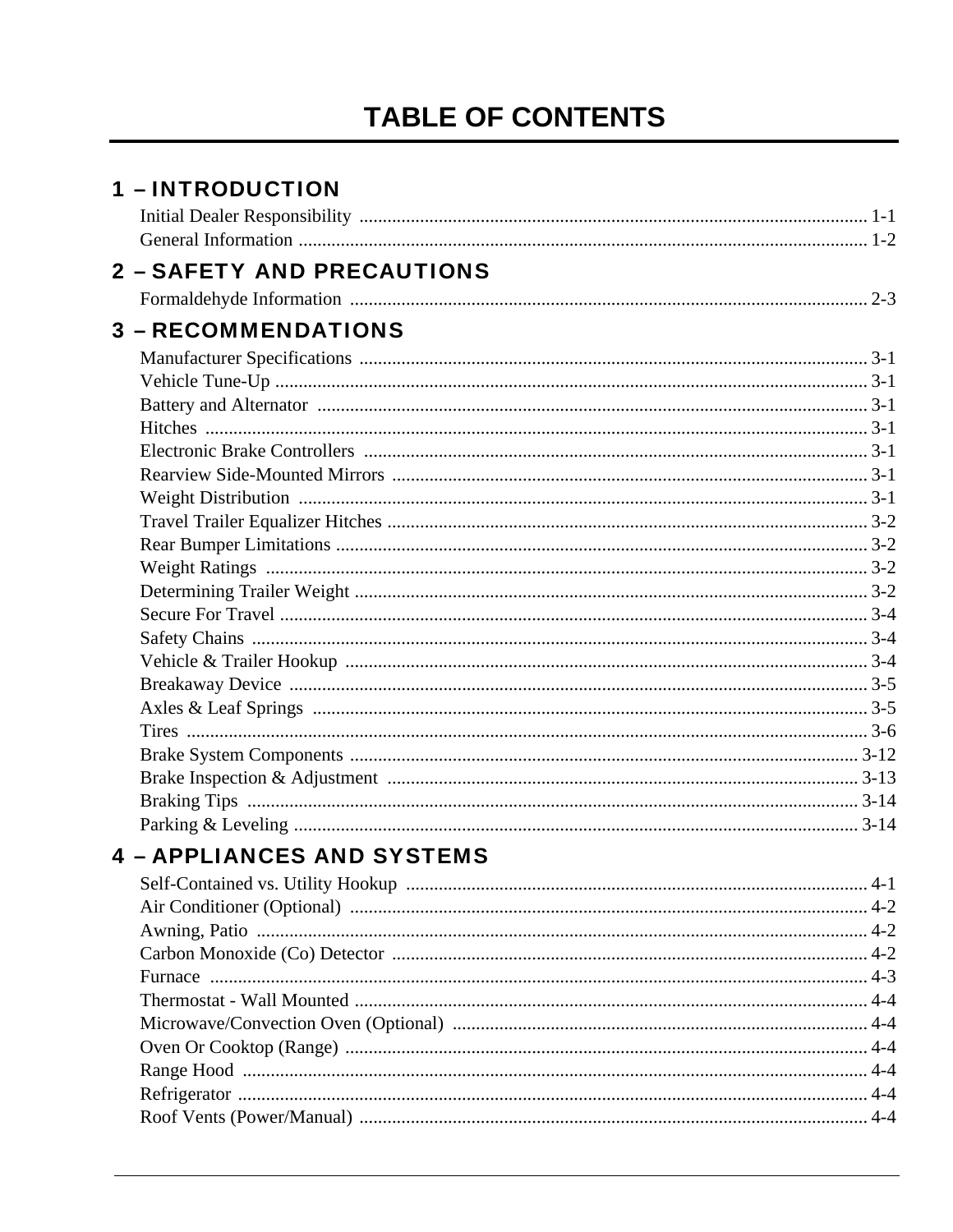## **Table Of Contents**

## **5 - PROPANE GAS**

| Safety Regulations Regarding Propane Gas Systems & Propane Gas Appliances  5-3 |  |
|--------------------------------------------------------------------------------|--|

## **6 - ELECTRICAL**

## 7 - PLUMBING

## **8 - ENTERTAINMENT**

# **9 - FURNITURE AND SOFTGOODS**

# **10 - SLIDEOUT ROOMS AND LEVELING**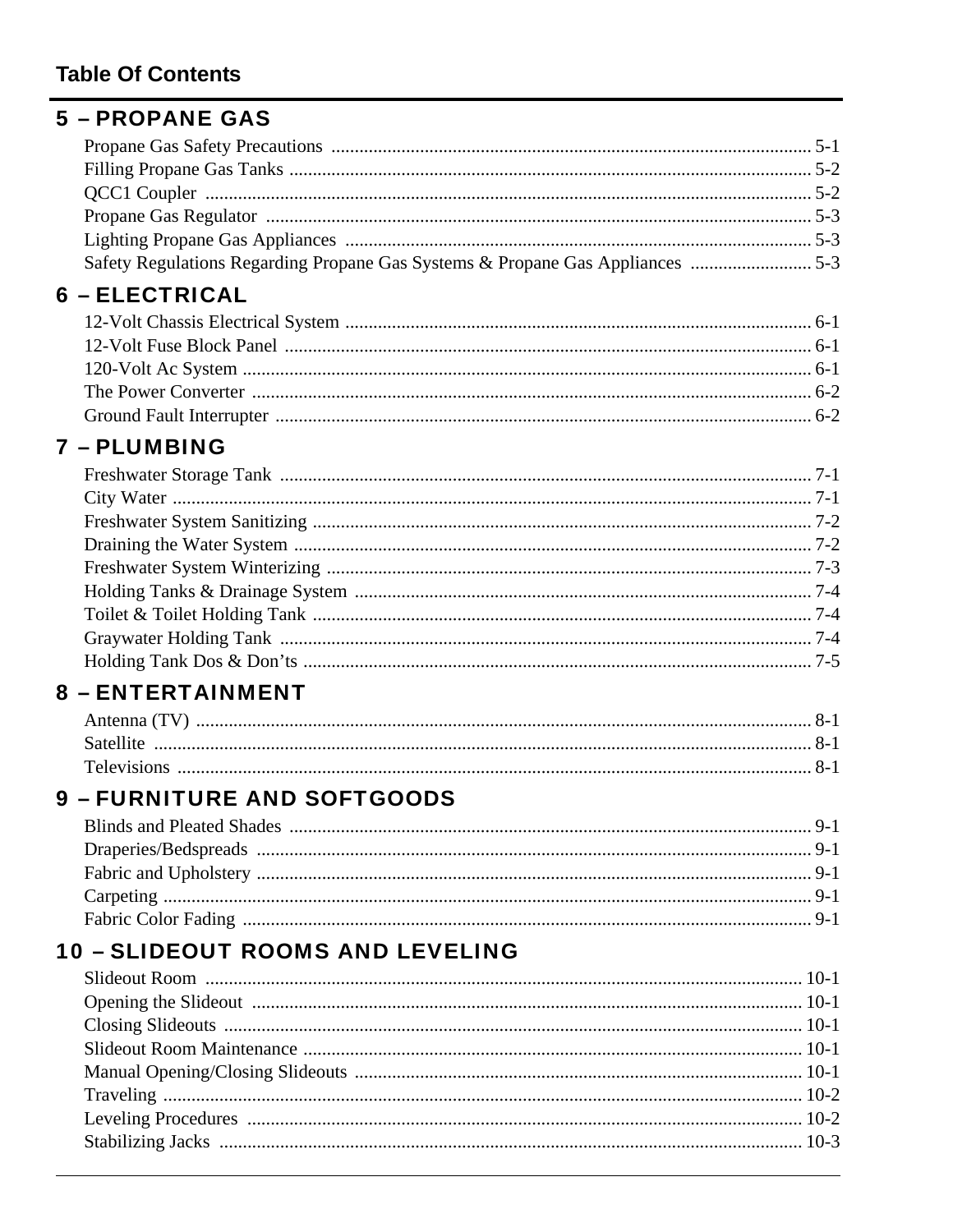# **11 - MAINTENANCE AND STORAGE**

| <b>12 - MISCELLANEOUS</b> |  |
|---------------------------|--|

| <b>Effects Of Prolonged Occupancy</b> |  |  |  |
|---------------------------------------|--|--|--|
|---------------------------------------|--|--|--|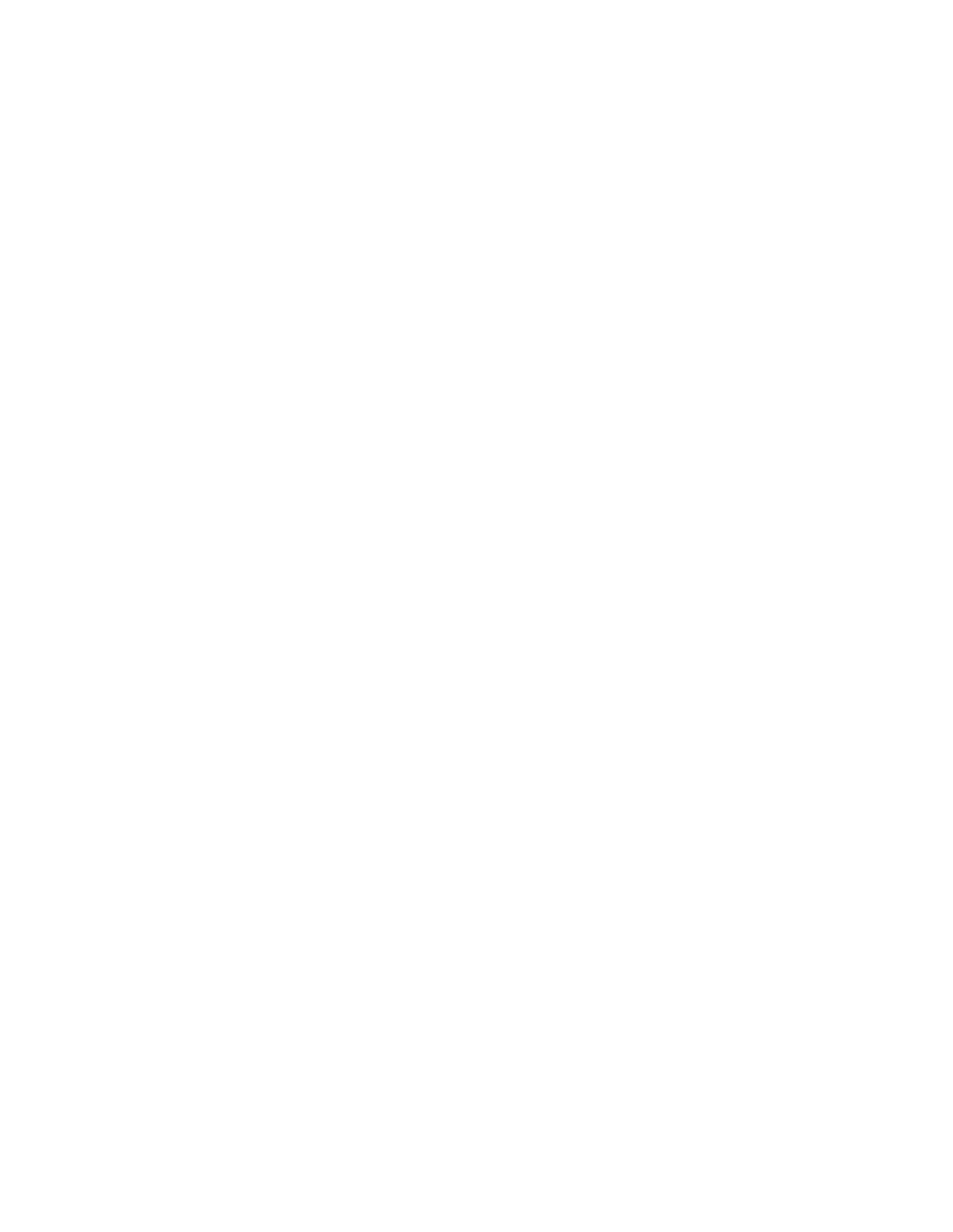<span id="page-6-0"></span>Winnebago Towables employees welcome you to our growing family of travel trailer and fifth wheel owners. Since Winnebago Towables inception, our goal has been to provide towable recreational vehicles designed and engineered to give many years of enjoyment to our customers who love the great outdoors. This manual has been compiled to assist campers, both novice and experienced in set-up, use, and preventative maintenance for continued enjoyment from their travel trailer or fifth wheel. Like finely crafted furniture or highly engineered automobiles, Winnebago Towable travel trailers and fifth wheels require care and regular maintenance to retain maximum performance characteristics. If, after taking delivery of your new trailer it requires additional adjustment, please return the trailer to your dealer as soon as possible. This Owner's Manual, along with information provided in your Owner's Information Package, outlines important areas of operation and provides maintenance schedules to ensure safe, trouble-free service. Knowledge of trailer usage, components and maintenance will help you enjoy many miles and years of recreational living.

*Note: This manual is of a general nature only. Some equipment and features described or shown in this manual may not be available in your model. Because of the Winnebago Towables continuous program of product improvement, it is possible that recent product changes and information may not be included.*

## <span id="page-6-1"></span>INITIAL DEALER RESPONSIBILITY

Winnebago Towables employees assemble travel trailers and fifth wheels to standards which meet or exceed local, state and national codes. Each trailer has been thoroughly inspected at our facilities prior to shipment. Every Winnebago Towable dealer has the responsibility to reinspect and to prepare every travel trailer and fifth wheel

during the pre-delivery phase of the sale. Dealership personnel will provide instruction in basic trailer use and features plus complete a predelivery inspection with you. Dealership predelivery instruction and inspections should be supplemented by a thorough review of all material furnished with the trailer by Winnebago Towables and component and appliance manufacturers. The dealer/customer pre-delivery instruction and inspection should review:

- TOW VEHICLE/TRAILER **CONNECTIONS**
- TRAILER CONNECTION MAINTENANCE
- COUPLING & UNCOUPLING
- BREAKAWAY SWITCH
- TRAILER LOADING
- EXTERIOR INSPECTION
- INTERIOR DÉCOR INSPECTION
- EMERGENCY EXITS
- FIRE EXTINGUISHER
- FRESHWATER SYSTEM OPERATION
- WATER PUMP OPERATION
- WASTEWATER SYSTEM OPERATION
- WATER HEATER OPERATION
- LAVATORY AND TUB/SHOWER CARE
- CONVERTER FUNCTION & OPERATION
- GROUND FAULT INTERRUPTER (GFI)
- CIRCUIT BREAKERS
- INTERIOR LIGHTS, SWITCHES & **RECEPTACLES**
- REFRIGERATOR OPERATION
- RANGE OR RANGE/OVEN OPERATION
- FURNACE OPERATION
- OPERATION OF OTHER APPLIANCES
- MONITORING PANEL FUNCTIONS
- PROPANE GAS SYSTEM & PROPANE
- LEAK DETECTOR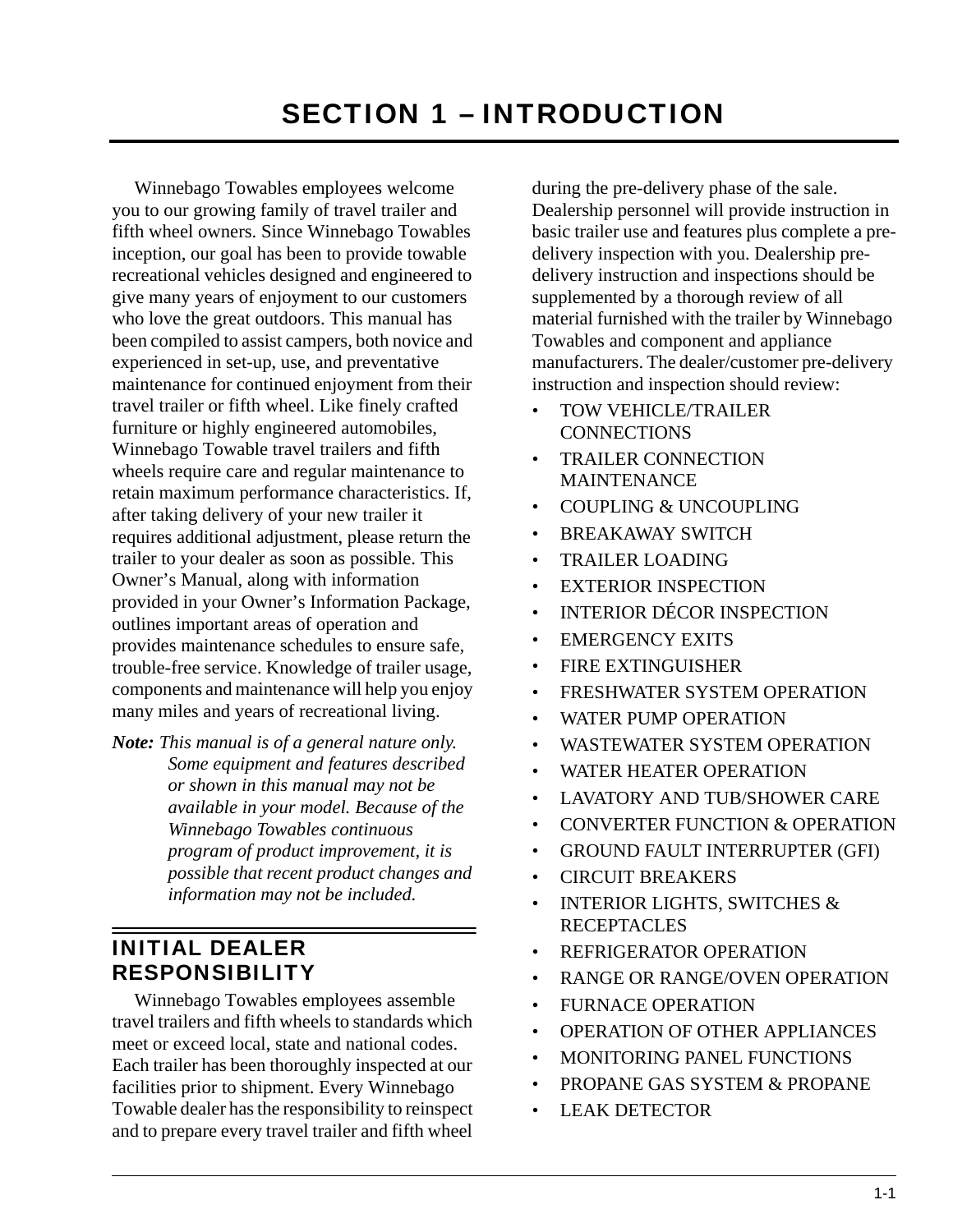## **SECTION 1 – INTRODUCTION**

- TV ANTENNA & RELATED **COMPONENTS**
- AWNINGS
- BED CONVERSIONS
- CURTAINS, CARPET & COUNTERTOPS
- TABLE SETUP & STORAGE
- SPARE TIRE CARRIER
- EXPLANATION OF WINNEBAGO TOWABLE WARRANTY
- EXPLANATION OF COMPONENT & APPLIANCE WARRANTIES
- ACCEPTANCE OF TRAILER CLEANLINESS
- WEIGHT DISTRIBUTION

## <span id="page-7-0"></span>GENERAL INFORMATION

The Owner's Manual will provide general information and instruction. Product information or instruction may not apply, may be excluded or may be generalized because:

- Equipment and features described or shown may be optional or unavailable on some models.
- Ongoing design changes may not be included because of continuous product improvement.
- Specifications may change without notice.

Descriptions or photographs in this manual are representative of function and may not specifically depict actual equipment, fabrics, interior or exterior décor or design options as installed with your trailer.

#### **THIS PRODUCT IS DESIGNED FOR RECREATIONAL USE AND SHORT-TERM OCCUPANCY ONLY.**

**Winnebago Towable** travel trailers and fifth wheels are not designed or intended to be used as permanent housing. Using this product for long term or permanent occupancy may lead to premature deterioration of appliances, plumbing, interior finishes, fabrics, carpeting and drapes. Damage or deterioration due to long term

occupancy is not considered normal, and constitutes misuse or abuse under the warranty terms, therefore voiding your warranty protection.

## **Obtaining Service**

#### **Make an Appointment**

Always make an appointment in advance with the service center. Schedule as far in advance as possible, always confirm the appointment as the date approaches. Do not show up without an appointment for service and expect that the service center will be able to "fit you in." Arriving without an appointment may cause additional aggravation when your request is met with "I'm sorry but our schedule is full for the next several weeks."

#### **Preparation for an Appointment**

If you have made an appointment to have warranty service, be sure to have the correct papers with you. Take your Warranty Registration paperwork and owner's packet with you to your appointment. Not all work to be performed may be covered by the warranty. Keep a maintenance log of your trailer's service history. This can often provide a clue to the current problem.

### **Prepare A List...**

Make a written list of your trailer's problems or the specific work you would like completed. If you've had an accident or work done that is not on your maintenance log, let the service advisor know. Please don't keep secrets.

### **Be Reasonable With Requests...**

If you list a number of items and you must have your trailer by the end of the day, discuss the situation with the service advisor and list the items in order of priority. Please do not expect to add to the list for service beyond what you have previously scheduled when you arrive for your appointment. Even though the service center may be able to complete the additional requests, their schedule has been determined based on your original request.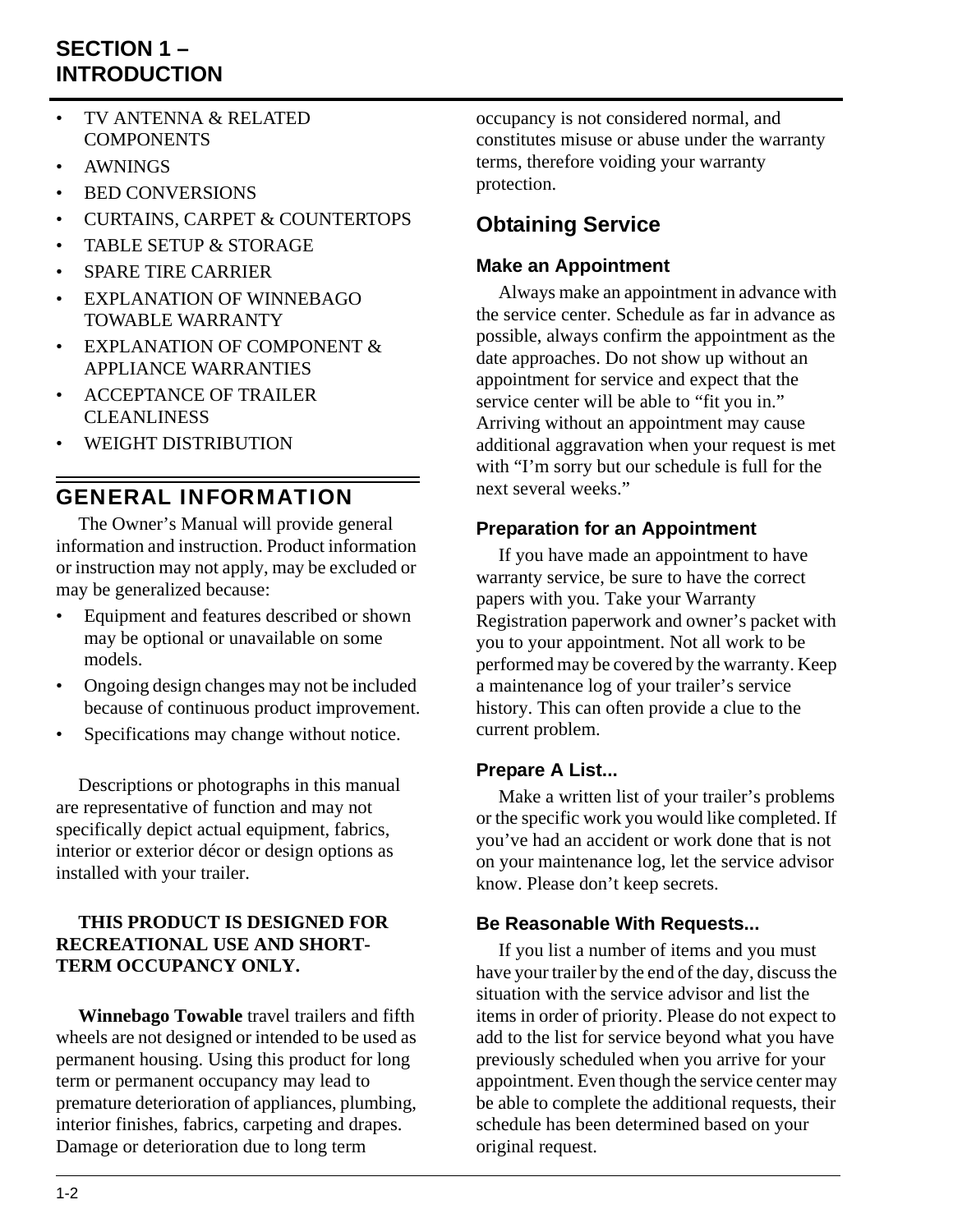#### **Inspecting Repairs**

Winnebago Towable and your servicing dealer want you to be satisfied with any repair. After a repair is performed, inspect the workmanship carefully. Check your service list and go over the repairs with the service center representative. Once satisfied, sign the Winnebago Towable claim form. In the event a problem should reoccur after you have left the dealership, contact the repair center or Winnebago Towables as soon as possible so that the situation can be resolved in a timely manner.

#### **If You Need Assistance...**

Winnebago Towables and our dealers are vitally interested in your satisfaction. We want you to be happy with our products and services. Your selling dealer is best equipped and most anxious to provide prompt resolution for any warranty issue or related matter that you may experience. Winnebago Towable dealers have the facilities, trained technicians, special tools and the latest information to assure your trailer is fixed correctly and in a timely manner. If special circumstances arise, talk to your dealer's service manager. Most matters can be resolved with this process. If for some reason you are still not satisfied, talk to the general manager or owner of the dealership. They want to know if you need assistance. If your dealership is unable to resolve the concern, you may contact Winnebago Towable Customer Service.

Any communication to Winnebago Towable Customer Service should include the following information:

- Owner's Name and Address
- Owner's Telephone Number
- Dealership Name
- Trailer Identification Number
- Trailer delivery date

**Winnebago Towables 201 14th Street · Middlebury, IN 46540 Telephone: (574) 825-5250 FAX: (574) 825-5433 E-mail: warrantywoi@winnebagoind.com**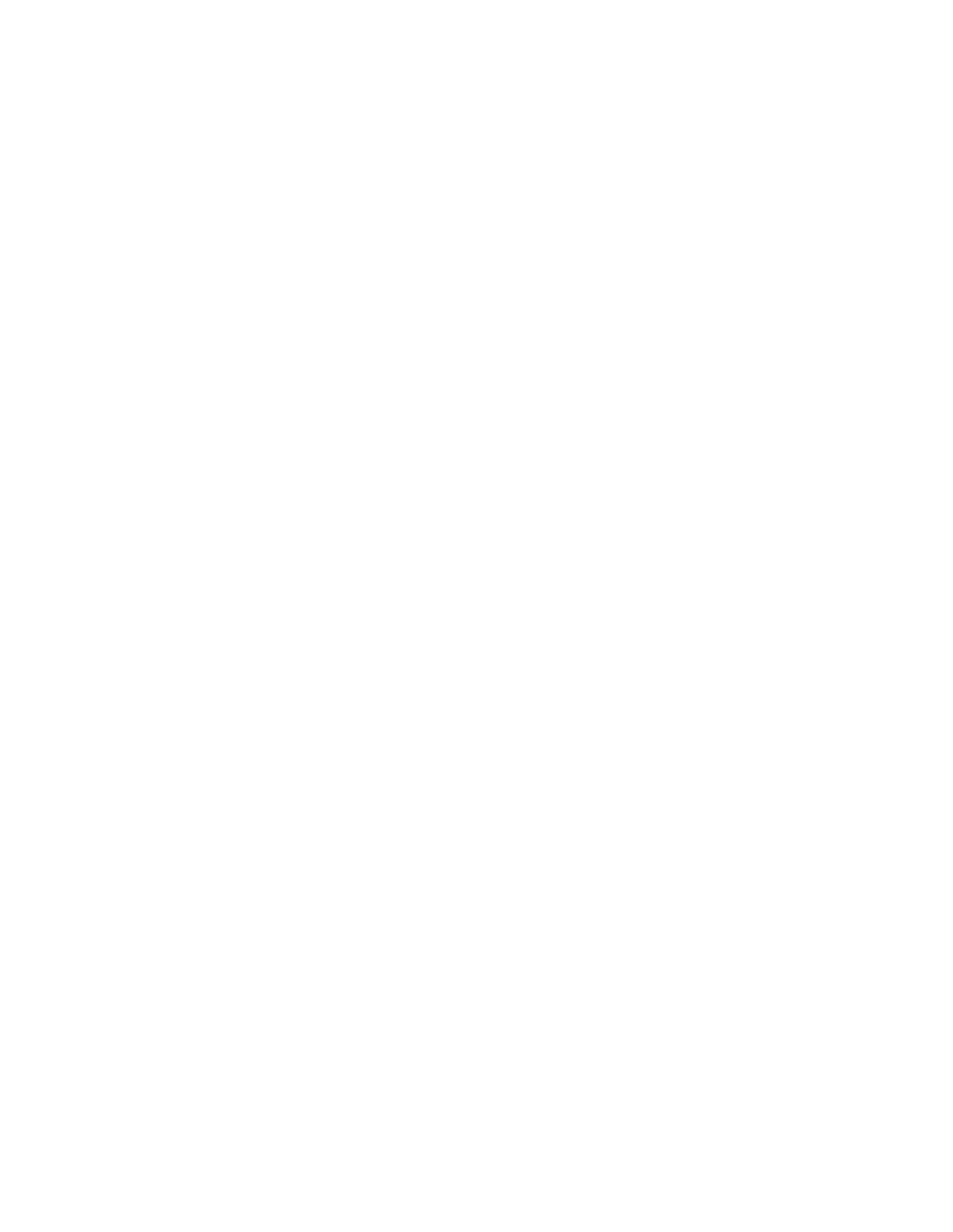<span id="page-10-0"></span>We have provided many important safety messages in this manual. Read and follow them carefully.

# $\Lambda$ CAUTION

Always check to be certain that the hitch is locked properly before towing. Be sure hitch bars are adjusted for proper load equalization.

# $\bigwedge$ CAUTION

It's also important to load personal cargo so that Gross Axle Weight Rating is never exceeded. For safety's sake, you should weigh your family camping vehicle frequently as loaded for travel. We cannot emphasize too strongly that the Gross Vehicle Weight and Axle Rating must not be exceeded. Overloading is a safety hazard.

# WARNING

IT IS NOT SAFE TO USE COOKING APPLIANCES FOR COMFORT HEATING.

# **ADANGER**

#### IF YOU SMELL GAS:

- 1. Extinguish all open flames, pilot lights, lanterns and smoking materials.
- 2. DO NOT touch electrical switches.
- 3. Shut off the gas supply at the tank valve(s) or gas supply connection.
- 4. Open the windows and exit the unit leaving the door open.
- 5. Stay out of the unit until the odor clears.
- 6. Have the propane system checked immediately and the cause of the leak corrected before using the system again.

# WARNING

INSIST that propane bottle(s) are not filled beyond 80% liquid level. Overfilling bottle(s) will eliminate the "safety cushion" provided by the 20% expansion area, which in turn can result in the discharge of gas through the pressure relief valve when higher outside temperatures are encountered.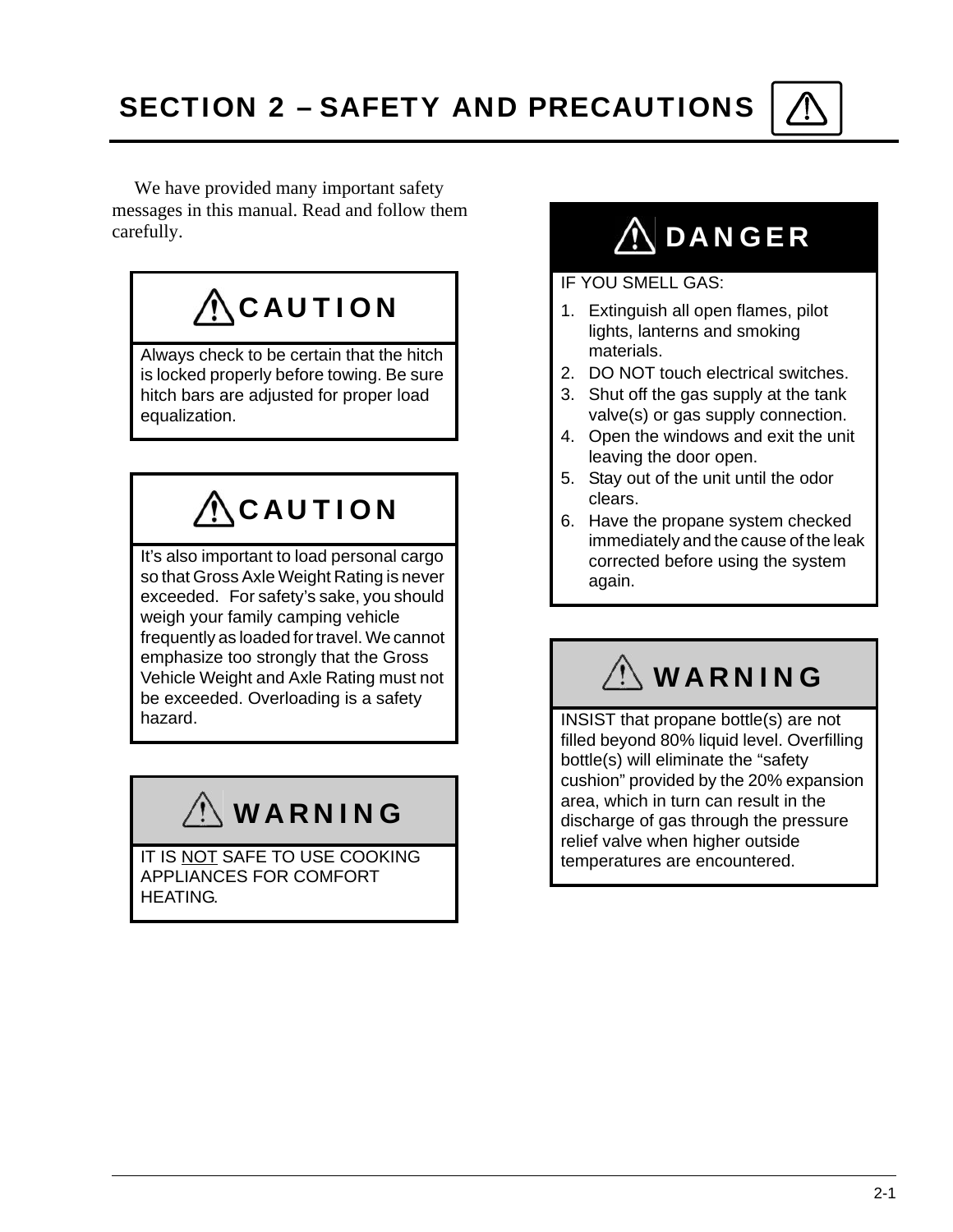

### **SECTION 2 – SAFETY AND PRECAUTIONS**

# WARNING

The water heater and furnace combustion air exhaust ports may be extremely HOT during water heater and furnace operation. **DO NOT** touch these outlets or allow any material to come in contact with or cover either the air intake or exhaust ports while operating the water heater and/or furnace.

# WARNING

**DO NOT** use the breakaway switch as a parking brake. The current needed to operate the brakes will drain the battery in a short time and the brakes will release when the voltage fails.

# WARNING

**DO NOT** mix different types of tires on the same vehicle such as radial, bias and bias-belted tires except in emergencies because vehicle handling and tire life may be seriously affected and may result in loss of control or tire failure.

# **WARNING**

**DO NOT** replace a blown fuse with one that has a higher amperage rating. If a fuse continues to blow (or circuit breaker to pop) **DO NOT** attempt to bypass it with a piece of wire. Determine the reason for the overload and have it repaired before using the circuit again. **DO NOT** attempt wiring repairs on a "live" circuit. Turn off all appliances and disconnect the trailer from all sources of 120-volt and 12-volt electricity.

# WARNING

**DO NOT** use a cheater plug (one with the ground wire pin removed) to hook up your trailer to a 120-volt plug-in. **DO NOT** use an extension cord with a lower circuit rating to plug into an electrical hookup that is beyond the reach of your trailer's power cable.

# WARNING

**DO NOT operate the 120-volt electrical system without a proper ground.**

# $\left\langle \right\rangle$  WARNING

Test the smoke detector's operation after your camping vehicle has been in storage, before each trip and at least once per week during use.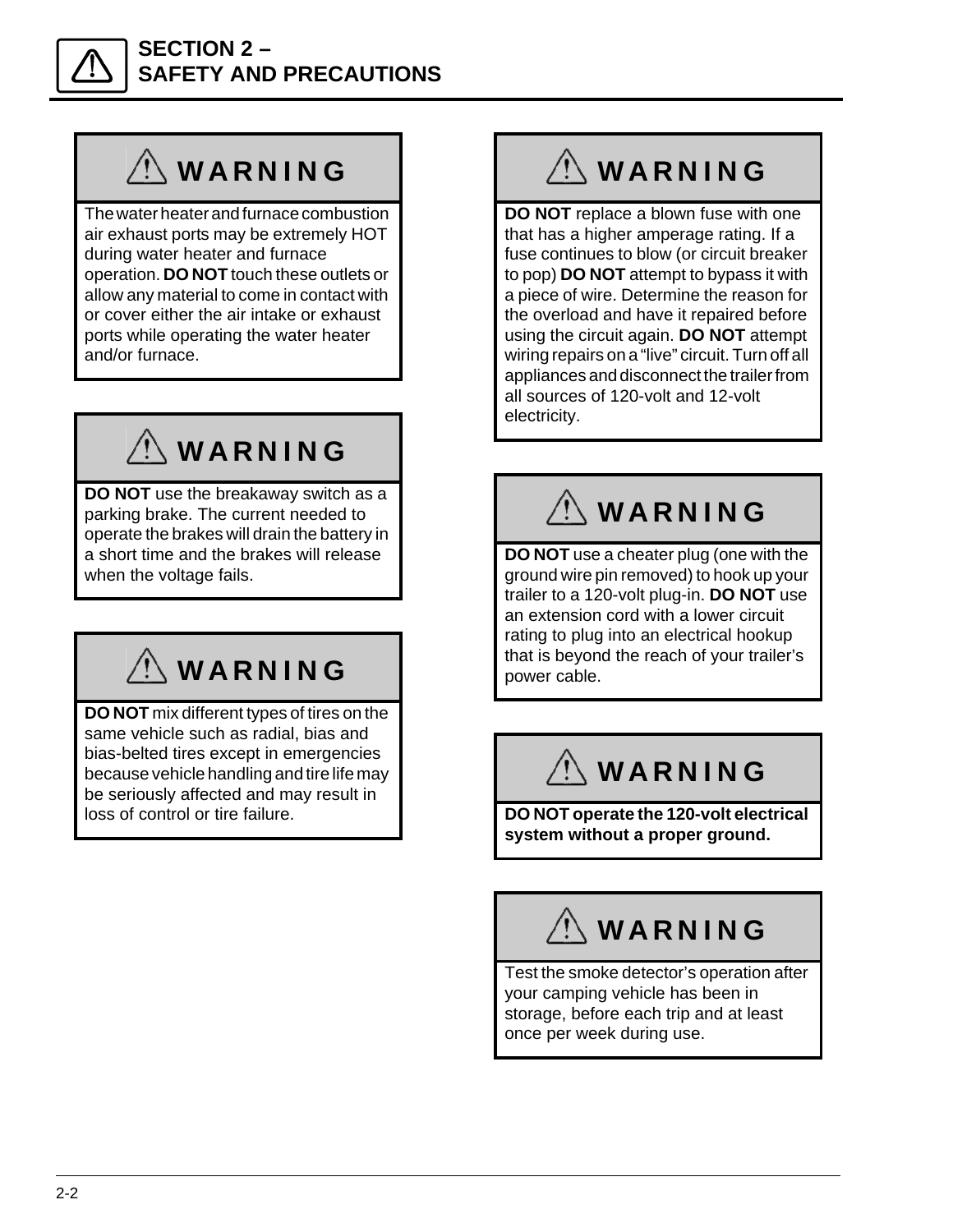**SECTION 2 – SAFETY AND PRECAUTIONS**

# **WARNING**

Use only antifreeze made especially for potable water systems. Automotive antifreeze, if ingested, can cause blindness, deafness or death.

### <span id="page-12-0"></span>FORMALDEHYDE INFORMATION

Some of the materials used in this recreational vehicle emit formaldehyde. Eye, nose, and throat irritation, headache, nausea, and a variety of asthma-like symptoms, including shortness of breath have been reported as a result of formaldehyde exposure. Reaction to formaldehyde exposure may vary among individuals. Elderly persons and young children, as well as anyone with a history of asthma, allergies, or lung problems may be at greater risk. Research is continuing on the possible long-term effects of exposure to formaldehyde. Inadequate ventilation may allow formaldehyde and other contaminants to accumulate in indoor air. Ventilation to dilute the indoor air may be obtained from a passive or mechanical ventilation system. Always be sure to thoroughly ventilate your recreational vehicle before and during each use. High indoor temperatures and humidity may raise formaldehyde levels. When a recreational vehicle is in areas subject to high temperatures, an air conditioning system can be used to control indoor temperature levels. If you have any questions regarding the health effects of formaldehyde, consult your doctor or local health department.

# WARNING

This vehicle, like other vehicles, may contain small amounts of one or more substances which are listed by the state of California for causing cancer or reproductive toxicity.

# WARNING

FORMALDEHYDE LEVELS IN THE INDOOR AIR CAN CAUSE TEMPORARY EYE AND RESPIRATORY IRRITATION AND MAY AGGRAVATE RESPIRATORY CONDITIONS OR ALLERGIES.

### **Additional Precautions**

If you believe that your **Winnebago Towables** travel trailer or fifth wheel has a defect, which could cause a crash or could cause injury or death, immediately inform the National Highway Traffic Safety Administration (NHTSA) in addition to notifying *Winnebago Towables.*

If NHTSA receives similar complaints, it may open an investigation and, if it finds that a safety defect exists in a group of vehicles, it may order a recall and remedy campaign. However, NHTSA cannot become involved in individual problems between you, your dealer, or *Winnebago Towables.*

To contact NHTSA, either call the Vehicle Safety Hotline toll-free at 1-888-327-4236 (TTY: 1-800-424-9153); or write to: NHTSA, 1200 New Jersey Ave., Washington, D.C. 20590 or go to *http://www.savercar.gov.* Information may be obtained about motor vehicle safety from the hotline.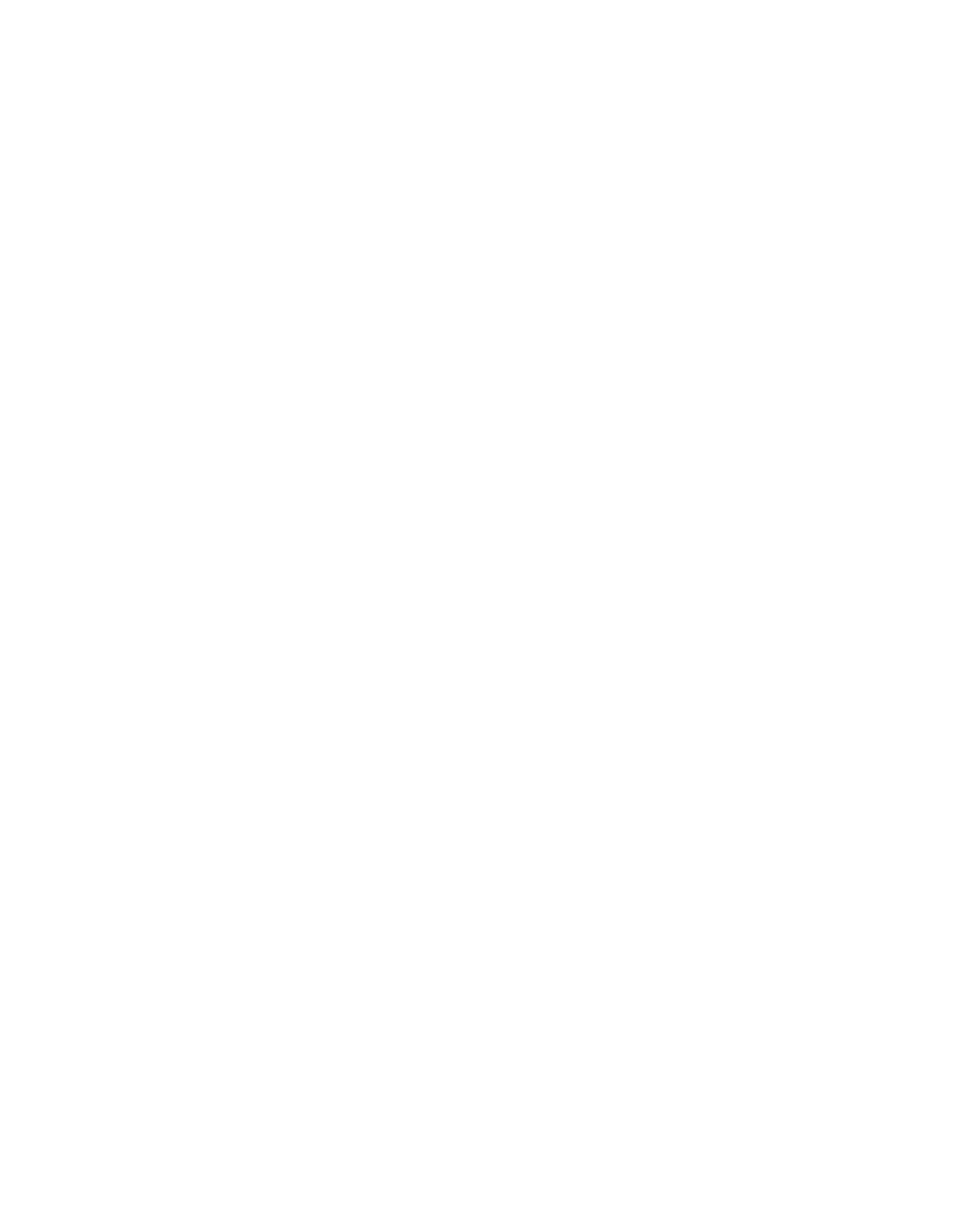<span id="page-14-0"></span>**Tow Vehicle Recommendations**

### <span id="page-14-1"></span>MANUFACTURER SPECIFICATIONS

*Winnebago Towables* travel trailers and fifth wheels can be towed by many types of vehicles. When selecting a tow vehicle for travel trailers and fifth wheels, complying with vehicle manufacturer specific recommendations concerning towing capabilities and restrictions is critical. Many vehicle manufacturers and dealers can provide special towing packages based on specific requirements, such as trailer size, maximum trailer load and tow vehicle demands during travel (i.e. terrain, trip lengths, etc.).

# <span id="page-14-2"></span>VEHICLE TUNE-UP

Proper vehicle maintenance is necessary including engine tune-ups and lubrication. An engine may overheat on long upgrades, which may be prevented with a larger, heavy-duty radiator and proper care.

# <span id="page-14-3"></span>BATTERY AND ALTERNATOR

During travel, the tow vehicle battery and alternator must support some of the trailer's electrical equipment including taillights, turn signals, brake lights, clearance lights and electric brakes. The battery and alternator must be in good condition and able to handle this load.

# <span id="page-14-4"></span>**HITCHES**

Many types and ratings of trailer hitches are available. Important factors when selecting the proper hitch are:

• Follow the tow vehicle manufacturer's and the hitch manufacturer's recommendations to ensure proper installation and size requirements.

Keep the tow vehicle and the trailer level to maintain equal weight distribution and ensure maximum steering control.

## <span id="page-14-5"></span>ELECTRONIC BRAKE CONTROLLERS

Many types of electronic brake controllers are available. Consult your dealer to determine specific needs. Insist that any electronic brake controller be installed per the manufacturer's instructions. It may be necessary to install a resistor in the trailer's braking system. If the trailer skids or the brakes grab, a resistor in the circuit may remedy the problem. Follow the individual resistor manufacturer's instructions. Do not use more than one resistor in the circuit.

### <span id="page-14-6"></span>REARVIEW SIDE-MOUNTED MIRRORS

Rearview, side-mounted mirrors on both driver and passenger sides of the tow vehicle are a necessity. Side-mounted mirrors provide a clear view of following traffic and an unobstructed view of the trailer action. They should be properly extended offering an unobstructed view of the rear of the trailer and possible traffic hazards. A travel trailer chassis (springs, wheels, tires axles, frame and tongue) is engineered to carry certain maximum load.

## <span id="page-14-7"></span>WEIGHT DISTRIBUTION

Proper weight distribution between axles and tongue is also critical to safe towing. Factors to consider when evaluating proper weight distribution are:

• On travel trailers, tongue proportion of the GROSS VEHICLE WEIGHT should be approximately 10 to 15% for tandem axle trailers. Depending on the tow vehicle, 11 to 12% tongue weight is ideal. Hitch weight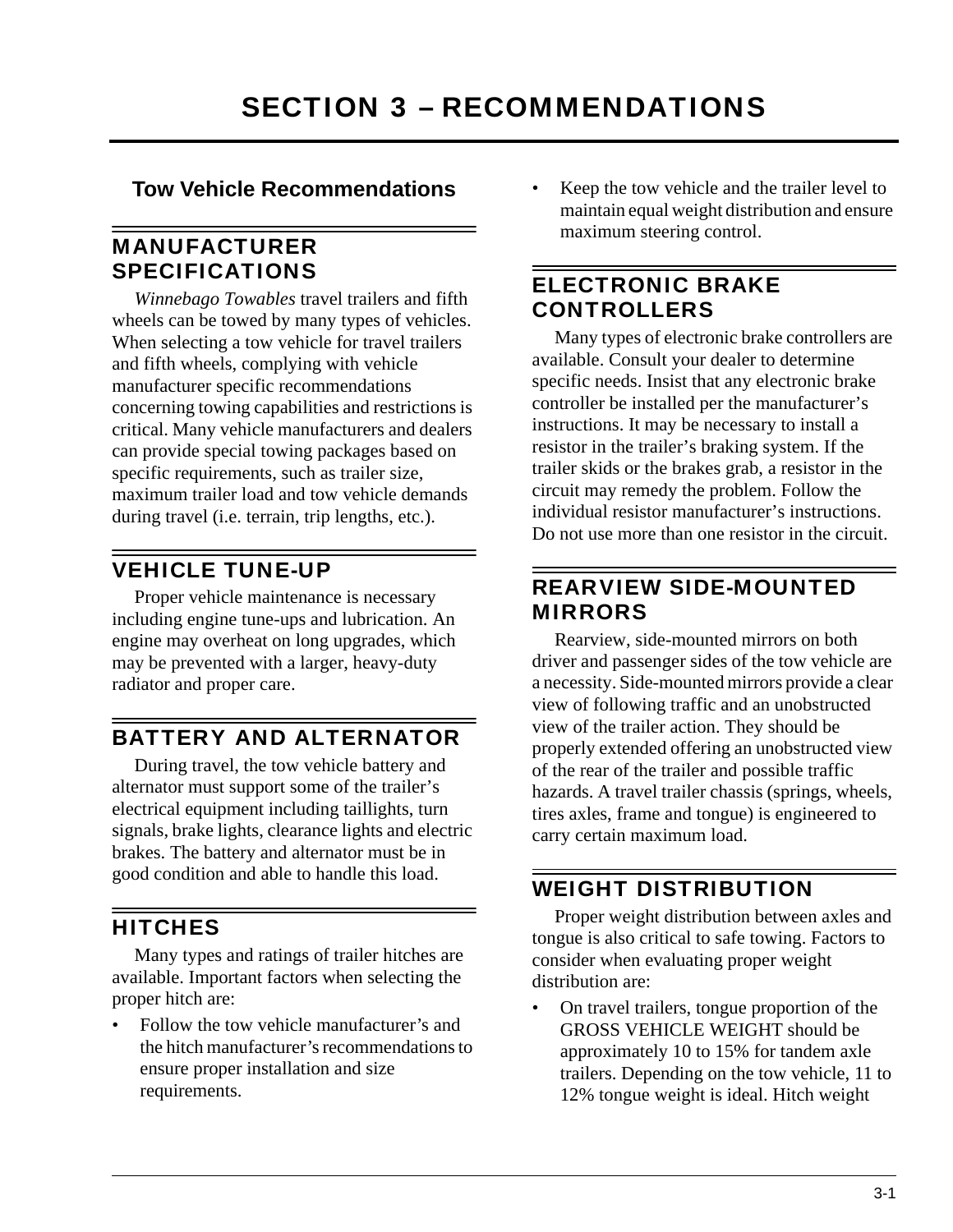## **SECTION 3 – RECOMMENDATIONS**

proportion on fifth wheels is a larger percentage of the GROSS VEHICLE WEIGHT.

- Proper distribution required for towing stability, assures the trailer is not rear, front, or side heavy.
- A light tongue weight or heavy weight placed at the rear end of the trailer may cause trailer sway.

Too much weight on the tongue can overload the tow vehicle, and cause poor tow vehicle stability and handling, poor braking, poor cornering and may damage the trailer frame.

### <span id="page-15-0"></span>TRAVEL TRAILER EQUALIZER **HITCHES**

Travel trailer load equalizer hitches can add 33% plus or minus of hitch weight to trailer axles when the trailer and tow vehicle are level. If the tow vehicle tilts front or rear, the tension on the equalizer bars will affect the amount of weight distributed to the axles.

## <span id="page-15-1"></span>REAR BUMPER LIMITATIONS

The rear bumper of a travel trailer or fifth wheel is not intended to be a weight bearing structure. The bumper is not capable of supporting any additional weight beyond that of the tire carrier and spare tire. Besides being unable to support added weight, adding weight to the rear of the travel trailer will affect the hitch weight and the stability of the trailer while towing.

# WARNING

The rear bumper of travel trailers and fifth wheels are not intended to be used as steps and are not designed to support more than 70 pounds.

### <span id="page-15-2"></span>WEIGHT RATINGS

The Trailer Weight Information label (located inside the inside lower bar on the screen door on almost all trailers and fifth wheels) provides weight data critical to understanding the maximum load of a travel trailer or fifth wheel.

**GROSS VEHICLE WEIGHT RATING (GVWR)** is the maximum permissible weight of the trailer. The weight of the empty trailer, plus weight added in the form of water, food, clothing, and anything else in or attached to the trailer must not exceed the GVWR. In other words, the GVWR is equal to or greater than Unloaded Vehicle Weight plus the Cargo Carrying Capacity.

The **UNLOADED VEHICLE WEIGHT (UVW)** is the weight of the travel trailer or fifth wheel as manufactured. This is the weight on the trailer axles and tongue or pin.

**CARGO CARRYING CAPACITY** is the maximum weight of personal belongings, food, fresh water, PROPANE gas tools, accessories, etc. that can be loaded.

The **GROSS AXLE WEIGHT RATING (GAWR)** represents the allowable empty vehicle's axle weight plus Cargo Carrying Capacity excluding the hitch weight. The weight is divided between each axle and each has its own GAWR. The total of axle load plus the tongue weight must not exceed the trailer GVWR. The GAWR is located on the manufacturer's Federal ID label on the left side front corner outside the trailer.

## <span id="page-15-3"></span>DETERMINING TRAILER WEIGHT

#### **To determine the weight of a loaded trailer:**

- 1. Locate public weight scale.
- 2. Park your trailer and disconnect it on the scale. Both wheels and jacks should be on the scale.
- 3. The reading will be the Gross Vehicle Weight of the trailer and should not exceed the GVWR as indicated on the manufacturer Federal ID tag.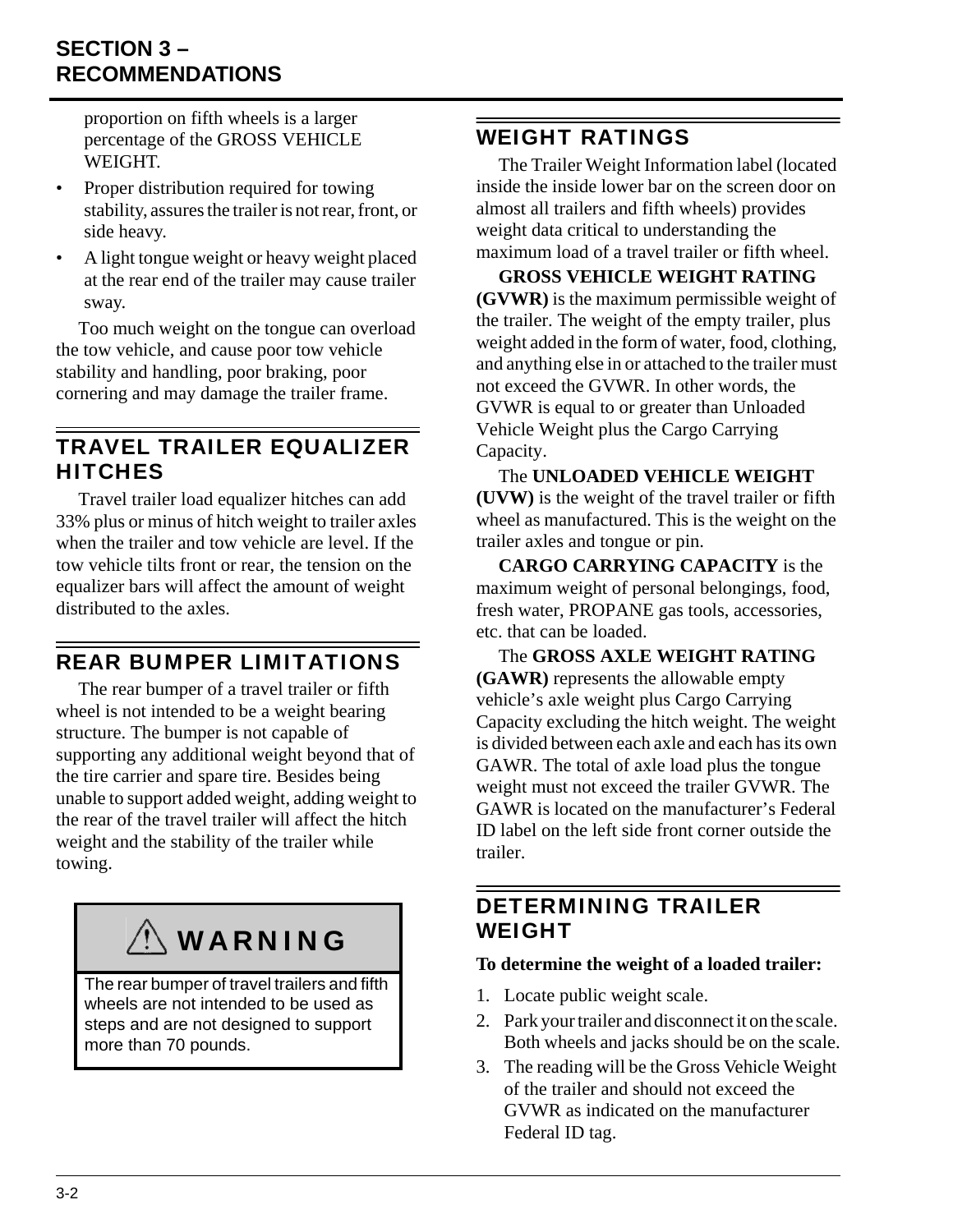#### **To determine Gross Axle Weight - Both Axles:**

- 1. Leave trailer connected to the tow vehicle.
- 2. Be certain the trailer is level.
- 3. Leave the tow vehicle off the scale.
- 4. Roll forward far enough so both trailer axles are on the scale.
- 5. The reading will be the Gross Axle Weight for both axles.

#### **To determine Gross Axle Weight - Each Axle:**

- 1. Leave trailer connected to the tow vehicle.
- 2. Be certain the trailer is level.
- 3. Leave the tow vehicle off the scale.
- 4. Roll forward far enough so only rear trailer axle (two tires) is on the scale.
- 5. The reading will be the Gross Axle Weight for the rear axle.
- 6. Subtract the total Gross Axle Weight from the rear axle weight to calculate the front axle weight.

#### **To determine hitch weight:.**

- 1. Subtract the total Gross Axle Weight reading from the Gross Vehicle Weight reading. This figure is the loaded hitch weight.
- 2. If equalizer equipment is installed, this will affect both hitch and axle weight.



TIRE AND LOADING INFORMATION The weight of cargo should never exceed

745 KG or 1,643 Lbs.

| TIRE         | Æ | <b>COLD TIRE PRESSURE SEE OWNER'S!</b> |             |
|--------------|---|----------------------------------------|-------------|
| <b>FRONT</b> |   | ST225/75D15D 449KPA, 65 PSI MANUAL FOR |             |
| <b>REAR</b>  |   | ST225/75D15D 449KPA, 65 PSI ADDITIONAL |             |
| <b>SPARE</b> |   | ST225/75D15D 449KPA, 65 PSI            | INFORMATION |

MANUFACTURED BY: WINNEBAGO OF INDIANA, LLC DATE: 2-11 CA. I.D. #99-2291 GVWR 4,536 KG (10000 LBS)

GAWR ALL2,305 KG (5060 LBS )PER AXLE WITH ST225/75D15D TIRE 15X6 RIM SANTIC ALLEGION IN SIGN LIFE OF MARINE THE TREAT FOR THE TORY THE

VIN: 4UBAB0R25A1C00000 TYPE: TRAILER MODEL: 303SLS

| RECREATION VEHICLE TRAILER CARGO CARRYING CAPACITY<br>VIN: XXXXXXXXXXXXXXXX |
|-----------------------------------------------------------------------------|
|                                                                             |
| THE WEIGHT OF CARGO SHOULD NEVER EXCEED                                     |
| <b>XXX kg or XXX lbs</b>                                                    |
| CAUTION:                                                                    |
| A full load of water equals xxx kg or xxx lbs of cargo @ 1kg/L (8.3 lb/gal) |

### **Sample Trailer Weight Information Labels**

These labels should be affixed on the front roadside of most travel trailers & fifth wheels.

#### **IMPORTANT:**

- Determine hitch and axle weights with both vehicles level.
- Tilting the trailer forward will add front axle weight.
- Hitch weight and tension of the equalizer bars will be affected by leveling the trailer and tow vehicle.
- Have the tow vehicle level if equalizers are used. Have tire pressure up to specifications as indicated on the tire sidewall.

**Consider load weights when determining weight distribution. Proper trailer positioning and loading are important not only for ease of hauling, but for safety. Remember: 10 to 15% of a travel trailer's weight should be on the hitch. A fifth wheel will be slightly more as a percentage.**

Heavier items should be placed over the axles. Avoid placing too much weight at the front or rear of the trailer.

Excess weight in/on the rear of the trailer can have a negative effect on the stability of both vehicles. Stability and weight can be affected if waste is in the holding tanks or water in the freshwater holding tank.



motorcycles, fuel or water containers, etc. on the rear of your trailer.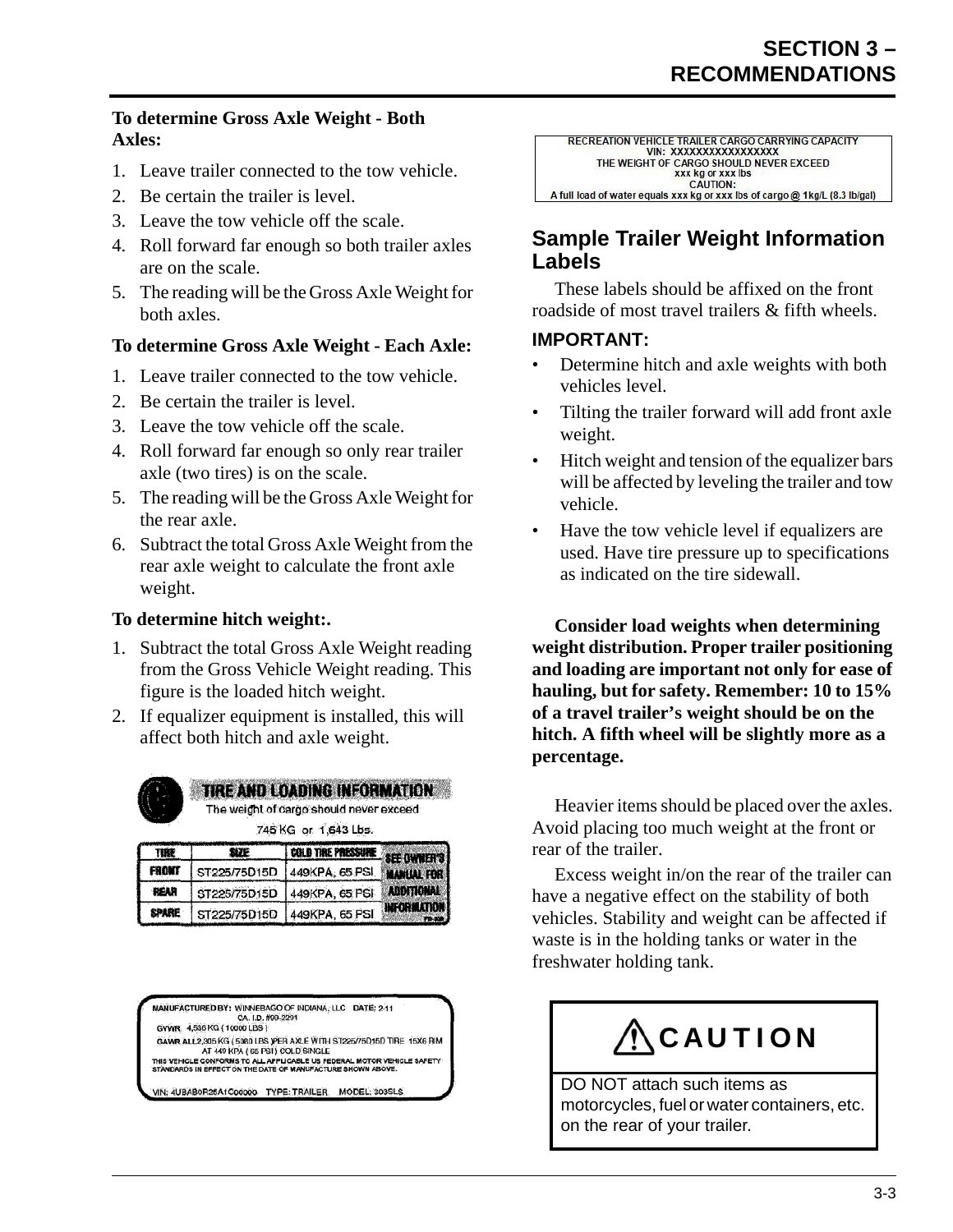## <span id="page-17-0"></span>SECURE FOR TRAVEL

Before starting out, make certain everything is secure in the trailer.

- Check cabinets and drawers; make sure nothing can spill in cabinets or refrigerator.
- Ensure that the refrigerator latch is engaged.
- Lock windows and rock guards.
- Close roof vents.
- Secure loose chairs and other items.
- Disconnect all hoses and close all valves.
- Make sure electrical cords and adapters have been disconnected and put away.

## **Hitch Connection**

Using the proper hitch on the tow vehicle is critical for maximum safety when towing a travel trailer. Load leveling or load-equalizing hitches with anti-sway bars are recommended for added stability and maneuvering.

Several factors need to be considered when selecting the proper hitch including:

- Gross weight of the trailer
- Tongue weight
- A welded or bolted weight-carrying hitch on the frame or body of the tow vehicle
- A 2 5/16 inches hitch ball (lubricate the hitch ball periodically)

Consult your dealer and/or a representative of your tow vehicle manufacturer in selecting a hitch and accessories for your trailer.

# <span id="page-17-1"></span>SAFETY CHAINS

The Department of Transportation federally mandates use of safety chains on travel trailers. Safe towing recommendations include:

- Attach safety chains to the tow vehicle separate from the hitch.
- Leave only enough slack in each length of chain to permit the vehicle to turn during normal driving.
- The chains should not contact the ground or road surface.
- Cross the chains from the trailer hitch to the tow vehicle.
- When all connections are secure, be certain the 7-pin electrical connector cord and the breakaway switch lanyard cable are longer than the extended safety chains.
- Should the hitch ball become disengaged from the coupler, the safety chains will extend, the 7-pin connector should remain connected to the tow vehicle for braking and the breakaway switch should not engage.

## <span id="page-17-2"></span>VEHICLE & TRAILER HOOKUP

Connecting the tow vehicle hitch to the coupler on the travel trailer or fifth wheel is a simple procedure described by the following:

#### **Travel Trailers**

- 1. Before dropping the coupler over the hitch ball, the coupler-locking arm must be in an unlocked position.
- 2. The coupler should be slightly behind the ball (away from the tow vehicle) permitting the coupler to slide down over the ball positively.
- 3. After locking the coupler over the ball, be certain the ball is fully engaged with the coupler.
- 4. Attach the safety chains to the tow vehicle. Be sure to cross the chains from the trailer hitch to the tow vehicle. Be careful to leave slack in each length of chain to permit the vehicle to turn during normal driving.
- 5. Check the vehicle's turning capabilities.
- 6. Attach the connector plug on the trailer to the electrical connection on the tow vehicle. Be sure there is slack in the cord to make sharp turns.
- 7. The breakaway device is located on the trailer tongue. It has a steel cable fastened to it, which will reach to the frame of the tow vehicle. The steel cable (lanyard) should be attached to a secure part of the tow vehicle, separate from the hitch, such as the frame.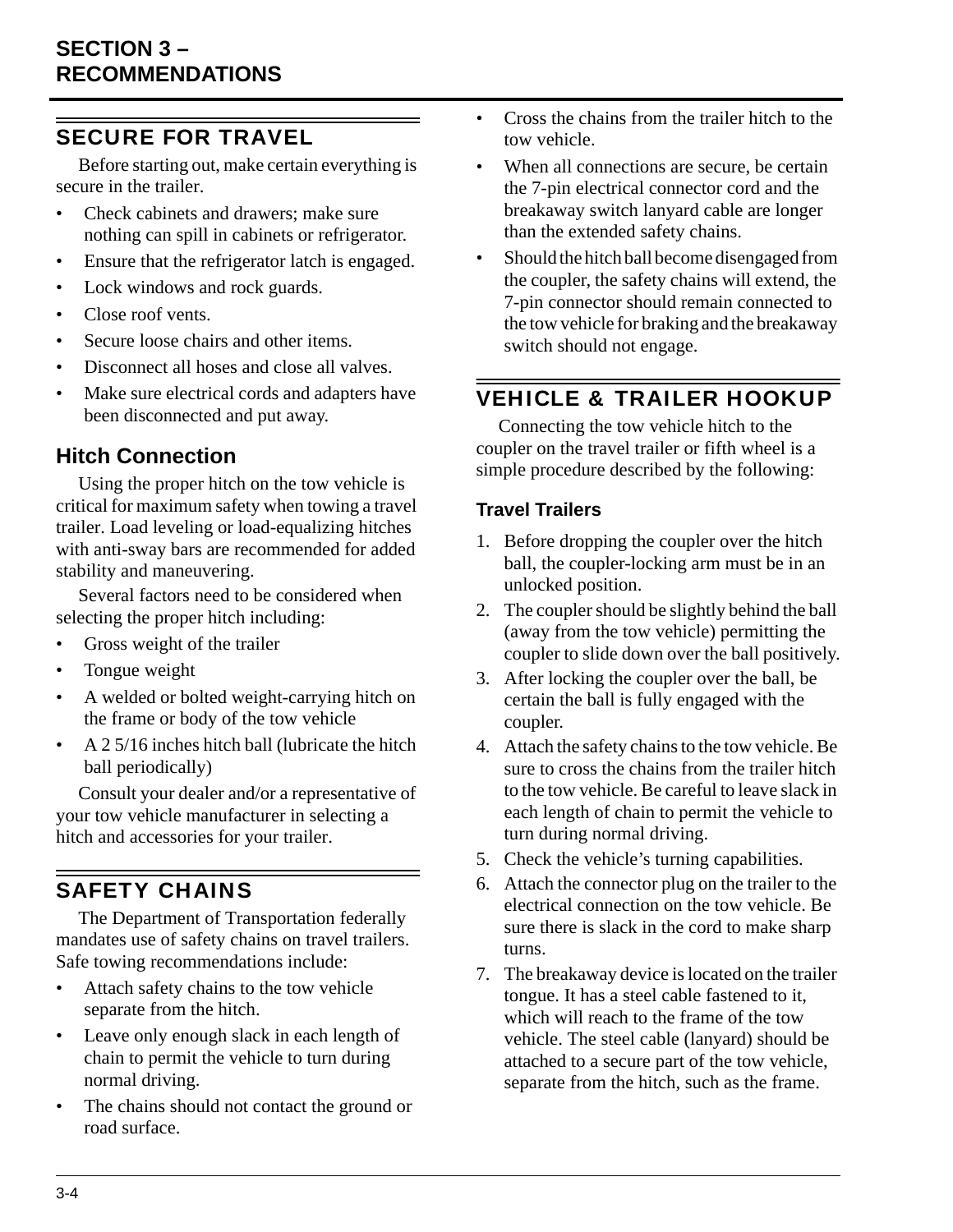- 8. The breakaway device is connected to the trailer battery and will operate independently to apply the trailer brakes should the trailer become disconnected from the tow vehicle.
- 9. Apply trailer brakes only and proceed very slowly to confirm proper engagement of the hitch and brake operation.
- 10. Test all exterior lights on the trailer.

#### **Fifth Wheels**

- 1. Open the hitch locking device in the truck.
- 2. Lower the tailgate of the truck.
- *NOTE: If not required, the rear tailgate can be removed to simplify coupling and uncoupling.*
- 3. Back the truck to engage the kingpin in the hitch latch plate. It is important the pin box and hitch latch plate are as level as possible.
- 4. Latch plates will engage the kingpin automatically on some hitches, but the handle grip must be pushed to the locked position (see manufacturer's instructions for full details). On other hitches, the lever will be used to engage the kingpin (manually) and to lock it in position.
- 5. Visually check that the hitch is locked to the small diameter portion of the kingpin.
- 6. Raise the tailgate of the truck.
- 7. Raise the front jacks of the fifth wheel trailer.
- 8. Plug the electrical connector cord into the receptacle on the truck.
- 9. Attach the safety cable for the breakaway device to part of the truck hitch. Keep the cable in a straight line with the switch on the trailer as much as possible and allow enough slack for turns.
- 10. Apply trailer brakes only and proceed very slowly to confirm proper engagement of the hitch.
- 11. Test operation of all exterior lights on the trailer.

## <span id="page-18-0"></span>BREAKAWAY DEVICE

Should your trailer become completely disconnected while being towed, the breakaway device is designed to actuate the trailer brakes and bring it to a stop, preventing a runaway trailer. The switch has a pull pin linked to the tow vehicle with a steel cable; the cable pulls the pin free. This causes two contacts in the device to go together, immediately closing the circuit between the trailer battery and the trailer brakes.

# **ACAUTION**

**Never tow a trailer without the trailer battery being hooked up and fully charged. Attach the breakaway lanyard cable so it is longer than the safety chain. When connected to the vehicle, the pull on the pin is in a straight line with the cable. Do not hook the cable over the trailer ball.**



Break Away Device

### <span id="page-18-1"></span>AXLES & LEAF SPRINGS

Our travel trailers and fifth wheels axles are suspended on heavy-duty, double-eye leaf springs designed to absorb sharp jolts from the road, reduce jolts from being transmitted to the trailer and maintain tire contact with the road. Spring shackle mounts are welded to the frame of the trailers. Check the shackle bolts periodically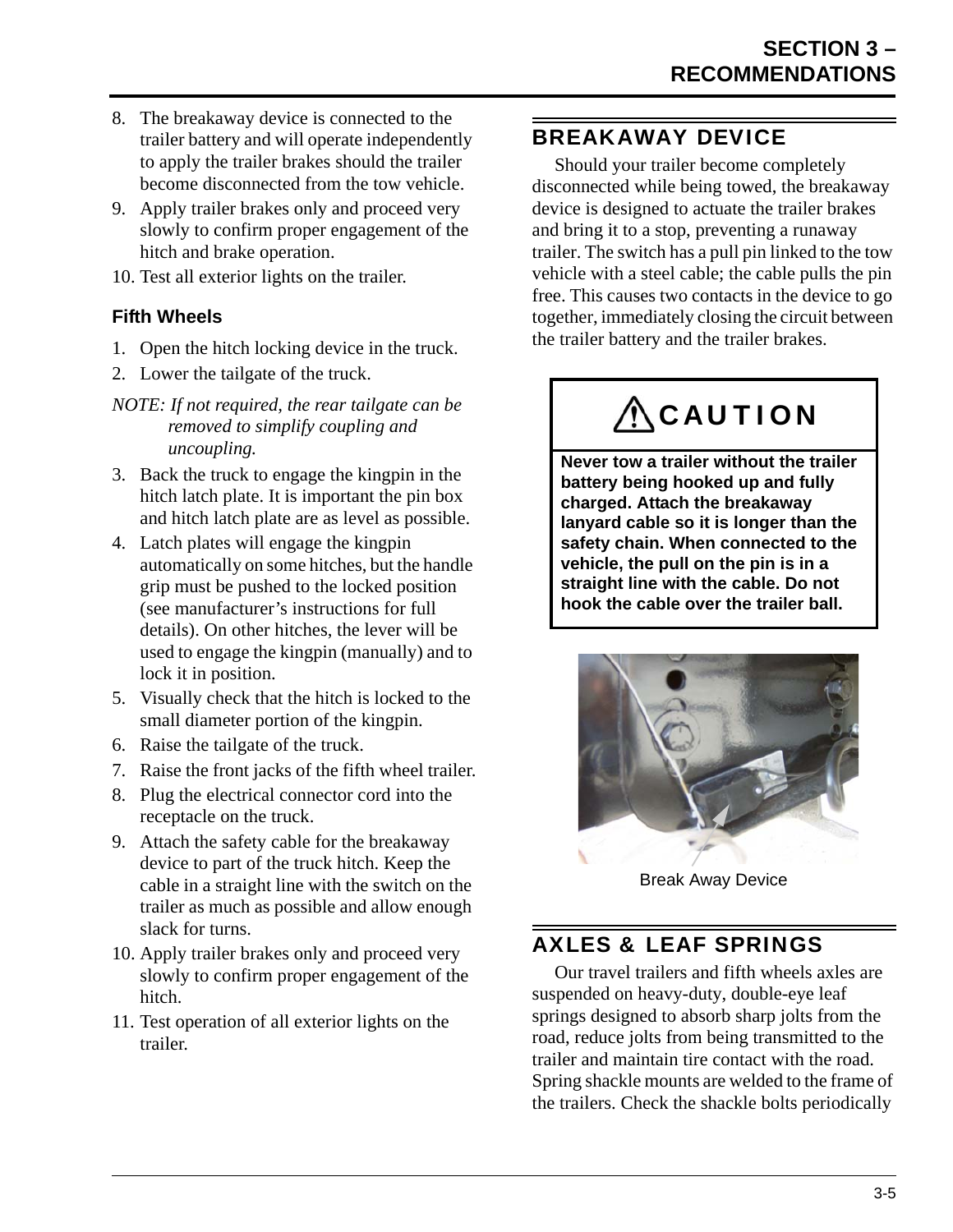## **SECTION 3 – RECOMMENDATIONS**

for tightness. Do not reuse shackle bolts/nuts, if an axle must be removed. Self-locking nuts must be replaced if removed.

### <span id="page-19-0"></span>TIRES

All tires meet or exceed load and wear specifications for trailers. Proper inflation pressure must be maintained for safe trailer stability and maximum tire life. Load range and maximum cold inflation pressure are stamped on the sidewall. Always inflate the tires to this maximum pressure.

A tire gauge should always be part of your tool kit. Check tire pressures before starting out, when the tire is cold. Do not bleed air out of warm tires. Inflation specifications are for cold tires. Inflate the tires of the tow vehicle to the maximum cold inflation pressure stamped on the tire sidewalls. Higher rear tire pressure improves tow vehicle stability.

# WARNING

**CHECK TIRE PRESSURES OFTEN. ALWAYS CHECK PRESSURE WHEN TIRES ARE COLD. DO NOT EXCEED MAXIMUM RECOMMENDED PRESSURE.**

# WARNING

**KEEP TIRES PROPERLY INFLATED. TIRES MAY LOSE AIR SUDDENLY AND/OR CATCH FIRE, IF DRIVEN FOR LONG DISTANCES OR AT HIGH SPEEDS WHILE SERIOUSLY UNDERINFLATED. TIRES COULD OVERHEAT WHERE DAMAGE TO THE VEHICLE, CONTENTS AND/OR PERSONAL INJURY MAY OCCUR.**

#### **Spare Tire & Cover**

Note that a spare tire and/or spare tire cover are not standard on all models. To help extend the life and look of your spare tire cover, cover the spare tire with a heavy-duty garbage bag before putting on the spare tire cover. This will help keep the spare tire from bleeding through the spare tire cover.

### **Changing Tires**

- 1. Turn on the tow vehicle's hazard warning flashers.
- 2. Set up flares or warning lights.
- 3. Chock the opposite tire and unhitch the trailer from the tow vehicle, or eliminate tension on equalizer bars, if applicable.
- 4. Place scissors-type or hydraulic jack on a block of wood directly under the frame, close to the tire you intend to change.

# **ACAUTION**

**When using bottle-type jacks, a metal plate or block of wood to relieve stress against the steel frame should be inserted between jack and frame. DO NOT use a bumper jack. It may damage the sidewalls or floorboard of the trailer.**

- 5. Raise the jack to take weight off the tire.
- 6. Loosen the lug nuts.
- 7. Raise the jack until the tire clears the ground.
- 8. Remove the lug nuts and old tire and put the spare on the hub.
- 9. Replace and tighten the nuts.
- 10. Lower the jack until the tire touches the ground.
- 11. Tighten the lug nuts to a torque of 90 to 95 ft. lbs.
- 12. Lower and remove the jack.
- 13. Hook up equalizer bars, if applicable.
- 14. **CHECK THE TORQUE IMMEDIATELY**.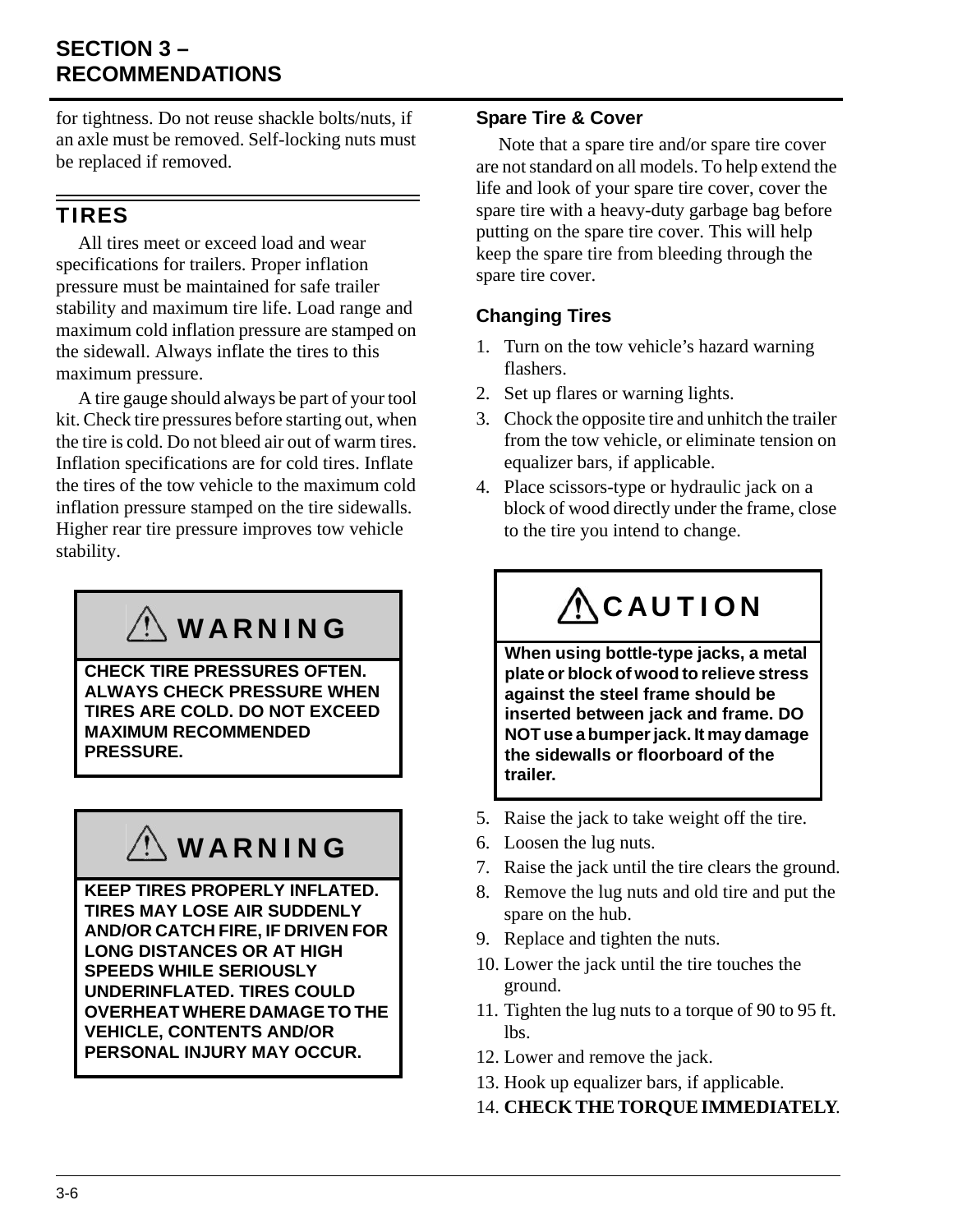#### **Tips on Wheel Torquing**

Always use a quality, calibrated ratchet-style torque wrench to torque a wheel. Torque each lug nut to the specified torque.

- Allow the wheels to cool to room temperature before loosening or tightening the lug nuts.
- Tighten the lug nuts in the proper sequence. Tightening in a random pattern can cause warping.
- Properly support the tire and wheel assembly when torquing.
- Use the correct size socket otherwise damage can occur to the lug nuts.
- While tightening the lug nuts carefully rock the wheel to make sure each lug nut is centered properly.
- Always final torque all of the wheels before completely lowering the vehicle.
- DO NOT try to get the full torque at one time. Work gradually up to the final torque to avoid warping or cracking.

The National Highway Traffic Safety Administration (NHTSA) has published a brochure (DOT HS 809 361) that discusses all aspects of tire safety, as required by CFR 575.6. This brochure is reproduced in part below. It can be obtained and downloaded from NHTSA free of charge from the following web site:

#### **http://www.nhtsa.dot.gov/cars/rules/ TireSafety/ridesonit/tires\_index.html**

Studies of tire safety show that maintaining proper tire pressure, observing tire and vehicle load limits (not carrying more weight in your vehicle than your tires or vehicle can safely handle), avoiding road hazards, and inspecting tires for cuts, slashes, and other irregularities are the most important things you can do to avoid tire failure, such as tread separation or blowout and flat tires. These actions, along with other care and maintenance activities, can also:

- improve vehicle handling
- help protect you and others from avoidable, breakdowns and accidents
- improve fuel economy
- increase the life of your tires

This manual presents an overview of tire safety, including information on the following topics:

- Basic tire maintenance
- Uniform Tire Quality Grading System
- Fundamental characteristics of tires
- Tire safety tips

Use this information to make tire safety a regular part of your vehicle maintenance routine. Recognize that the time you spend is minimal compared with the inconvenience and safety consequences of a flat tire or other tire failure.

#### **Safety First–Basic Tire Maintenance**

Properly maintained tires improve the steering, stopping, traction, and load-carrying capability of your vehicle. Underinflated tires and overloaded vehicles are a major cause of tire failure. Therefore, as mentioned above, to avoid flat tires and other types of tire failure, you should maintain proper tire pressure, observe tire and vehicle load limits, avoid road hazards, and regularly inspect your tires.

#### **Finding Your Vehicle's Recommended Tire Pressure and Load Limits**

Tire information placards and vehicle certification labels contain information on tires and load limits. These labels indicate the vehicle manufacturer's information including:

- recommended tire size
- recommended tire inflation pressure
- Vehicle Capacity Weight (VCW–the maximum occupant and cargo weight a vehicle is designed to carry)
- Front and rear Gross Axle Weight Ratings (GAWR– the maximum weight the axle systems are designed to carry)

Both placards and certification labels are permanently attached to the trailer on the forward half of the left side, and are easily readable from outside the vehicle without moving any part of the vehicle.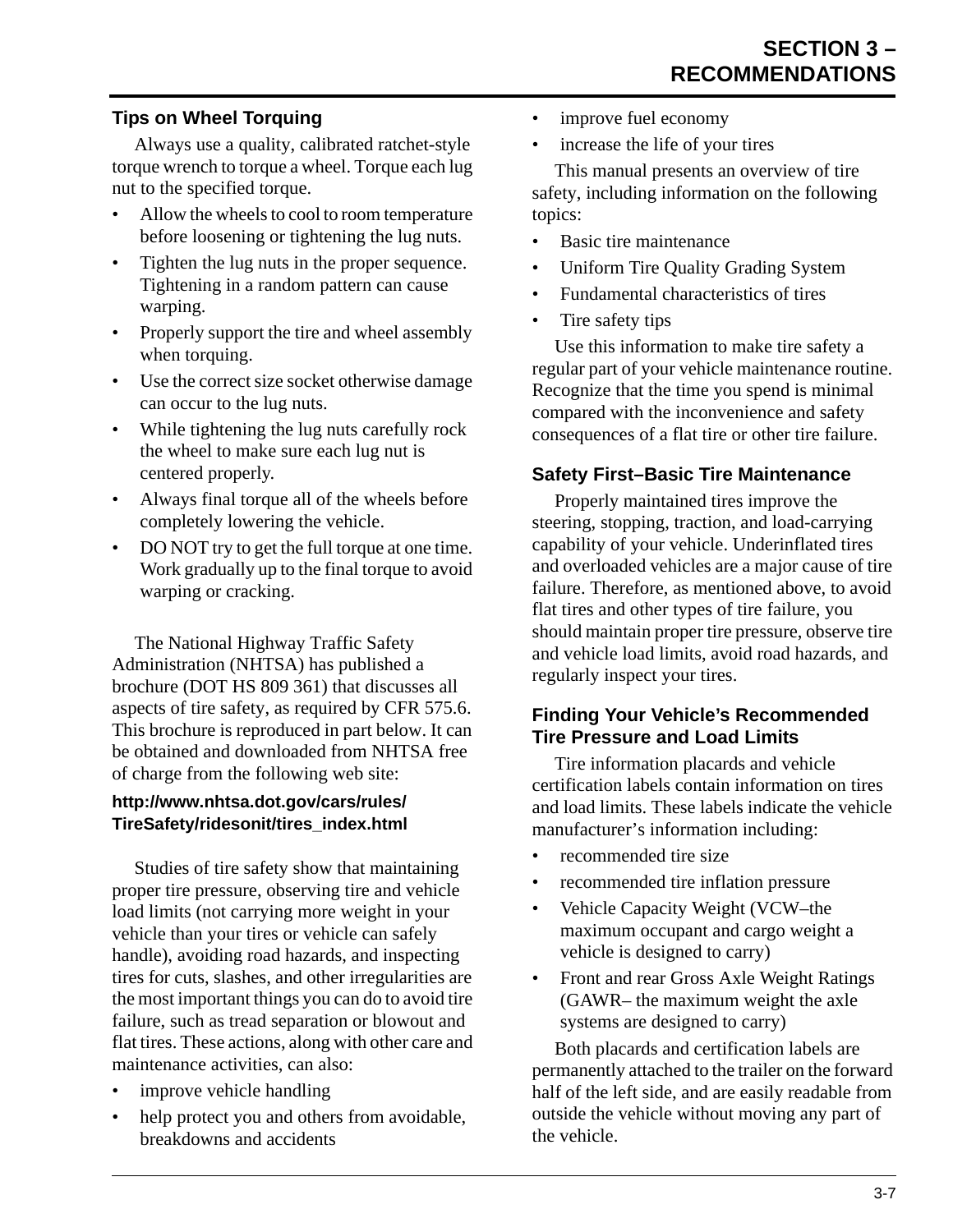## **SECTION 3 – RECOMMENDATIONS**

#### **Understanding Tire Pressure and Load Limits**

Tire inflation pressure is the level of air in the tire that provides it with load-carrying capacity and affects the overall performance of the vehicle. The tire inflation pressure is a number that indicates the amount of air pressure– measured in pounds per square inch (psi)–a tire requires to be properly inflated. (You will also find this number on the vehicle information placard expressed in kilopascals (kPa), which is the metric measure used internationally.)

Vehicle manufacturers determine this number based on the vehicle's design load limit, that is, the greatest amount of weight a vehicle can safely carry and the vehicle's tire size. The proper tire pressure for your vehicle is referred to as the "recommended cold inflation pressure." (As you will read below, it is difficult to obtain the recommended tire pressure if your tires are not cold.)

Because tires are designed to be used on more than one type of vehicle, tire manufacturers list the "maximum permissible inflation pressure" on the tire sidewall. This number is the greatest amount of air pressure that should ever be put in the tire under normal driving conditions.

### **Checking Tire Pressure**

It is important to check your vehicle's tire pressure at least once a month for the following reasons:

- Most tires may naturally lose air over time.
- Tires can lose air suddenly if you drive over a pothole or other object or if you strike the curb when parking.
- With radial tires, it is usually not possible to determine under inflation by visual inspection.

For convenience, purchase a tire pressure gauge to keep in your vehicle. Gauges can be purchased at tire dealerships, auto supply stores, and other retail outlets.

The recommended tire inflation pressure that vehicle manufacturers provide reflects the proper psi when a tire is cold. The term cold does not

relate to the outside temperature. Rather, a cold tire is one that has not been driven on for the last three hours. When you drive, your tires get warmer, causing the air pressure within them to increase. Therefore, to get an accurate tire pressure reading, you must measure tire pressure when the tires are cold or compensate for the extra pressure in warm tires.

#### **Steps for Maintaining Proper Tire Pressure**

**Step 1:** Locate the recommended tire pressure on the vehicle's tire information placard, certification label, or in the owner's manual.

**Step 2:** Record the tire pressure of all tires.

**Step 3:** If the tire pressure is too high in any of the tires, slowly release air by gently pressing on the tire valve stem with the edge of your tire gauge until you get to the correct tire pressure.

**Step 4:** If the tire pressure is too low, note the difference between the measured tire pressure and the correct tire pressure. These "missing" pounds of pressure are what you will need to add.

**Step 5:** At a service station, add the missing pounds of air pressure to each tire that is underinflated.

**Step 6:** Check all the tires to make sure they have the same air pressure (except in cases in which the front and rear tires are supposed to have different amounts of pressure).

If you have been driving your vehicle and think that a tire is underinflated, fill it to the recommended cold inflation pressure indicated on your vehicle's tire information placard or certification label. While your tire may still be slightly underinflated due to the extra pounds of pressure in the warm tire, it is safer to drive with air pressure that is slightly lower than the vehicle manufacturer's recommended cold inflation pressure than to drive with a significantly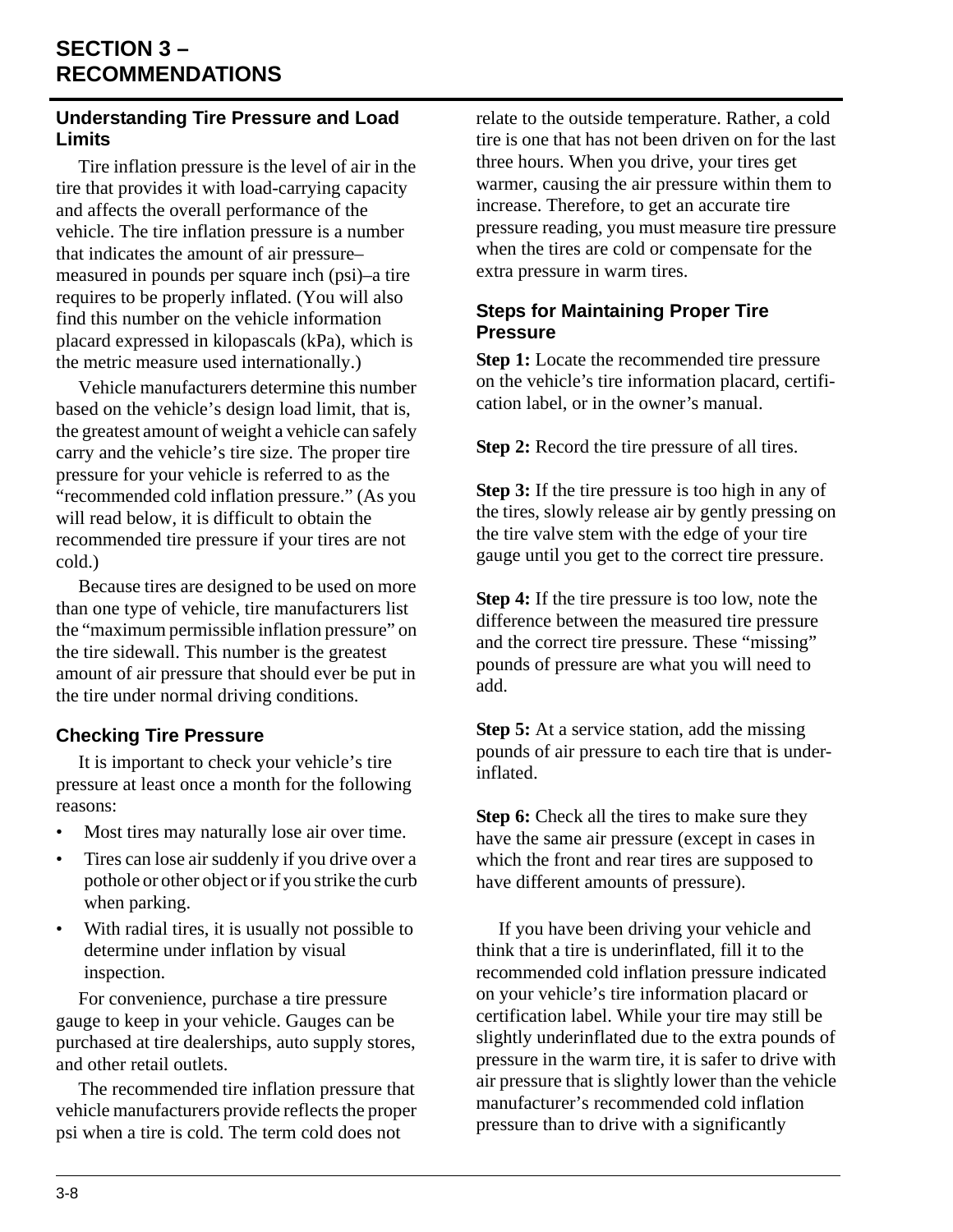underinflated tire. Since this is a temporary fix, don't forget to recheck and adjust the tire's pressure when you can obtain a cold reading.

#### **Tire Size**

To maintain tire safety, purchase new tires that are the same size as the vehicle's original tires or another size recommended by the manufacturer. Look at the tire information placard, the owner's manual, or the sidewall of the tire you are replacing to find this information. If you have any doubt about the correct size to choose, consult with the tire dealer.

### **Tire Tread**

The tire tread provides the gripping action and traction that prevent your vehicle from slipping or sliding, especially when the road is wet or icy. In general, tires are not safe and should be replaced when the tread is worn down to 1/16 of an inch. Tires have built-in tread wear indicators that let you know when it is time to replace your tires. These indicators are raised sections spaced intermittently in the bottom of the tread grooves. When they appear "even" with the outside of the tread, it is time to replace your tires. Another method for checking tread depth is to place a penny in the tread with Lincoln's head upside down and facing you. If you can see the top of Lincoln's head, you are ready for new tires.

### **Tire Balance and Wheel Alignment**

To avoid vibration or shaking of the vehicle when a tire rotates, the tire must be properly balanced. This balance is achieved by positioning weights on the wheel to counterbalance heavy spots on the wheel-and-tire assembly. A wheel alignment adjusts the angles of the wheels so that they are positioned correctly relative to the vehicle's frame. This adjustment maximizes the life of your tires. These adjustments require special equipment and should be performed by a qualified technician.

### **Tire Repair**

The proper repair of a punctured tire requires a plug for the hole and a patch for the area inside the tire that surrounds the puncture hole.

Punctures through the tread can be repaired if they are not too large, but punctures to the sidewall should not be repaired. Tires must be removed from the rim to be properly inspected before being plugged and patched.

### **Tire Fundamentals**

Federal law requires tire manufacturers to place standardized information on the sidewall of all tires. This information identifies and describes the fundamental characteristics of the tire and also provides a tire identification number for safety standard certification and in case of a recall.

### **Information on Passenger Vehicle Tires**



**P** - The "P" indicates the tire is for passenger vehicles.

*NOTE: Passenger car tires are not recommended for use on trailers, because the capacity ratings are not marked on the sidewalls of these tires. In the event a passenger car tire is used, the capacity must be derated by 10%.*

**Next number (Positions 2, 3 and 4)** - This three-digit number gives the width in millimeters of the tire from sidewall edge to sidewall edge. In general, the larger the number, the wider the tire.

**Next number (Positions 5 and 6) - This two-**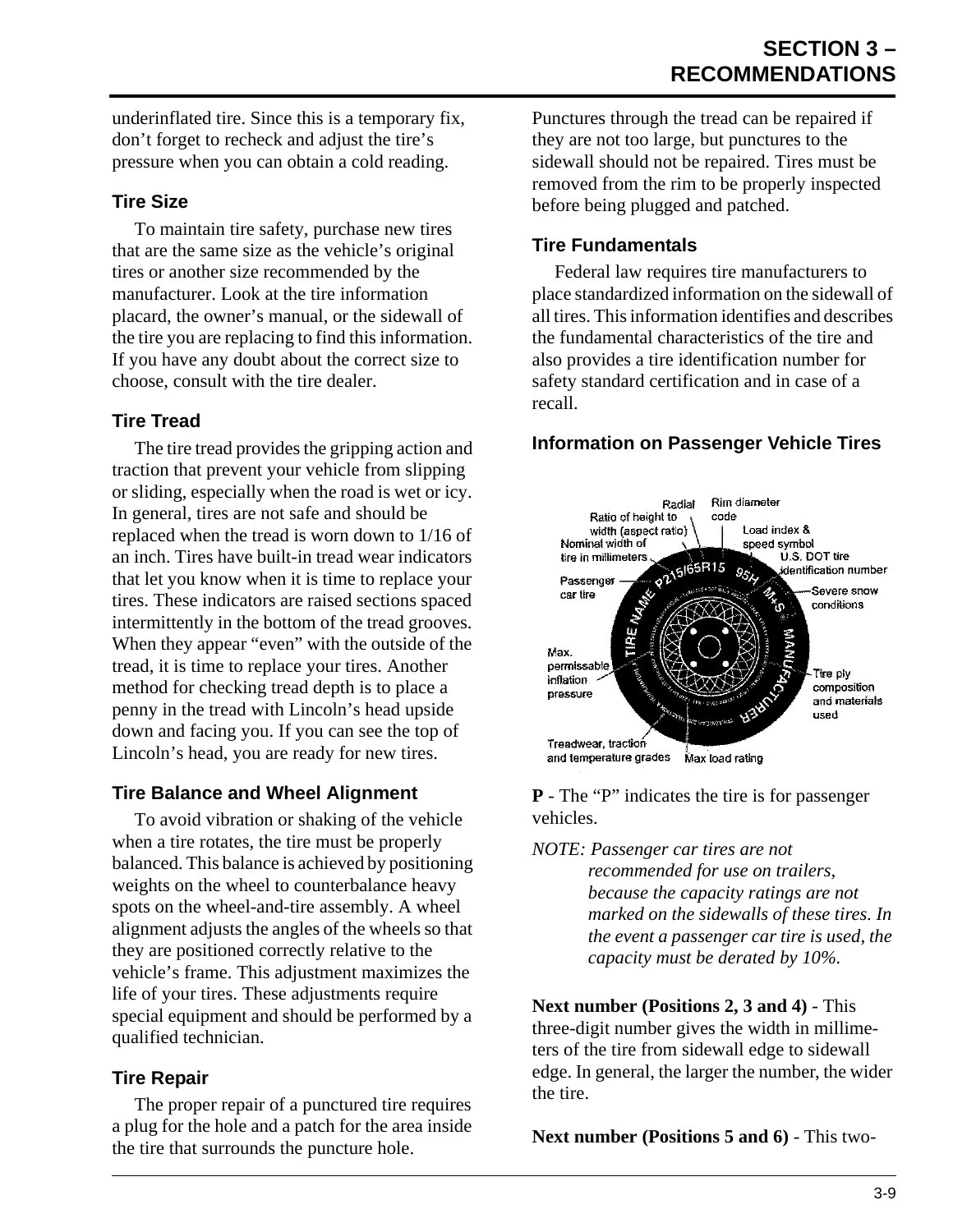## **SECTION 3 – RECOMMENDATIONS**

digit number, known as the aspect ratio, gives the tire's ratio of height to width. Numbers of 70 or lower indicate a short sidewall for improved steering response and better overall handling on dry pavement.

**R -** The "R" stands for radial. Radial ply construction of tires has been the industry standard for the past 20 years.

**Next number (Positions 8 and 9) - This two**digit number is the wheel or rim diameter in inches. If you change your wheel size, you will have to purchase new tires to match the new wheel diameter

**Next number (Position 10, 11 and/or 12) - This** two- or three-digit number is the tire's load index. It is a measurement of how much weight each tire can support. You may find this information in your owner's manual. If not, contact a local tire dealer.

*Note: You may not find this information on all tires because it is not required by law.*

**M+S -** The "M+S" or "M/S" indicates the tire has some mud/snow capability. Most radial tires have these markings.

**Speed Rating -** The speed rating denotes the speed at which a tire is designed to be driven for extended periods of time. The ratings range from 99 miles per hour (mph) to 186 mph. These ratings are listed below.

*Note: You may not find this information on all tires because it is not required by law.*

| <b>Letter Rating</b> | <b>Speed Rating</b> |
|----------------------|---------------------|
| Q                    | 99 mph              |
| R                    | $106$ mph           |
| S                    | $112$ mph           |
| T                    | $118$ mph           |
| U                    | $124$ mph           |
| H                    | 130 mph             |
| V                    | 149 mph             |
| W                    | $168*$ mph          |
| Y                    | $186*$ mph          |

\*For tires with a maximum speed capability over 149 mph, tire manufacturers sometimes use the letters ZR. For those with a maximum speed capability over 186 mph, tire manufacturers always use the letters ZR.

#### **U.S. DOT Tire Identification Number -**

Begins with the letters "DOT" and indicates that the tire meets all federal standards. The next two numbers or letters are the plant code where the tire was manufactured, and the last four numbers represent the week and year the tire was built. For example, the numbers 3197 means the 31st week of 1997. The other numbers are marketing codes used at the manufacturer's discretion. This information is used to contact consumers if a tire defect requires a recall.

**Tire Ply Composition and Materials Used -** 

The number of plies indicates the number of layers of rubber-coated fabric in the tire. In general, the greater the number of plies, the more weight a tire can support. Tire manufacturers also must indicate the materials in the tire, which include steel, nylon, polyester, and others.

**Maximum Load Rating -** Indicates the maximum load in kilograms and pounds that can be carried by the tire.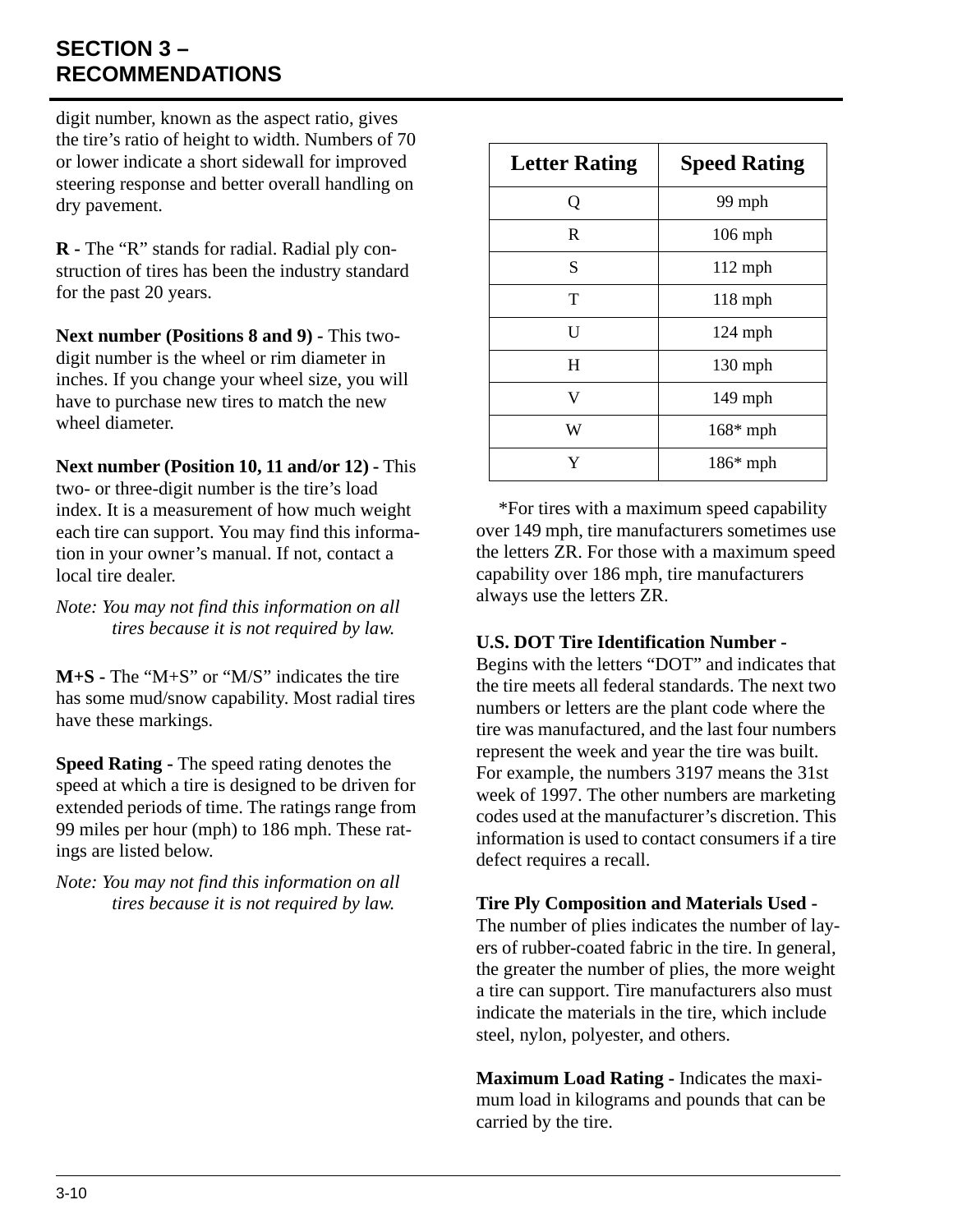#### **Maximum Permissible Inflation Pressure -**

This number is the greatest amount of air pressure that should ever be put in the tire under normal driving conditions.



Tires for light trucks have other markings besides those found on the sidewalls of passenger tires.

**LT -** Indicates the tire is for light trucks or trailers.

**ST -** Indicates the tire is for trailer use only.

**Max. Load Dual kg (lbs) at kPa (psi) Cold -**  Indicates the maximum load and tire pressure when the tire is used as a dual; that is, when four tires are put on each rear axle (a total of six or more tires on the vehicle).

#### **Max. Load Single kg (lbs) at kPa (psi) Cold -**

This information indicates the maximum load and tire pressure when the tire is used as a single.

**Load Range -** This information identifies the tire's load-carrying capabilities and its inflation limits.

#### **Vehicle Load Limits**

Determining the load limits of a vehicle includes more than understanding the load limits of the tires alone. A Federal certification label is located on the forward half of the roadside (left) of the unit.

The certification label will indicate the vehicle's Gross Vehicle Weight Rating (GVWR). This is the most weight the fully loaded vehicle can weigh. It will also provide the gross axle weight rating (GAWR). This is the most a particular axle can weigh. If there are multiple axles, the GAWR of each axle will be provided. In the same location as the certification label described above, there is a vehicle placard. This placard provides tire and loading information. In addition, this placard will show a statement regarding maximum cargo capacity.

Cargo can be added to the vehicle, up to the maximum weight specified on the placard. The combined weight the cargo is provided as a single number. In any case, remember: the total weight of a fully loaded vehicle cannot exceed the stated GVWR.

The weight of fully filled propane containers is considered part of the weight of the RV before it is loaded with cargo and is not considered part of the disposable cargo load. Water however, is a cargo weight and is treated as such. If there is a freshwater storage tank of 100 gallons, this tank when filled would weigh about 800 pounds. If more cargo is being transported, water can be offloaded to keep the total amount of cargo added to the vehicle within the limits of the GVWR so as not to overload the vehicle.

Distribute the cargo evenly when loading to prevent overloading front to back and side to side. Heavy items should be placed low and as close to the axle positions as reasonable. Too many items on one side may overload a tire. The best way to know the actual weight of the vehicle is to weigh it at a public scale. Talk to your RV dealer to discuss weighing methods needed to capture the various weights related to the RV. This would include weights for the following: axles, wheels, hitch or pin (in the case of a trailer) and total weight.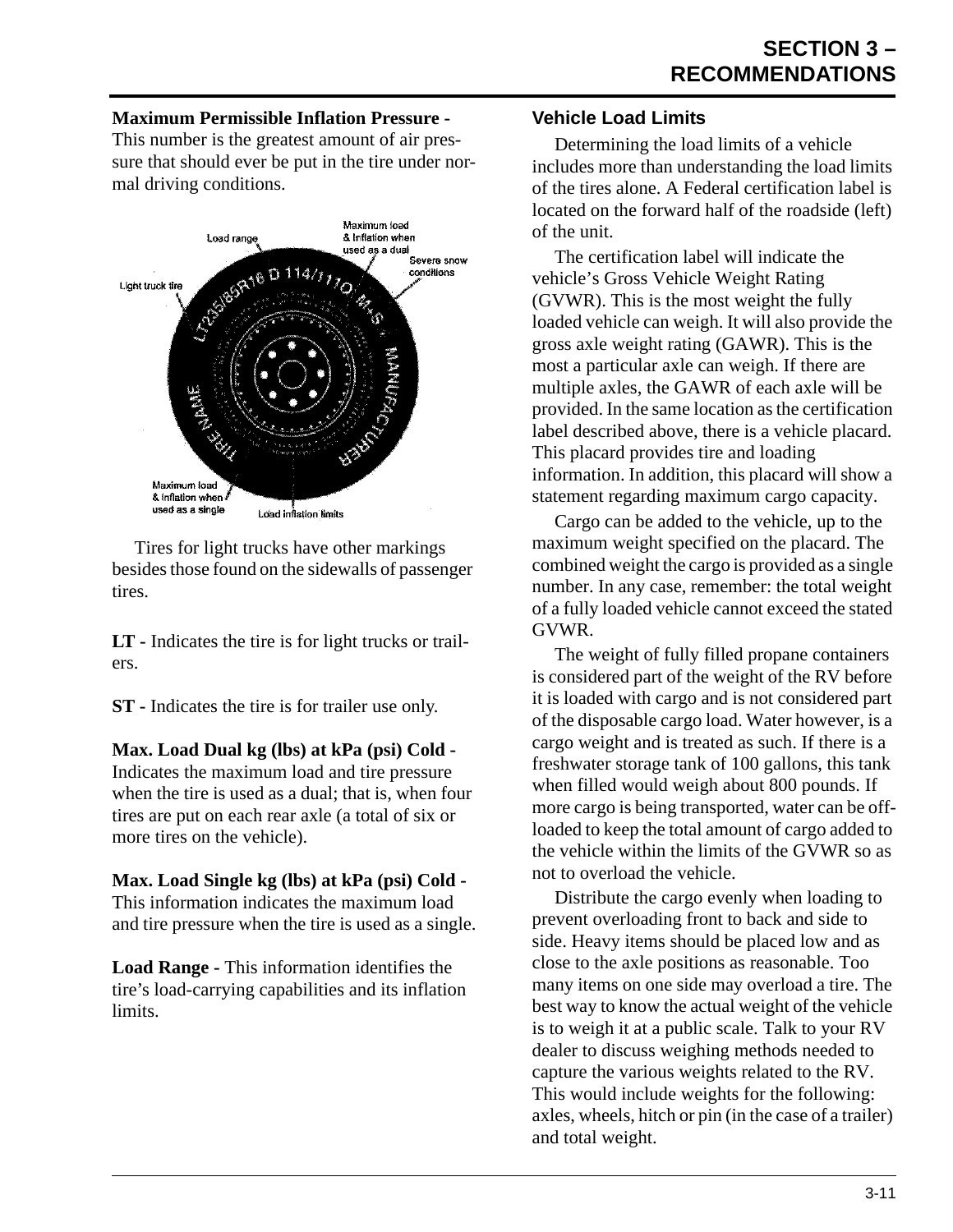### <span id="page-25-0"></span>BRAKE SYSTEM COMPONENTS

#### **Tow Vehicle Battery**

The primary power source for the trailer braking system is the tow vehicle battery. The connection is made at the positive post of the battery or at the tow vehicle starter solenoid battery terminal.

### **Brake Controller**

Electric trailer brakes are automatically applied by the brake controller, which is usually mounted within easy reach of the driver. Connect an electric brake controller to the brakes with 12 gauge, stranded wire. Some controllers are connected to the tow vehicle's hydraulic brake system, and are actuated when tow vehicle brakes are applied. Other information about brake controllers:

- Most experienced drivers prefer the trailer brakes to be set to engage slightly before the tow vehicle brakes.
- During rainy weather or slippery road conditions, if the tow vehicle brakes first, the trailer will have a tendency to push the tow vehicle or possibly "jackknife".
- Lag time can be adjusted by turning the brake controller knob. The new setting will be retained until a new adjustment is made.
- Brake controllers usually have a manual feature, allowing the trailer brakes to be applied independently of the tow vehicle brakes.
- Consult instructions supplied with the controller for further information.

# **WARNING**

**DO NOT INSTALL A FUSE IN THE CIRCUIT BETWEEN THE TOW VEHICLE BATTERY AND AN ELECTRIC OR ELECTRONIC BRAKE CONTROLLER. A BLOWN FUSE WOULD CAUSE THE CONTROLLER TO CEASE FUNCTIONING, CAUSING TRAILER BRAKING LOSS WITH NO ADVANCE WARNING. CIRCUIT PROTECTION SHOULD BE INSTALLED PER THE BRAKE CONTROLLER MANUFACTURER'S INSTRUCTIONS.**

#### **Connector Plug**

The 7-pin connector on the trailer hitch transfers 12-volt DC electrical power from the tow vehicle battery to the trailer brakes, exterior lighting system, and battery. After hitch connections have been made, the 7-pin connector must be longer than the extended safety chains. Extended connector life:

- Keep the plug clean, tight and protected from the elements.
- Inspect the plug carefully every time you hitch up.
- Always connect a 10 gauge, stranded, insulated copper "charge line" from the alternator on the tow vehicle to the trailer's 12-volt connector. The "charge line" will keep the trailer battery charged while traveling.
- A 30-amp circuit protector should be installed near the alternator connection.

#### **Breakaway Switch**

This device is a vital component of the trailer's braking system. The breakaway switch is located on the trailer tongue. The basic concept of a breakaway switch is:

1. A steel cable (lanyard) is fastened to the switch, which should connect to the frame of the tow vehicle.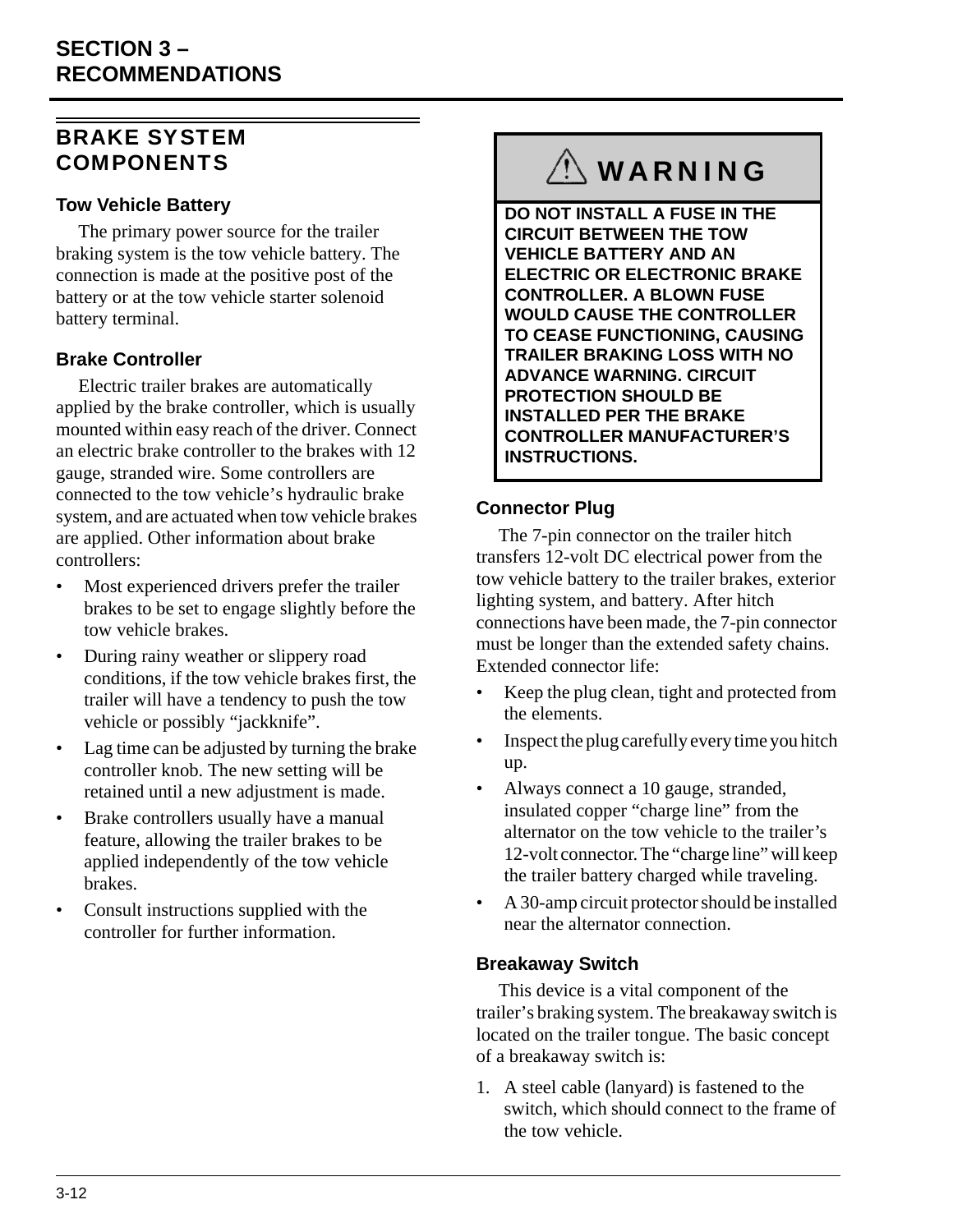- 2. When connected to the tow vehicle frame, the lanyard cable should be longer than the extended safety chains.
- 3. It automatically applies the trailer brakes if the tow vehicle and trailer become uncoupled while in motion.
- 4. The breakaway switch operates when a pull pin linked by a cable to the tow vehicle separates from the switch.
- 5. As the switch closes, the trailer battery supplies power to apply the brakes.
- 6. The steel lanyard must be anchored to the tow vehicle when the trailer is hitched. Secure this cable loop to the permanent frame of the tow vehicle, or a non-removable part of the hitch.
- 7. Do not fasten the breakaway switch lanyard to the hitch ball or any other removable part of the hitch.

Remove the pull pin every three months and lubricate it with light oil. Before reinserting the pin, spray the inside of the switch with an electrical contact cleaner to prevent corrosion. Test breakaway switch operation before each trip, as follows:

- 1. Hitch the trailer to the tow vehicle.
- 2. Pull out the pull pin.
- 3. Test the breaker by attempting to drive away. If the breakaway switch is functioning properly, the trailer brakes will be activated.
- 4. If the brakes are not activated, check to make sure that the trailer battery is connected and fully charged, and the trailer brakes are properly adjusted.
- 5. If the trailer brakes do not operate after making these checks, contact your dealer for repair.
- 6. Reinsert the pull pin before towing the trailer.

# WARNING

**DO NOT TOW A TRAILER WITH A MALFUNCTIONING BREAKAWAY SWITCH.**

**DO NOT LEAVE THE PULL PIN OUT OF THE BREAKAWAY SWITCH FOR MORE THAN A FEW MINUTES, OR THE BATTERY WILL BE DRAINED.**

#### **DO NOT USE THE BREAKAWAY SWITCH FOR A PARKING BRAKE.**

#### **Trailer Brakes**

Travel trailer and fifth wheel brakes are actuated by 12-volt electrical energy, converted to mechanical energy, providing power for smooth, safe, stops. Greater electrical current from the brake controller will provide greater braking force applied to the trailer brake drums.

#### **Grounding**

Only proper grounding back to the tow vehicle can complete the 12-volt electrical circuit within a travel trailer or fifth wheel brake system. A poor ground circuit from the brakes to the tow vehicle battery can be as detrimental to efficient braking as a poor primary circuit from the battery to the brakes. Do not rely on the hitch ball/ coupler for a good ground. Run a ground in the 12-volt connector to the tow vehicle battery negative post or the tow vehicle frame. The ground conductor must be the same wire size as the "charge line".

### <span id="page-26-0"></span>BRAKE INSPECTION & ADJUSTMENT

Complete the following inspections before using the travel trailer or fifth wheel:

- Inspect all external braking system components.
- Inspect all wiring connections and test the breakaway switch as outlined previously.
- Inspect the brake drums and internal components each time the wheel bearings are repacked. (See manufacturer's Maintenance Schedule provided with your Owner's Packet).
- The magnets and linings should not show excessive or uneven wear.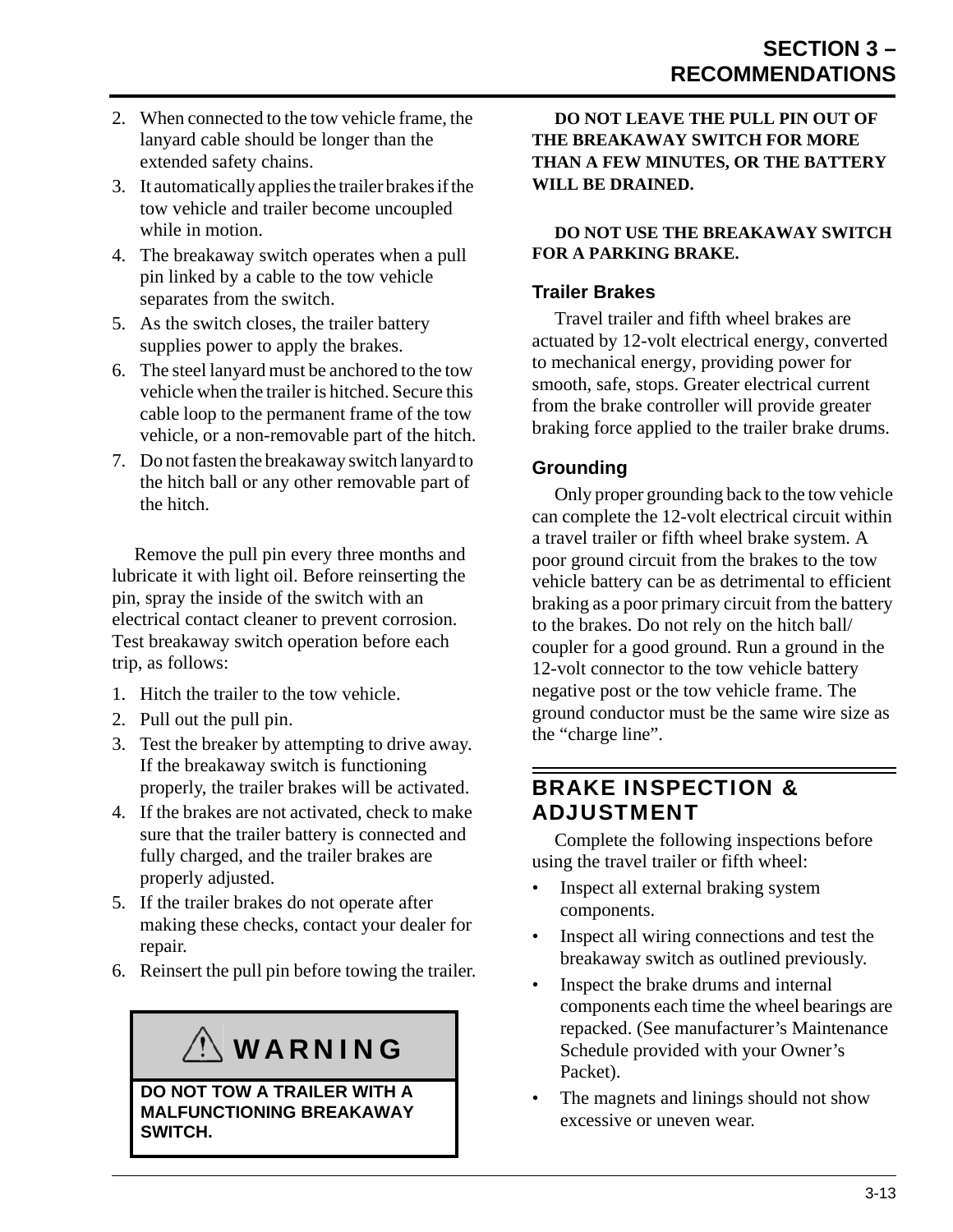## **SECTION 3 – RECOMMENDATIONS**

- The magnets should move freely on their mounts.
- After replacing the hubs on the axle, adjust the brakes as follows, using a standard automotive brake tool:
	- 1. Remove the rubber plug from the adjustment hole at the base of the brake drum backing plate.
	- 2. Raise the wheel off the ground. Place the jack under the axle only.
	- 3. With the adjusting tool, turn the adjusting screw while spinning the wheel. When the wheel begins to drag heavily, back off the screw just enough for the wheel to spin freely.
	- 4. Replace the adjustment hole plug. Lower the wheel, remove the jack and repeat the sequence for the other wheels.

## <span id="page-27-0"></span>BRAKING TIPS

#### **Never use the trailer brakes alone for extended periods.**

- They were designed to stop the trailer, not the tow vehicle.
- Such use places excessive loads on the brakes causing overheating, fading, and premature wear of magnets, brake shoe linings and drums.

### **Never use the tow vehicle brakes alone.**

- The weight of a loaded travel trailer or fifth wheel will more than double the load placed on the vehicle's brakes.
- Driving control is adversely affected when tow vehicle brakes are used alone, due to the force of the trailer pushing against the tow vehicle. This is especially true on slippery pavement or loose gravel, and jackknifing can occur.

#### **Always use the automatic brake controller.**

- The synchronized braking system enables safe driving with both hands on the steering wheel.
- If the brake controller is properly adjusted, there will be a slight "lead" on the trailer brakes. This braking resistance, combined with the tow vehicle's engine pulling power, helps keep the two vehicles correctly aligned and help bring them to a safe, straight stop.

## <span id="page-27-1"></span>PARKING & LEVELING

Park on a wide, level spot whenever possible, never on a steep slope. Leveling is necessary for comfort and for correct operation of your refrigerator and monitor panel.

#### **Side-to-Side Leveling**

To level the trailer from side to side:

- Use a step ramp, which can be constructed from several lengths of 2x6 lumber
- Place under the wheels on the low side of the trailer.
- Use a bubble level to determine when the trailer is level.

### **Front-to-Rear Leveling**

To level the trailer from front to rear:

- Block the wheels so that the trailer cannot roll.
- Uncouple the trailer from the tow vehicle.
- Level the trailer front to rear, with the dolly wheel jack (travel trailers) or landing gear (fifth wheel).
- Stabilizer jacks should be placed under the frame after the trailer has been leveled. Front and rear for travel trailers. Rear only for fifth wheels.
- Some models will require stabilizer jack placement in slightly different locations.
- Stabilizer jacks are not intended to support the entire weight of the trailer, but to steady it while the weight is supported by the dolly wheel jack and running gear (travel trailer) or landing gear (fifth wheel).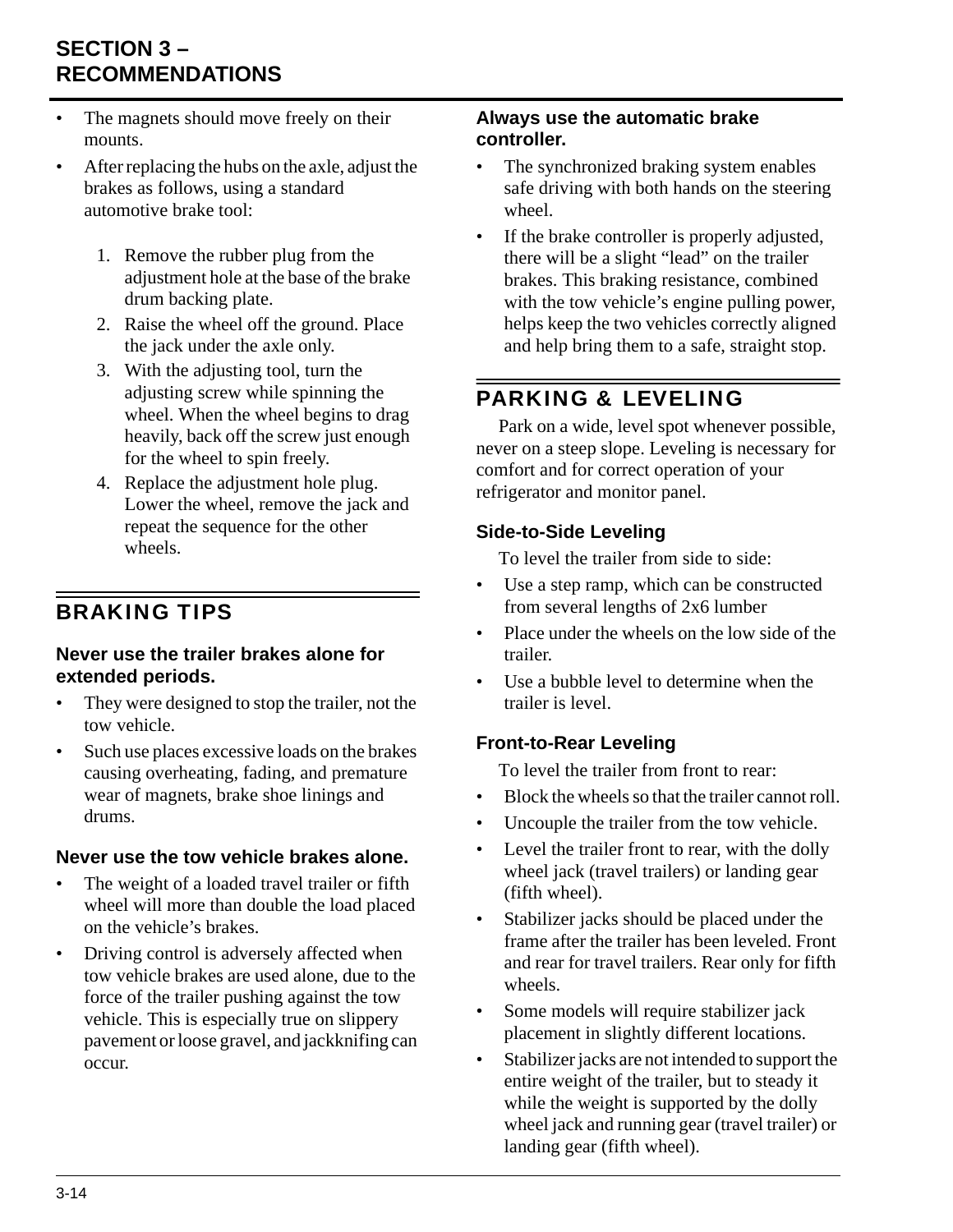## **Operation**

### <span id="page-28-1"></span><span id="page-28-0"></span>SELF-CONTAINED VS. UTILITY HOOKUP

Travel trailers and fifth wheels are designed to be self-sufficient in remote campsites. Carefully watch water reserves, propane gas, battery power, holding tank capacity (and more important, tow vehicle battery power and gasoline).

The following chart shows the source of power or supply for various trailer components depending on whether you are setup for self-contained operation or at a RV park hookup.

| <b>POWER SUPPLY OR SOURCE</b> |                            |                                |  |  |
|-------------------------------|----------------------------|--------------------------------|--|--|
| <b>ITEM</b>                   | <b>SELF-CONTAINED</b>      | <b>CITY HOOKUP (RV</b>         |  |  |
|                               | (REMOTE) OPERATION         | PARK)                          |  |  |
| Range/Oven                    | <b>LPG</b> Tanks           | <b>LPG</b> Tanks               |  |  |
| <b>Water Heater</b>           | <b>LPG</b> Tanks           | LPG Tanks/120-volt*            |  |  |
| Furnace                       | <b>LPG</b> Tanks           | <b>LPG</b> Tanks               |  |  |
| Refrigerator                  | <b>LPG</b> Tanks           | 120-volt Input Line            |  |  |
| <b>Furnace Blower</b>         | 12-volt Trailer Battery    | 12-volt (Converter and 120-    |  |  |
| Motor                         | 12-volt Trailer Battery    | volt Input)                    |  |  |
| Vent Hood                     |                            | 12-volt (Converter and 120-    |  |  |
|                               |                            | volt Input)                    |  |  |
| <b>Wall Electrical</b>        | (Not Available)            | 120-volt Input Line            |  |  |
| Outlets                       | 12-volt Trailer Battery    | 12-volt (Converter and 120-    |  |  |
| <b>Interior Lights</b>        |                            | volt Input)                    |  |  |
| Air Conditioning              | (Not Available)            | 120-volt Input Line            |  |  |
| (Optional)                    |                            |                                |  |  |
| <b>Water Supply</b>           | <b>Trailer Water Tank</b>  | City/Park Hookup               |  |  |
| <b>Water Pressure</b>         | 12-volt Pump on            | City/Park Pressure             |  |  |
|                               | Demand                     | <b>Systems</b>                 |  |  |
| Drainage-Kit & Lav            | <b>Gray Holding Tank</b>   | <b>Gray Holding Tank</b>       |  |  |
| Sinks, Tub/Shower             |                            |                                |  |  |
| Drainage-Toilet               | <b>Toilet Holding Tank</b> | <b>Toilet Holding Tank</b>     |  |  |
| <b>Trailer Battery</b>        | <b>Tow Vehicle</b>         | <b>Battery Charger in</b>      |  |  |
| Recharge                      | Alternator                 | Power Center $-12$ -volt Input |  |  |
|                               |                            | Line                           |  |  |
| Lights - Brake                | 12-volt Tow Vehicle Batt.  |                                |  |  |
| Signal, Backup                |                            |                                |  |  |
| Lights - Running              | 12-volt Tow Vehicle Batt.  |                                |  |  |
| <b>Brakes</b>                 | 12-volt Tow Vehicle Batt.  |                                |  |  |
| Breakaway                     |                            |                                |  |  |
| <b>Safety Device</b>          | 12-volt Tow Vehicle Batt.  |                                |  |  |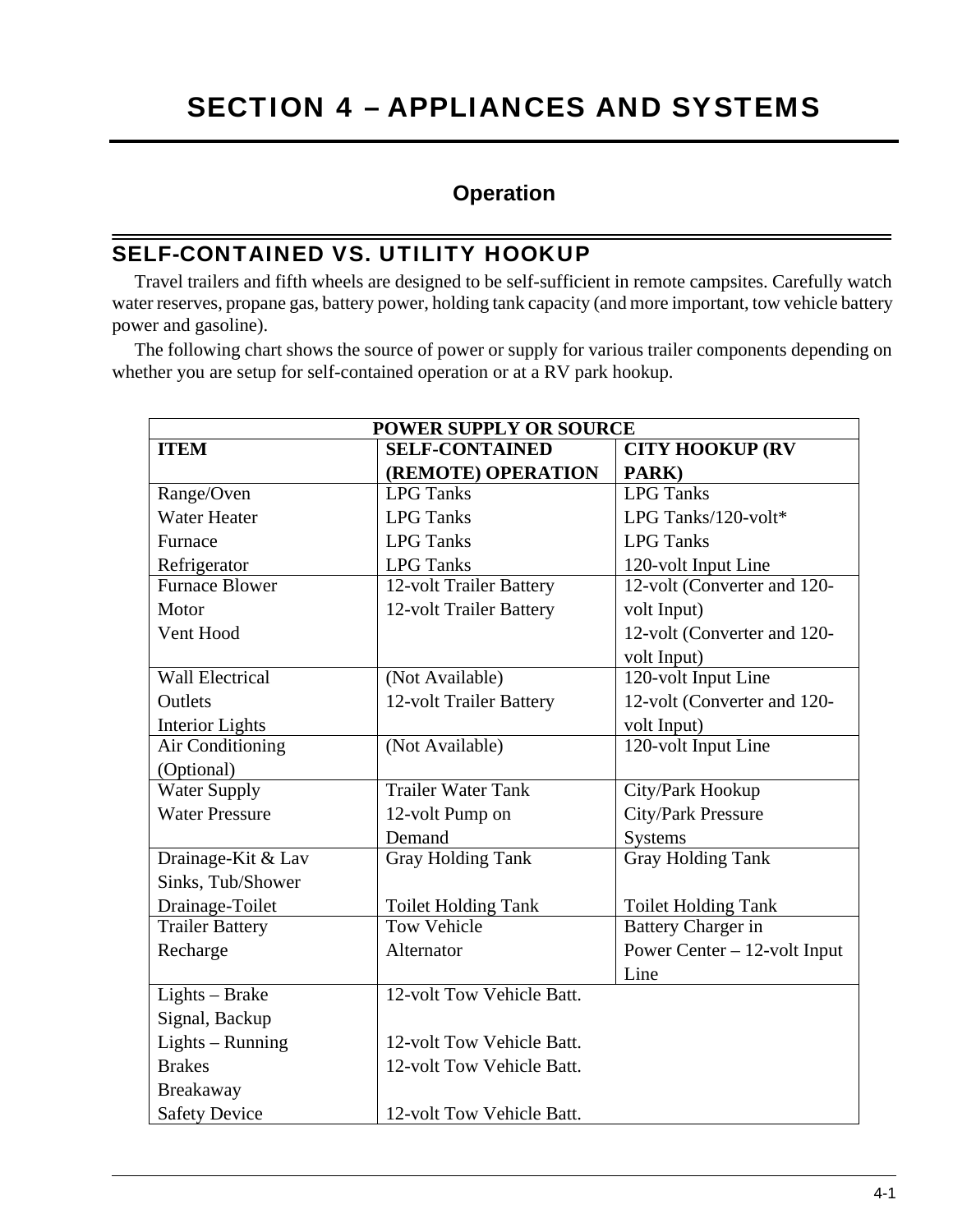## <span id="page-29-0"></span>AIR CONDITIONER (OPTIONAL)

For those units equipped with roof mounted air conditioners, they operate on 120-volt AC power. There are different sizes and variations available depending on the unit. An air conditioner takes a sizable amount of power to run. Most RV electrical systems are designed with 30 amps of available power with some having 50 amp capability (see Section 6, Electrical). It may be necessary to reduce other loads when using air conditioning to reduce the chance of overload and possibly tripping the main breaker. (For thermostat operation on the air conditioner, see "Thermostat" in this section).

In climates that experience high temperatures, a second air conditioner may be necessary to maintain a comfortable indoor temperature on larger trailers. A second air conditioner requires 50 amp service. Please refer to the manufacturer's instructions supplied with the unit for care and operation.

## <span id="page-29-1"></span>AWNING, PATIO

If equipped, Winnebago Towables use a variety of styles and sizes of awnings. They are primarily designed as a sun/rain protection. During any rain, it will be necessary to tilt one end of the awning for proper water run off and/or store the awning. Typically the end farthest away from the entry door is tilted so the door will not hit and damage the awning fabric when it is opened and closed. Awnings that experience damage from wind or rain are not considered warrantable. Please refer to the manufacturer's instructions supplied with the unit for care and operation.

*NOTE: It is best to close the awning when unattended. Damage to the awning due to wind, rain or any weather condition is not covered under warranty by Winnebago Towables or the awning manufacturer.*

#### **Electric Patio**

If equipped, this awning can be extended and retracted electrically. This awning may or may not have tilt functionality. Awnings without tilt functionality will need to be stored during any rain. For awnings equipped with tilt functionality, during rain, it will be necessary to tilt one end of the awning for proper water run off and/or store the awning. Please refer to the awning manufacturer's instructions supplied with the unit for care and operation.

*NOTE: An awning damaged from wind or rain is not covered under warranty even if it was tilted. The safest way is to put it away if you are unsure.*

## <span id="page-29-2"></span>CARBON MONOXIDE (CO) **DETECTOR**

For your safety, a carbon monoxide (CO) detector is installed in every unit. Depending on the model, it may be operated by battery (9-volt, AA) or wired so that it will be powered by a RV battery (if equipped) or 12-volt power from the converter. Please refer to the manufacturer instructions supplied with the unit for care and operation and/or www.atwoodmobile.com, www.qginc.com, or www.mtiindustries.com.

Common sources of CO are malfunctioning or misuse of gas appliances, vehicle engines, generators and many other fuel burning products.

Some indications of CO poisoning include (but not limited to) the following:

#### **Mild Exposure**

- Symptoms of the flu (minus a fever)
- Slight Headache
- **Dizziness**
- Fatigue

#### **Medium Exposure**

- Severe Throbbing Headache
- **Drowsiness**
- Confusion
- Fast Heart Rate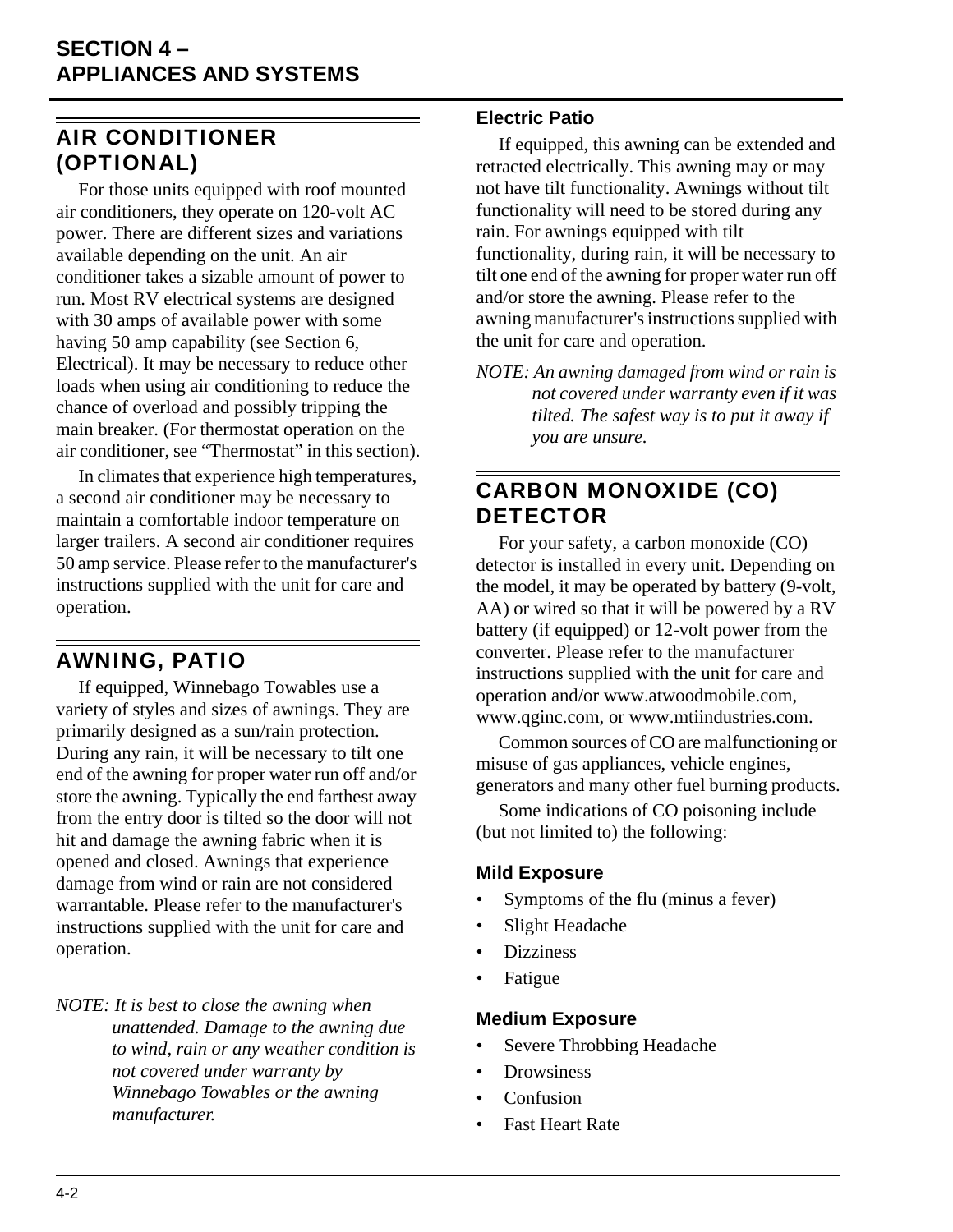#### **Extreme Exposure**

- Unconsciousness
- **Convulsions**
- Cardiorespiratory Failure
- Death

# DANGER

**If the alarm sounds, exit the vehicle immediately. The CO buildup may dissipate before help arrives, but may be only temporarily solved. It is crucial that the source of the CO is determined and repaired.**

# $\bigwedge$  DANGER

**Gasoline generators and LP generators and appliances produce carbon monoxide. Carbon monoxide can be fatal! When the device detects carbon monoxide in the air, it will sound. Consult the user manual of the individual detector for specific instructions and/or audible warning meanings.**

# $\bigwedge$  DANGER

**The CO alarm can only warn you in the presence of CO. It does not prevent CO from occurring nor can it solve an existing CO problem.**

#### **For your safety and to keep your carbon monoxide alarm in good working order, follow the steps below:**

• Verify the unit alarm, lights and battery operation by pushing the "Test" button weekly.

- Vacuum the CO alarm cover with a soft brush attachment once a month to remove accumulated dust.
- Instruct children never to play with the CO alarm. Warn children of the dangers of carbon monoxide poisoning.
- Never use detergents or solvents to clean the carbon monoxide alarm.
- Avoid spraying paint, hair spray, air fresheners or other aerosols near the CO detector.
- Do not paint the CO detector. Paint will seal the vents and interfere with the sensor ability to detect CO.
- Do not place near a diaper pail.
- Test the alarm operation after your coach has been in storage, before each trip and at least once a week during the camping season.
- Replace the CO detector when recommended by the manufacturer (typically every five years).

# <span id="page-30-0"></span>FURNACE

The furnace is a propane gas appliance that requires 12-volt power to electronically light. New furnaces sometimes emit smoke and an odor during the first 5 - 10 minutes of initial use due to paint burning off the heating chamber. Do not mistake this for a malfunctioning furnace. Please refer to the manufacturer's instructions supplied with the unit for care and operation.

# **ANGER**

**All pilot lights, appliances and their igniters (see operating instructions) shall be turned off before refueling of fuel tanks and/or propane containers. Failure to comply could result in death or serious injury.**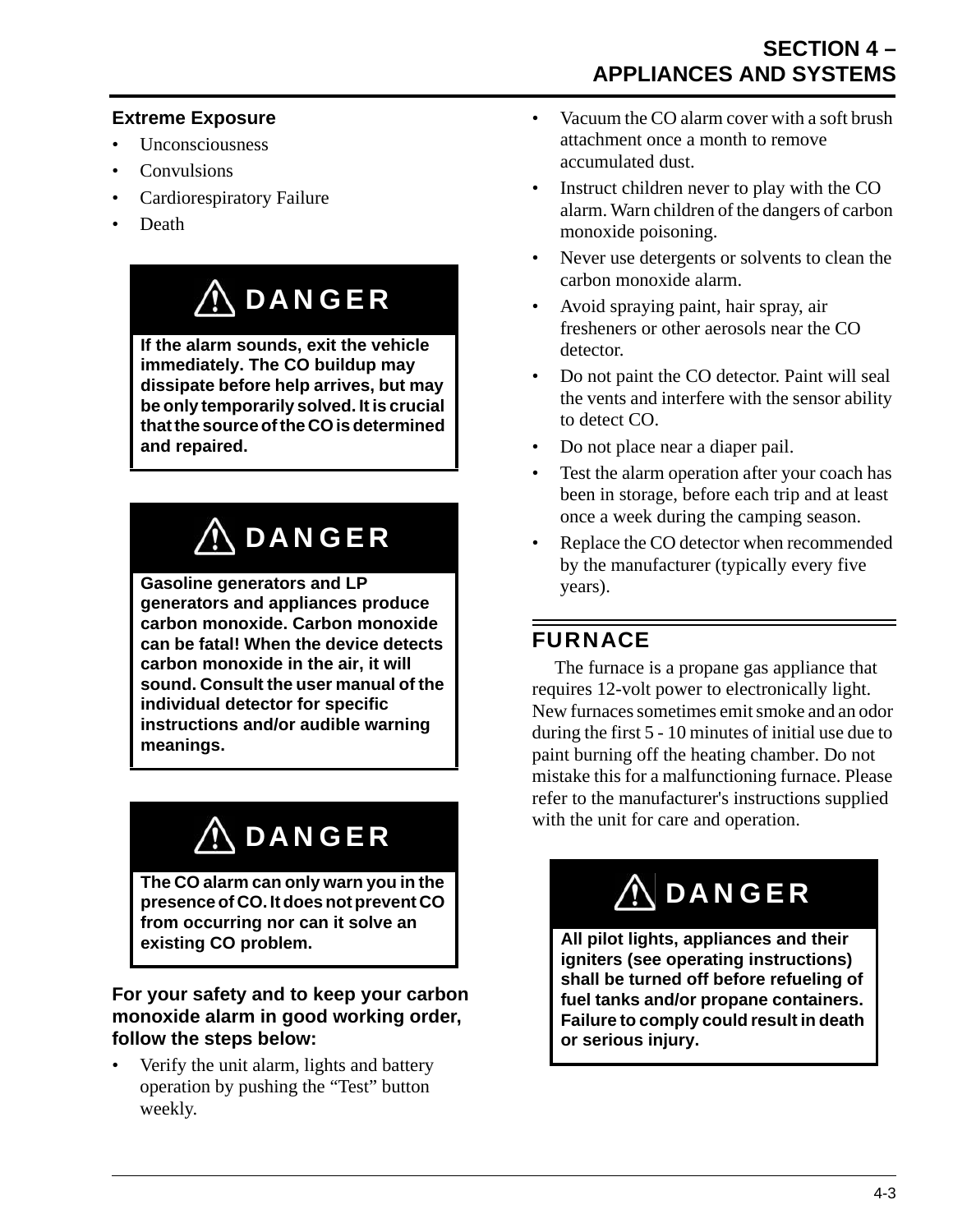# **ADANGER**

**DO NOT store gasoline or any other flammable vapors or liquids in the vicinity of any appliance.**

### <span id="page-31-0"></span>THERMOSTAT - WALL MOUNTED

If equipped, a wall mounted thermostat can be for furnace only or a combination air conditioner/ furnace thermostat. Please refer to the manufacturer's instructions supplied with the unit for care and operation.

### <span id="page-31-1"></span>MICROWAVE/CONVECTION OVEN (OPTIONAL)

If equipped, microwaves operate on 120-volt power. Please refer to the manufacturer's instructions supplied with the unit for care and operation.

## <span id="page-31-2"></span>OVEN OR COOKTOP (RANGE)

If equipped, the oven and/or cooktop can be used for general baking. It requires propane gas to operate. Some models require a pilot to be lit while others light electronically using 12-volt. Please refer to the manufacturer's instructions supplied with the unit for care and operation.

## <span id="page-31-3"></span>RANGE HOOD

The range hood operates on 12-volt power and should be used to ventilate when cooking. Operational switches for the fan and/or light are on the front panel of the range hood. Please refer to the manufacturer's instructions supplied with the unit for care and operation.

## <span id="page-31-4"></span>REFRIGERATOR

The refrigerator can operate on 120-volt or on LP gas (requires 12-volt to light). The unit must be level to operate properly. The refrigerator will operate most efficiently when:

- 1. The unit is level.
- 2. It is allowed 4 hours to cool prior to putting items in it.
- 3. The items are already cold or frozen before putting them in the refrigerator.

Please refer to the manufacturer's instructions supplied with the unit for care and operation.

# $\Lambda$  DANGER

**All pilot lights, appliances and their igniters (see operating instructions) shall be turned off before refueling of fuel tanks and/or propane containers. Failure to comply could result in death or serious injury.**

# $\wedge$  DANGER

**DO NOT store gasoline or any other flammable vapors or liquids in the vicinity of any appliance.**

## <span id="page-31-5"></span>ROOF VENTS (POWER/ MANUAL)

If equipped, a powered ceiling vent fan runs on 12-volt. This equipment is an excellent tool to help manage indoor air quality. Please refer to the manufacturer's instructions supplied with the unit for care and operation.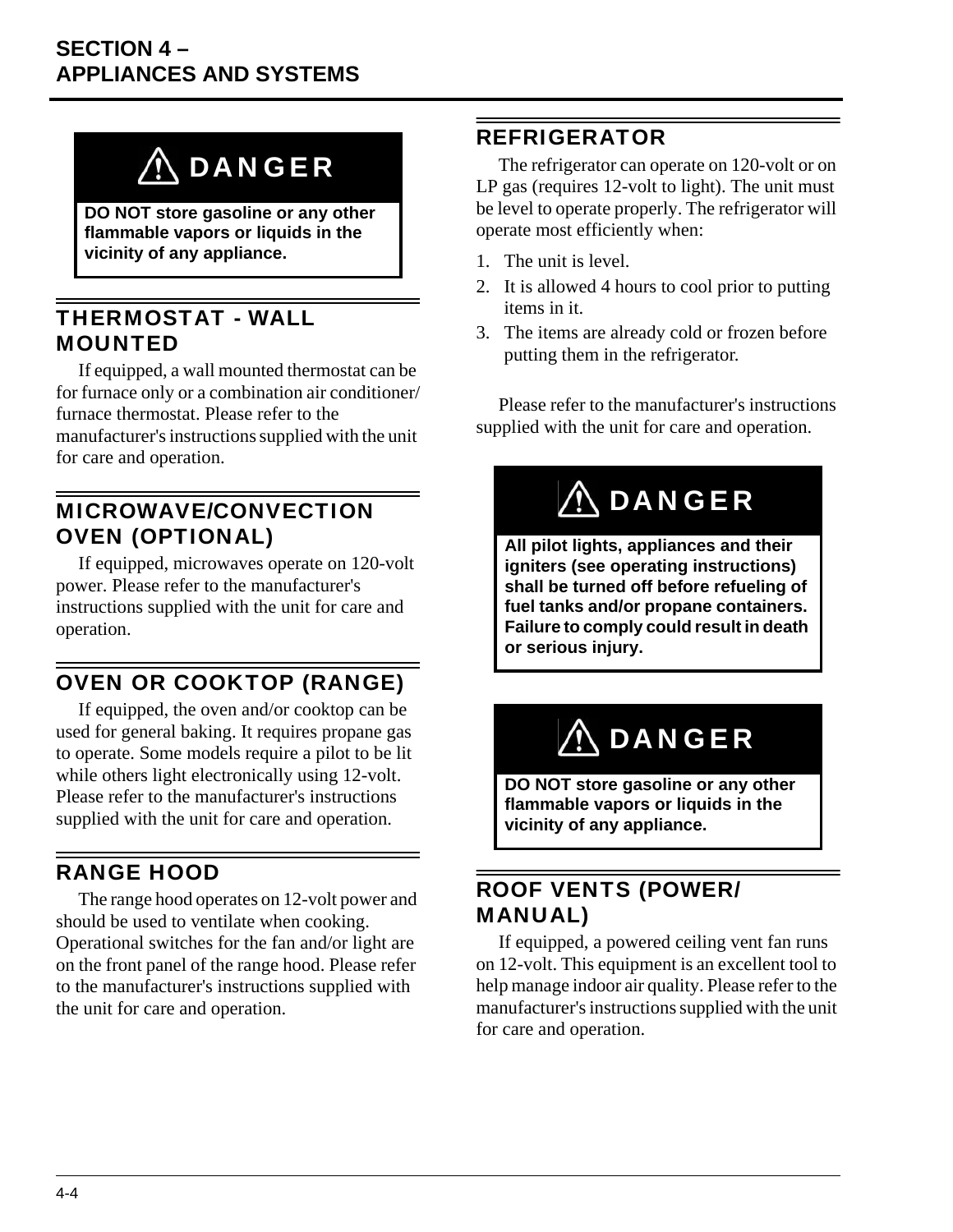<span id="page-32-0"></span>Propane gas operates your range, oven, furnace, water heater, and as an alternate energy source for some refrigerators. With proper handling precautions, propane gas is safe and provides modern conveniences. It is stored as a liquid under pressure and vaporizes under the control of a pressure regulator.

## <span id="page-32-1"></span>PROPANE GAS SAFETY PRECAUTIONS

Historically, propane gas is a safe and reliable fuel. As with any other volatile and flammable material, common sense dictates that propane gas be handled and used with respect and caution. To avoid trouble, maintain the system regularly.

# $\Diamond$  WARNING

**Propane gas is flammable and potentially explosive. Use proper handling, lighting and ventilation procedures.**

- 1. The distinctive odor of propane gas indicates a leak. IF YOU SMELL GAS:
	- Extinguish all open flames, pilot lights and all smoking materials.
	- Do not touch electrical switches.
	- Shut off the gas supply at the tank valve(s) or gas supply connection.
	- Open all doors, windows and vents.
	- Leave the area until the odor clears.
	- Have the gas system checked and the cause of the leak corrected before using the system again.
- 2. Inspect the entire propane gas system for leaks or damaged parts before each trip.
- 3. Always be careful when drilling holes or fastening objects to the trailer. The gas supply lines could be punctured by a nail or screw.
- 4. Do not restrict access to propane tanks. The tank service valve must be accessible in an emergency.
- 5. Do not carry or store filled or empty propane gas containers inside a trailer.
	- Propane gas containers are equipped with a safety device that relieves excessive pressure by discharging gas to the atmosphere.
	- Leaks can occur at valves and fittings.
	- Always store propane tanks with the valves closed.
- 6. Do not use any propane gas tanks other than those furnished with the trailer without being sure that all connecting components are compatible.

7.

# WARNING

**Turn off propane gas main valve and individually turn off all gas appliances or disconnect electric automatic ignition appliances before entering a propane gas bulk plant or motor fuel service station.**

8.

WARNING

**DO NOT fill propane gas containers to more than 80% capacity. Overfilling can result in uncontrolled gas flow which can cause fire or explosion. A properly filled container holds about 80% of its volume as liquid.**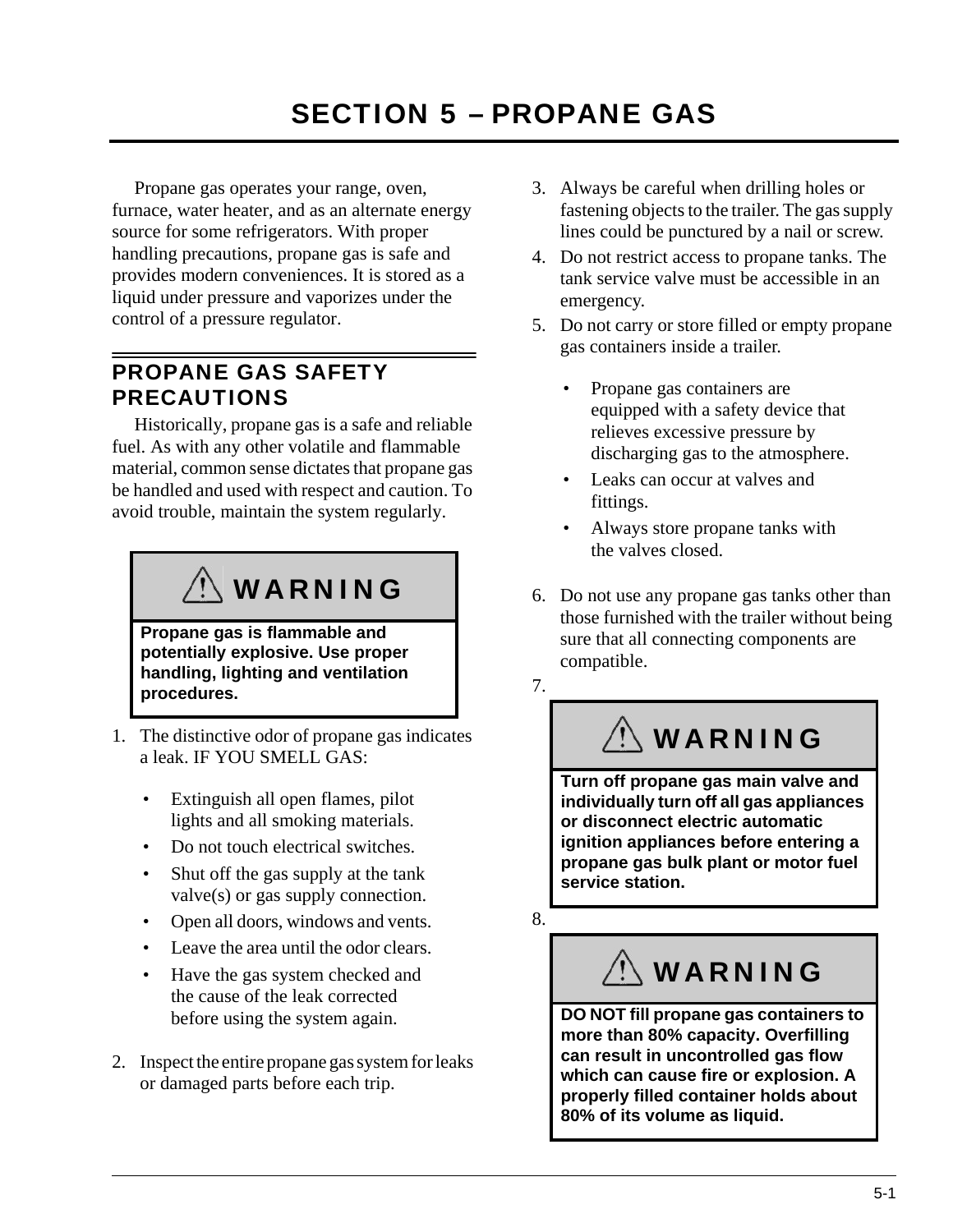## **SECTION 5 – PROPANE GAS**

- 9. Never check for leaks with an open flame. Use an approved leak detection solution or a nonammoniated, nonchlorinated soap solution only. If the leak cannot be located, take the unit to a propane gas service representative.
- 10. Propane gas regulators must always be installed with the diaphragm vent facing downward. Make sure that the regulator vent faces downward and that the cover is kept in place to minimize vent blockage which could result in excessive gas pressure causing fire or explosion.
- 11. Do not use a wrench or pliers to close the service valve. This valve is designed to be closed, leak-tight by hand. If a tool is required to stop a leak, the valve needs repair or replacement. Contact your dealer.
- 12. Use a proper wrench to tighten the fitting. Don't force, jam or cross-thread the fitting. Always check this fitting for leaks after tightening.
- 13. Be sure the tanks are securely fastened in their rack whenever they are mounted on the trailer.
- 14. If you do not have the special tools and training necessary, do not attempt to repair propane gas system components.
- 15.

# WARNING

**Screened enclosures or enclosed porches attached to the side of trailers, which have appliance PROPANE gas vents, present a threat of CAR-BON MONOXIDE poisoning unless properly vented by opening windows or venting in the enclosure.**

16. **ALWAYS THINK SAFETY.**

## <span id="page-33-0"></span>FILLING PROPANE GAS TANKS

# **WARNING**

**Turn off all pilot lights and appliances individually before fueling fuel tanks and/or permanently mounted propane gas containers. When not individually turned off, automatic ignition appliances may continue to spark when propane gas is turned off at the container.**

Propane gas tanks must be removed from the trailer and taken to a propane gas supplier or a service station, which sells propane gas to be filled.

# <span id="page-33-1"></span>QCC1 COUPLER

The QCC1 coupler and hose assembly connects the propane gas tanks to the propane gas regulator.

- It has a right-hand thread.
- Turn it to the right to tighten, turn left to loosen.
- The mating surfaces are brass and do not require any type of pipe sealant.
- If it ever leaks or cannot be reasonably tightened without excessive force, replace the complete hose assembly and/or have the tank valve checked and serviced.
- The OCC1 coupler contains an excess flow control to help restrict gas flow if the hose is cut or the regulator is broken.
- It is not designed to detect a leak or totally shut off the system if a leak or regulator failure occurs.
- The excess flow control can inadvertently restrict gas flow to the appliances. To reduce or eliminate this problem, try the following whenever restricted gas flow is evident: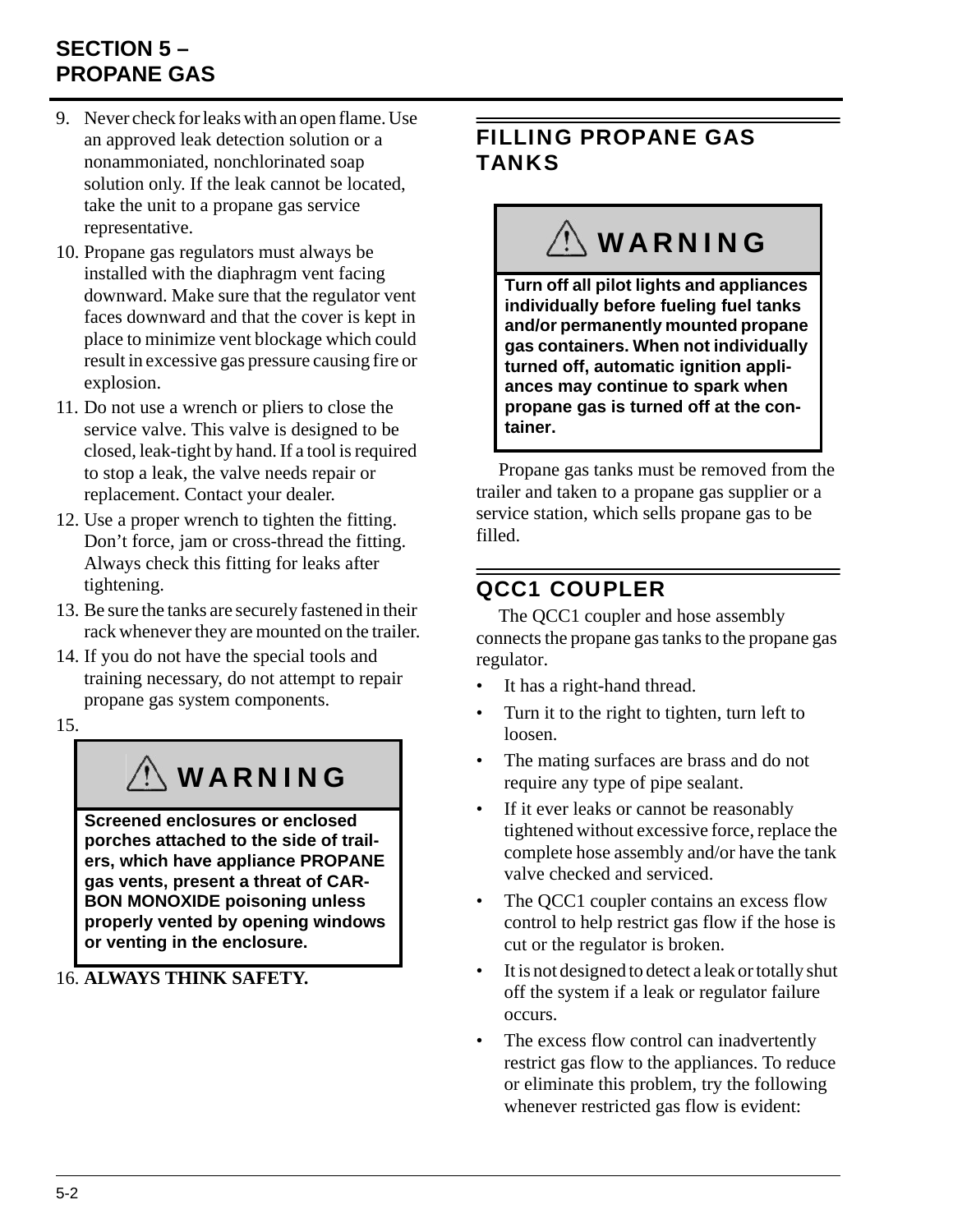- 1. Be sure all appliances (including pilot lights, if equipped) are off and no gas is flowing in the system.
- 2. Be sure the system is leak free. Test the fittings as outlined later in this section.
- 3. Open the gas tank valve slowly. DO NOT SNAP IT OPEN. The sudden pressure fluctuation could confuse the excess flow control into thinking that the system was damaged.
- 4. Wait at least 15 seconds before lighting any pilot or appliance.

This procedure will allow the excess flow control to settle and supply a normal flow of gas.

## <span id="page-34-0"></span>PROPANE GAS REGULATOR

The regulator is the heart of the propane gas system. It works continuously and requires more care and attention than any other part of the system.

WARNING

**DO NOT ATTEMPT TO ADJUST THE REGULATOR. IT HAS BEEN PRESET BY THE REGULATOR MANUFAC-TURER. IF ANY ADJUSTMENT IS REQUIRED, IT MUST BE MADE BY A QUALIFIED LPG SERVICE TECHNI-CIAN USING SPECIAL EQUIPMENT.**

## <span id="page-34-1"></span>LIGHTING PROPANE GAS APPLIANCES

Detailed operating information for propane appliances can be found in the Owner's Information Package. Please read and follow these instructions. Air trapped in the gas lines may delay initial lighting of any appliance. Several seconds or minutes may pass for the gas to reach the appliance. To purge some of the air

from the gas system, first light a burner on the range. The other appliances will then light more quickly.

**ALWAYS FOLLOW THE APPLIANCE MANUFACTURER'S LIGHTING AND OPERATING INSTRUCTIONS.**

### <span id="page-34-2"></span>SAFETY REGULATIONS REGARDING PROPANE GAS SYSTEMS & PROPANE GAS APPLIANCES

The manufacturer of this recreational vehicle is required to furnish the following consumer information as provided by the National Fire Prevention Association and the American National Standards Institute. The information and warnings found here may also be found in other sections of this Owner's Manual.

# $\left\langle \right\rangle$  WARNING

**PROPANE GAS CONTAINERS SHALL NOT BE PLACED OR STORED INSIDE THE VEHICLE.**

**PROPANE GAS CONTAINERS ARE EQUIPPED WITH SAFETY DEVICES WHICH RELIEVE EXCESSIVE PRES-SURE BY DISCHARGING GAS TO THE ATMOSPHERE.**

This warning label has been located in the cooking area to remind you to provide an adequate supply of fresh air for combustion: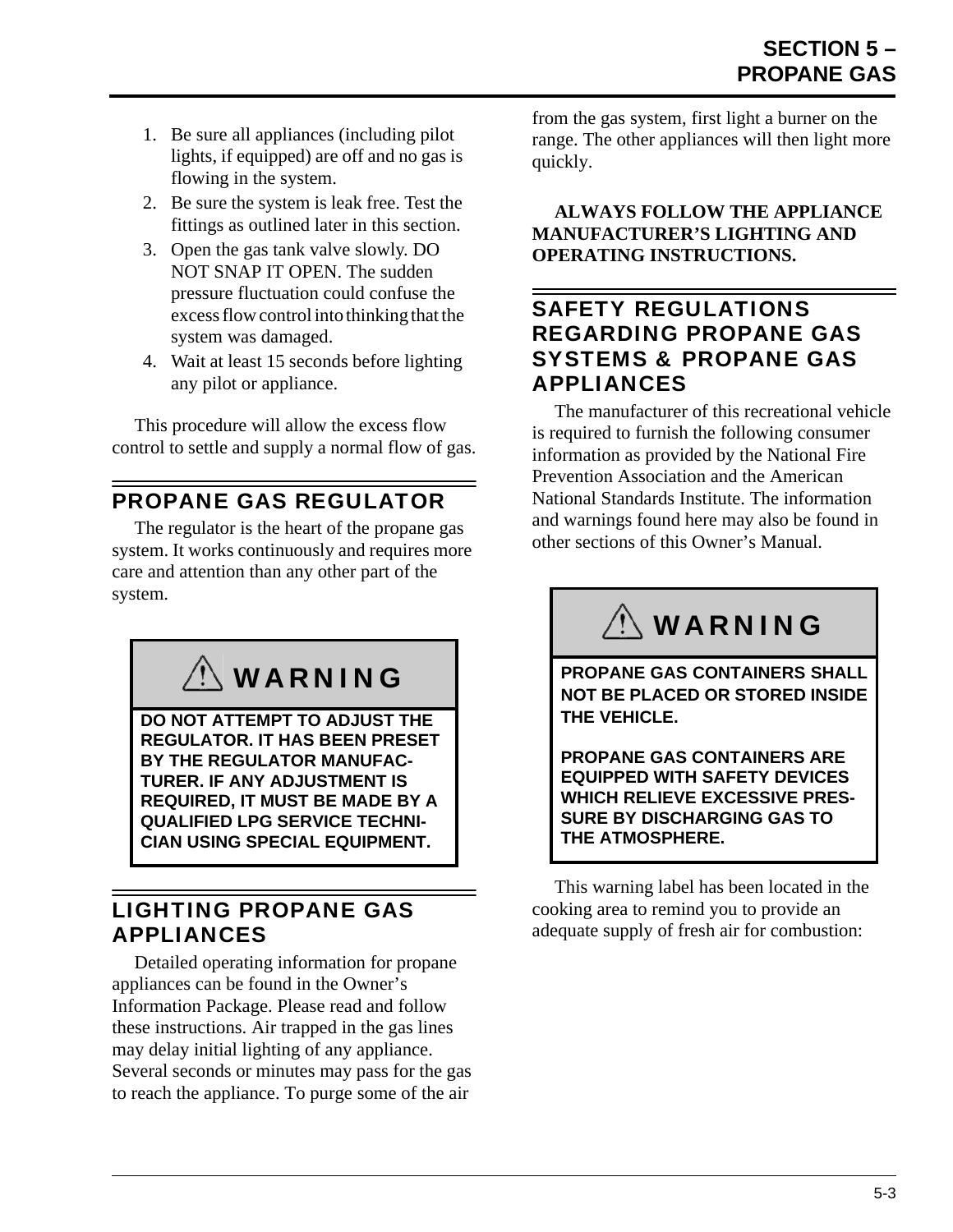# WARNING

IT IS NOT SAFE TO USE COOKING APPLIANCES FOR COMFORT HEATING.

Cooking appliances need fresh air for safe operation.

Before operation:

- 1. Open overhead vent or turn on exhaust fan.
- 2. Open window.

FAILURE TO COMPLY COULD RESULT IN DEATH OR SERIOUS INJURY.

A warning label is located near the propane gas container. This label reads:

# WARNING

DO NOT FILL PROPANE CONTAINER(S) TO MORE THAN 80 PERCENT OF CAPACITY.

FAILURE TO COMPLY COULD RESULT IN A FIRE OR PERSONAL INJURY.

# CAUTION

THIS PROPANE PIPING SYSTEM IS DESIGNED FOR USE WITH PROPANE ONLY. DO NOT CONNECT NATURAL GAST TO THIS SYSTEM.

Securely cap inlet when not connected for use. After turning on propane, except after normal cylinder replacement, test propane piping and connections to appliance for leakage with soapy water or bubble solution. DO NOT use products that contain ammonia or chlorine.

The tank manufacturer has affixed the following labels to the propane tanks and valves of this trailer:

# **NOTICE**

THIS IS A NEW CYLINDER THAT SHOULD BE PURGED BY AN AUTHORIZED PROPANE FILLER BEFORE IT IS FILLED FOR THE FIRST TIME. THE FILLER WILL REMOVE THIS LABEL AFTER PURGING AND FILLING**. DO NOT OVERFILL.**

# WARNING

THIS CYLINDER IS EQUIPPED WITH AN OVERFILL PREVENTION DEVICE

- Only qualified persons are permitted to fill this cylinder.
- Read and understand the cylinder warning label before attempting to fill.
- The Overfill Prevention Device (OPD) will only operate if the cylinder is overfilled (greater than 80% level). Do not attempt to calibrate or tamper with the OPD.
- Before filling, inspect the cylinder in accordance with CGA C-6 or CGA C-6.3.
- Cylinder must be level, stable and vertical at all times.
- This cylinder must be filled in accordance with US DOT, NFPA-58, State and Local regulations.
- Failure to properly fill the cylinder can result in injury or death.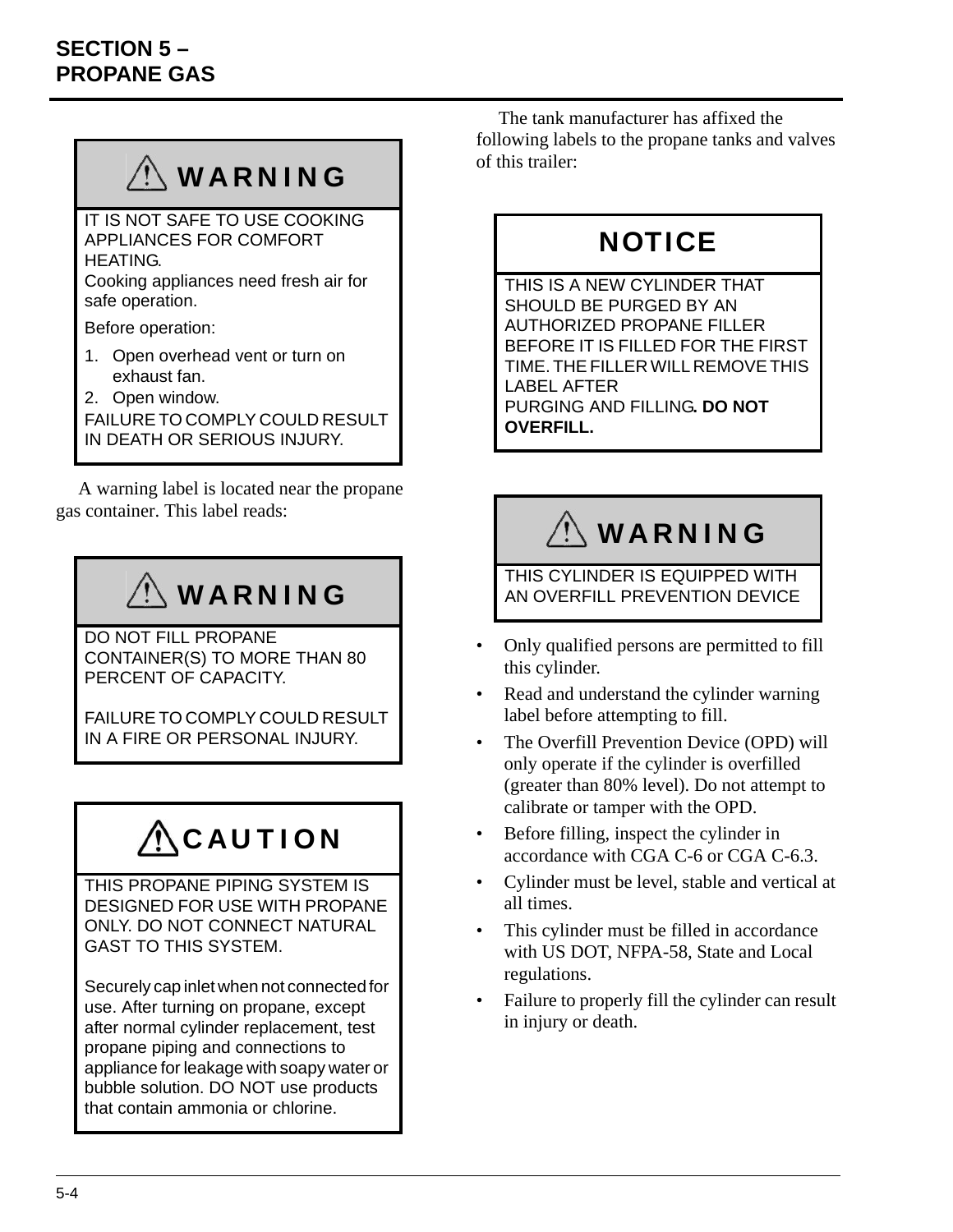The following label has been placed in the vehicle near the range area:

#### IF YOU SMELL GAS

- 1. Extinguish any open flames, pilot lights and all smoking materials
- 2. Do not touch electrical switches.
- 3. Shut off the gas supply at the container valve(s) or gas supply connection.
- 4. Open doors and other ventilating openings
- 5. Leave the area until odor clears.
- 6. Have the gas system checked and leakage source corrected before using again.

Propane gas regulators must always be installed with the diaphragm vent facing downward. Regulators not in compartments have been equipped with a protective cover. Make sure the regulator vent faces downward and the cover is kept in place to minimize vent blockage, which could result in excessive gas pressure causing fire or explosion.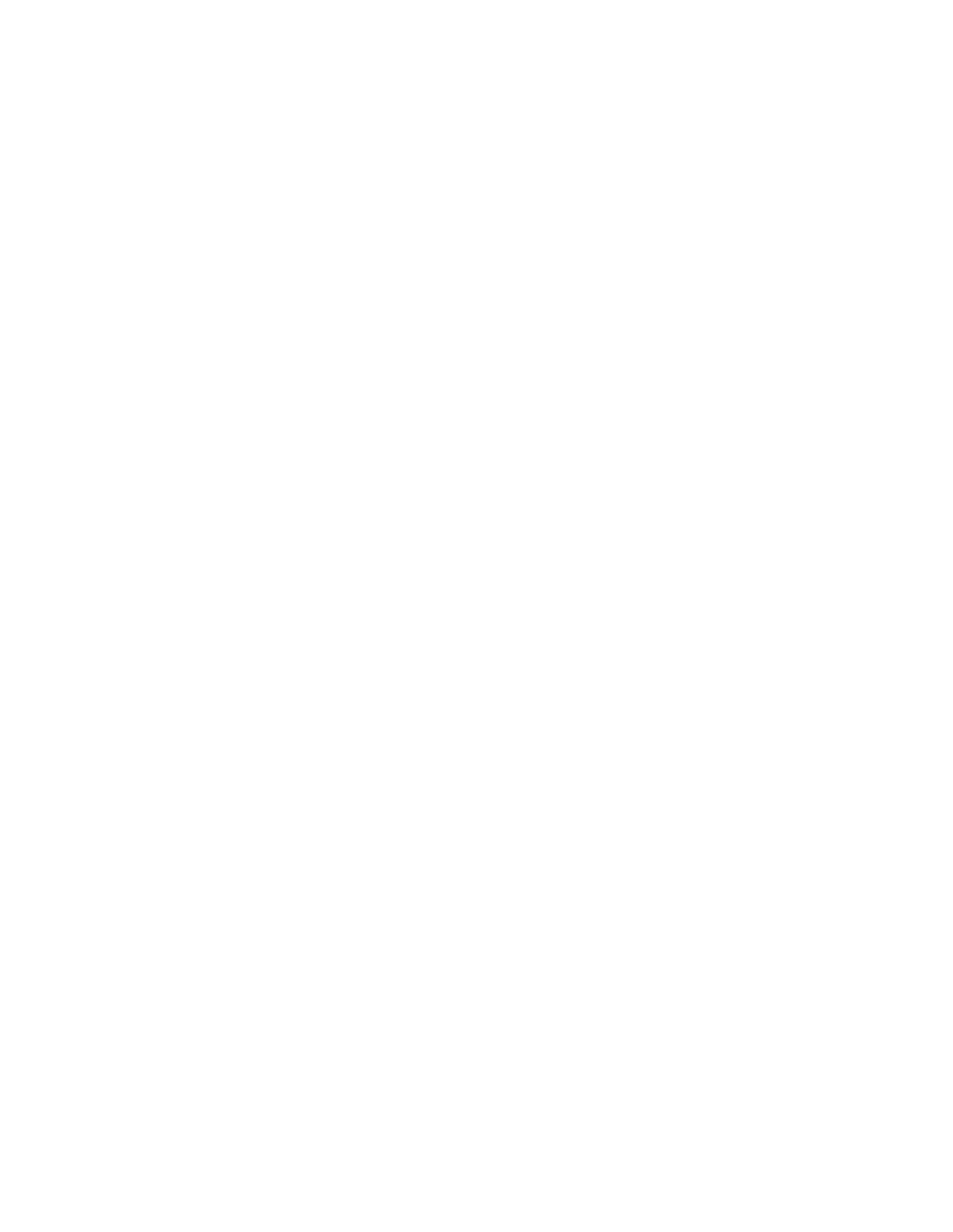## <span id="page-38-1"></span><span id="page-38-0"></span>12-VOLT CHASSIS ELECTRICAL SYSTEM

A trailer chassis electrical system includes:

- Trailer battery
- Charging system
- Brake system
- **Taillights**
- Turn signals
- 12-volt convenience outlets
- 12-volt power vents
- Fans
- **Motors**
- Freshwater pump
- Any 12-volt entertainment equipment
- All 12-volt interior lighting fixtures
- Other vehicle lights and accessories.

The tow vehicle's 12-volt battery, the trailer's 12-volt battery or the AC/DC power converter may provide 12-volt power. The battery's charge is maintained by the tow vehicle alternator, or by the charging circuit included in the power converter.

### <span id="page-38-2"></span>12-VOLT FUSE BLOCK PANEL

The 12-volt fuse block panel for DC circuits is located in a cabinet in various locations by model. Fuses are automotive type and should always be replaced with the same type and amperage rating. Replace bulbs with same type or equivalent.

# $\setminus$  WARNING

**DO NOT INSTALL 12-VOLT FUSES WITH AMPERAGE RATINGS GREATER THAN THAT SPECIFIED ON FUSE BOX LABEL.**

#### **12-VOLT CIRCUIT BREAKER & RESET**

In all units, 30-amp circuit breakers have been installed to protect the trailer's 12-volt electrical system.

Travel trailers circuit breakers will be located inside a covered junction box attached inside the front cross member of the A-frame. Additional circuit breakers may be used for slideout switch protection.

Fifth wheel circuit breakers will be located inside a covered fuse box attached inside the baggage compartment with additional 30-amp breakers for slideout protection and other 12-volt circuits.

*NOTE: Not all 30-amp circuit breakers are equipped with the reset switch. Resets on 30-amp circuit breakers for slideout motors are automatic reset switches.*

### <span id="page-38-3"></span>120-VOLT AC SYSTEM

The 120-volt AC system provides grounded electrical service for the refrigerator and optional appliances such as air conditioners, microwave ovens, water heaters, TVs, etc. Other appliances such as toasters, lamps, etc. may also operate on the 120-volt system.

The 120-volt system also provides a power source for the power converter. The trailer is equipped with a heavy-duty power cord to connect to an external 120-volt, 30-amp rated AC service. Some units have an optional 120-volt, 50-amp service.

- The cord and connector are molded together to form a weatherproof cable assembly.
- Do not cut or alter the cable in any way.
- Do not remove the cable connector ground pin or bypass the ground circuit of the trailer.
- Be sure the ground is maintained if an adapter is used to plug into an electrical service.
- Do not use a two-conductor extension cord, or any cord or cable that does not assure appropriate and adequate ground continuity.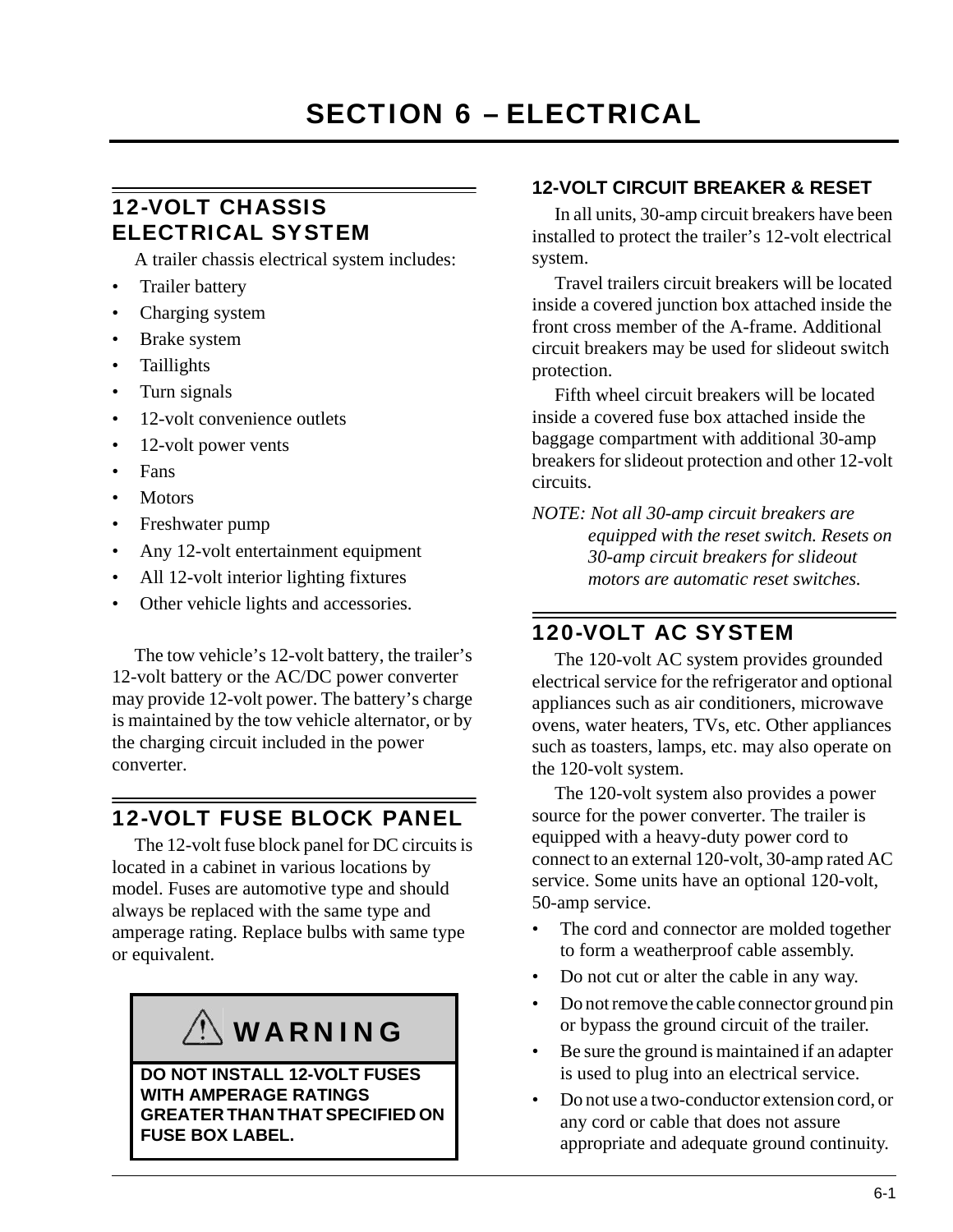## **SECTION 6 – ELECTRICAL**

NEVER plug the 120-volt cord into an ungrounded receptacle.

# WARNING

**DO NOT OPERATE THE 120-VOLT ELECTRICAL SYSTEM WITHOUT A PROPER GROUND.**

## <span id="page-39-0"></span>THE POWER CONVERTER

The power converter is the nerve center of the 12-volt DC and the 120-volt AC system.

- The power center will supply 12-volt requirements when operating on 120 AC volts.
- The onboard battery will gradually be brought to a full charge and maintained by the 6-amp battery charger as long as 120-volt power is available.
- The propane leak detector and other 12-volt components continually consume small amounts of current even when switched "OFF". The trailer's battery will fully discharge within 72 hours if not recharged during that period or if the power center is not connected to a 120-volt AC source.

#### **DISCONNECT THE BATTERY IF YOU ARE NOT USING YOUR TRAILER.**

## <span id="page-39-1"></span>GROUND FAULT INTERRUPTER

Kitchen, bathroom and patio 120-volt electrical outlets are protected by a Ground Fault Interrupter (GFI). This device is provided in compliance with ANSI A119.2/NFPA 501C requirements, and is intended to protect against hazards of line to ground electric faults and electrical leakage shocks possible when using electrical appliances in the bathroom or damp areas.

- 1. Insulation materials for appliances and devices can deteriorate over time or develop cracks allowing electric current to "leak" through insulation.
- 2. Should a circuit or appliance (electric shaver, hair dryer, etc.) develop shock hazard of this type, the GFI device will disconnect the outlet (and other outlets on the same circuit), limiting exposure to current leakage to ground.
- **3. The GFI device does not prevent electric shock, nor does it protect a person who touches both "hot" and neutral sides of the circuit. It does not protect against electrical circuit overloads.**

Test the GFI at least once a month while operating on 120-volts AC. To test the GFI:

- 1. Push the "TEST" button. The "RESET" button should pop out, indicating that the protected circuit has been disconnected.
- **2. IF THE "RESET" BUTTON DOES NOT POP OUT WHEN THE "TEST" BUTTON IS PUSHED, A LOSS OF GROUND FAULT PROTECTION IS INDICATED. DO NOT USE THE OUTLET OR OTHER OUTLETS ON THE SAME CIRCUIT.**
- **3. HAVE THE TRAILER ELECTRICAL SYSTEM CHECKED AT AN AUTHORIZED SERVICE CENTER OR BY A QUALIFIED ELECTRICIAN.**
- **4. DO NOT USE THE SYSTEM UNTIL THE PROBLEM HAS BEEN CORRECTED.**
- 5. To restore power, push the "RESET" button.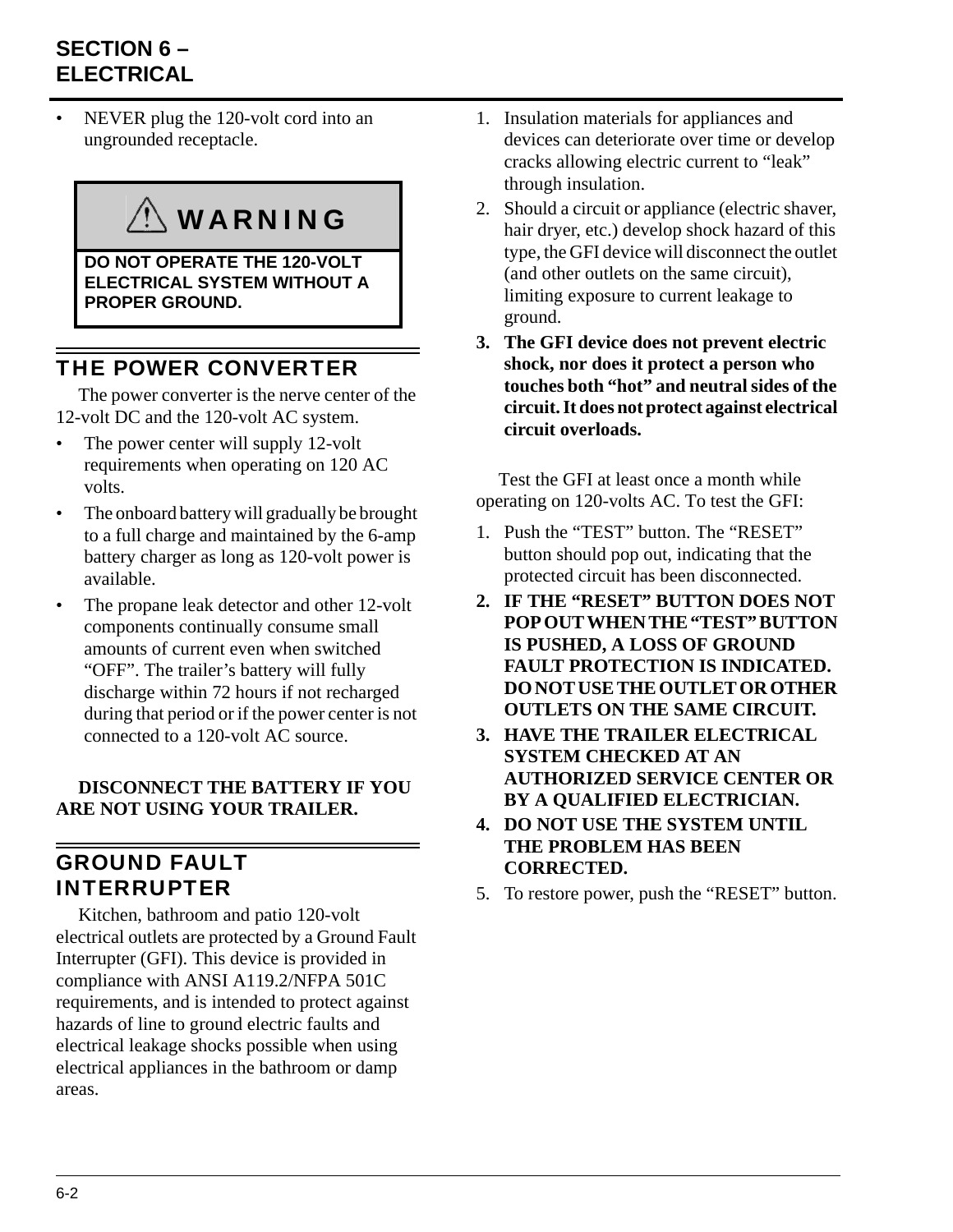### <span id="page-40-1"></span><span id="page-40-0"></span>FRESHWATER STORAGE TANK

Water is stored in an onboard storage tank and is distributed to the various faucets by an automatic, self-priming pump which is operated by the 12-volt electrical system. This pump will function when power is available and the pump switch is "ON".

#### **Instructions to fill with a gravity fill:**

This water storage tank is filled through a gravity fill (if equipped) special filler cap outside the vehicle.

- 1. Before filling the tank, turn the pump switch to "OFF".
- 2. Open the filler cap on the outside of the trailer.
- 3. Pour the water in from a bucket, or use a hose.
- 4. When the tank is full, close the cap before turning the pump switch to "ON".



Gravity Fill

#### **Instructions to fill without a gravity fill:**

- 1. Connect a garden hose to the city water connection located on the docking station.
- 2. Turn the selector valve to the tank fill location.
- 3. Do not turn the water pump to the ON position.
- 4. Turn on the water supply line and the tank will begin to fill.
- 5. Please do not walk away from the RV while the tank is being filled.
- 6. Once the tank is filled, turn the water supply OFF.
- 7. Turn the water valve to System Use position. At this setting your water pump will draw water from the Fresh water tank when needed.

Selector Valve



Docking Station

# **ACAUTION**

**Overfilling the freshwater tank from a pressurized source may cause serious damage to the water tank or structural components. Monitor water tank filling continuously.**

### <span id="page-40-2"></span>CITY WATER

Water, under pressure, is provided when the trailer is connected to a park or city water supply. Connect the trailer as follows:

- 1. Turn the 12-volt water pump to "OFF".
- 2. Remove the protective cap on the city water fill and connect a hose between the city water supply and the city water fill on the trailer.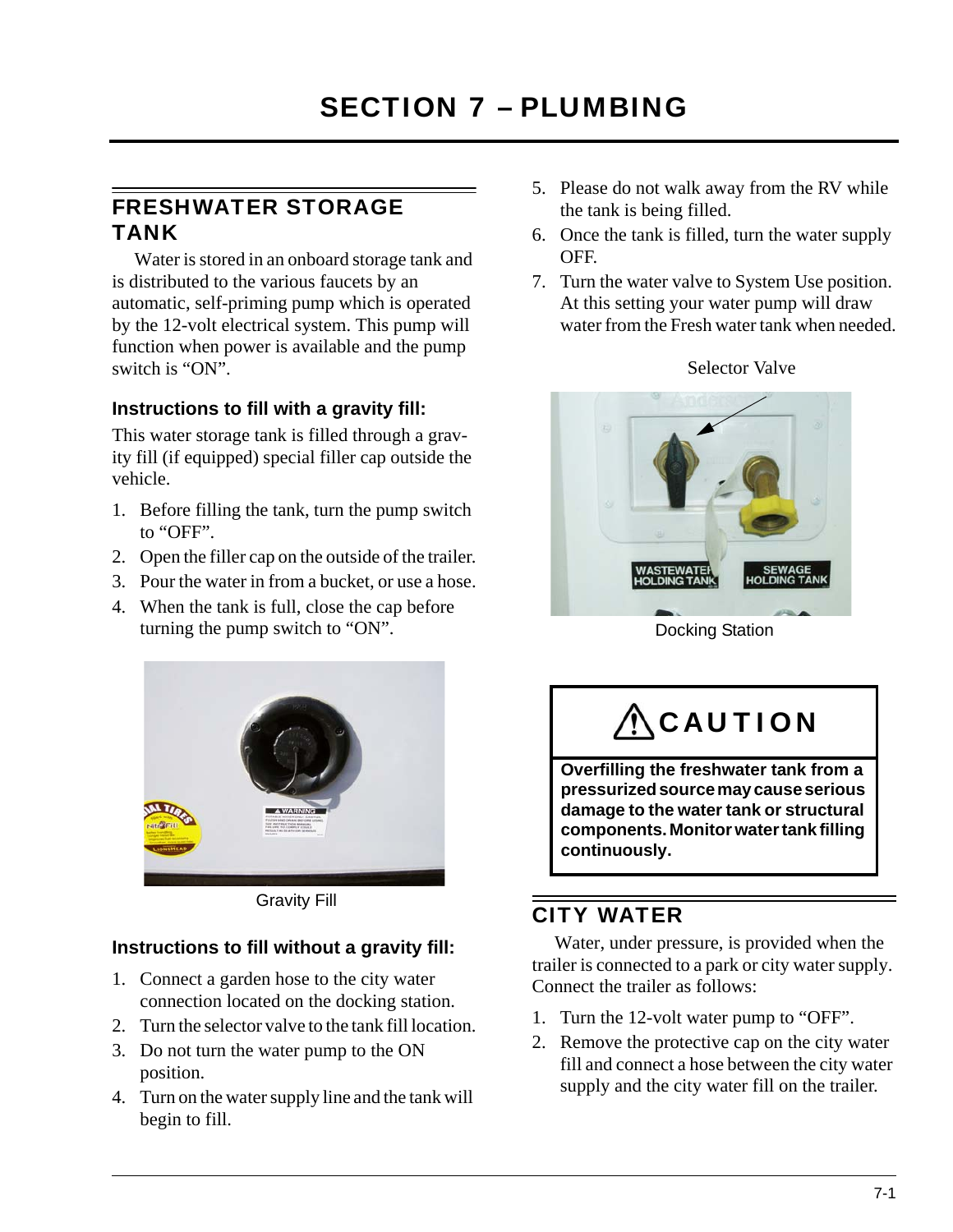## **SECTION 7 – PLUMBING**

- 3. An in-line 60 psi pressure regulator is recommended to protect the trailer's water system.
- 4. Open the city water supply valve.
- 5. Open the faucets in the trailer and let the water run a few minutes to clear the lines.
- *NOTE: As long as the water system is hooked up to a city water supply, the onboard storage tank and the 12-volt pump are isolated from the system. Do not turn the pump to "ON" until the city water supply is disconnected in order to avoid damage to the pump.*

### <span id="page-41-0"></span>FRESHWATER SYSTEM SANITIZING

Sanitize the freshwater tank and piping at least once a year or whenever the trailer sits for a prolonged period. This will discourage the growth of bacteria and other organisms that can contaminate the water supply. Use a chlorine/ freshwater rinse as follows:

- 1. Prepare a solution of ¼ cup liquid chlorine bleach (5% sodium hypochlorite) to one gallon of water for each 15 gallons of tank capacity.
- 2. Close drain valves and faucets, pour chlorine solutions into the freshwater gravity tank fill (if equipped), and complete filling with fresh water.
- 3. Turn water pump switch "ON". (Be sure you have 12-volt DC power.) Open all faucets individually until water flows steadily, then turn off. This will purge any air from the lines.
- 4. Fill water tank with fresh water and wait three hours.
- 5. Drain the entire system by opening all freshwater tank valves, faucets, and plumbing line drain valves.
- 6. Flush the system with drinking quality water. Let the fresh water flow through the system for several minutes to flush out the chlorine solution.
- 7. Stop the flow of water, close the tank valve, the faucets, and drain valves.

8. Fill with fresh water and the system is ready to use.

# WARNING

**DO NOT use a contaminated system until it has been cleaned and thoroughly flushed (4-6 flushes) with water. Keep children away from unit until the water is safe to drink.**

# **ACAUTION**

**DO NOT run the water pump without water in the system. Always keep the pump switch "OFF" when the system is empty or when connected to city water. Running the water pump dry can damage it and void the warranty.**

### <span id="page-41-1"></span>DRAINING THE WATER **SYSTEM**

If the trailer is to be stored in temperatures below freezing, the freshwater system and the wastewater system should be drained as follows:

- 1. Empty the freshwater storage tank by opening the drain valve located on the tank.
- 2. Turn the pump to "ON" and open cold water faucets.
- 3. Open the drain petcocks on the hot and cold water pipes located in various locations depending on the model.
- 4. Open the drain valve on the bottom of the water heater (7/8" wrench required) as well as the water heater safety valve.
- 5. Open all the faucets and depress the flush pedal on the toilet to promote drainage.
- 6. Drain the holding tanks using the outlined procedures in the following section.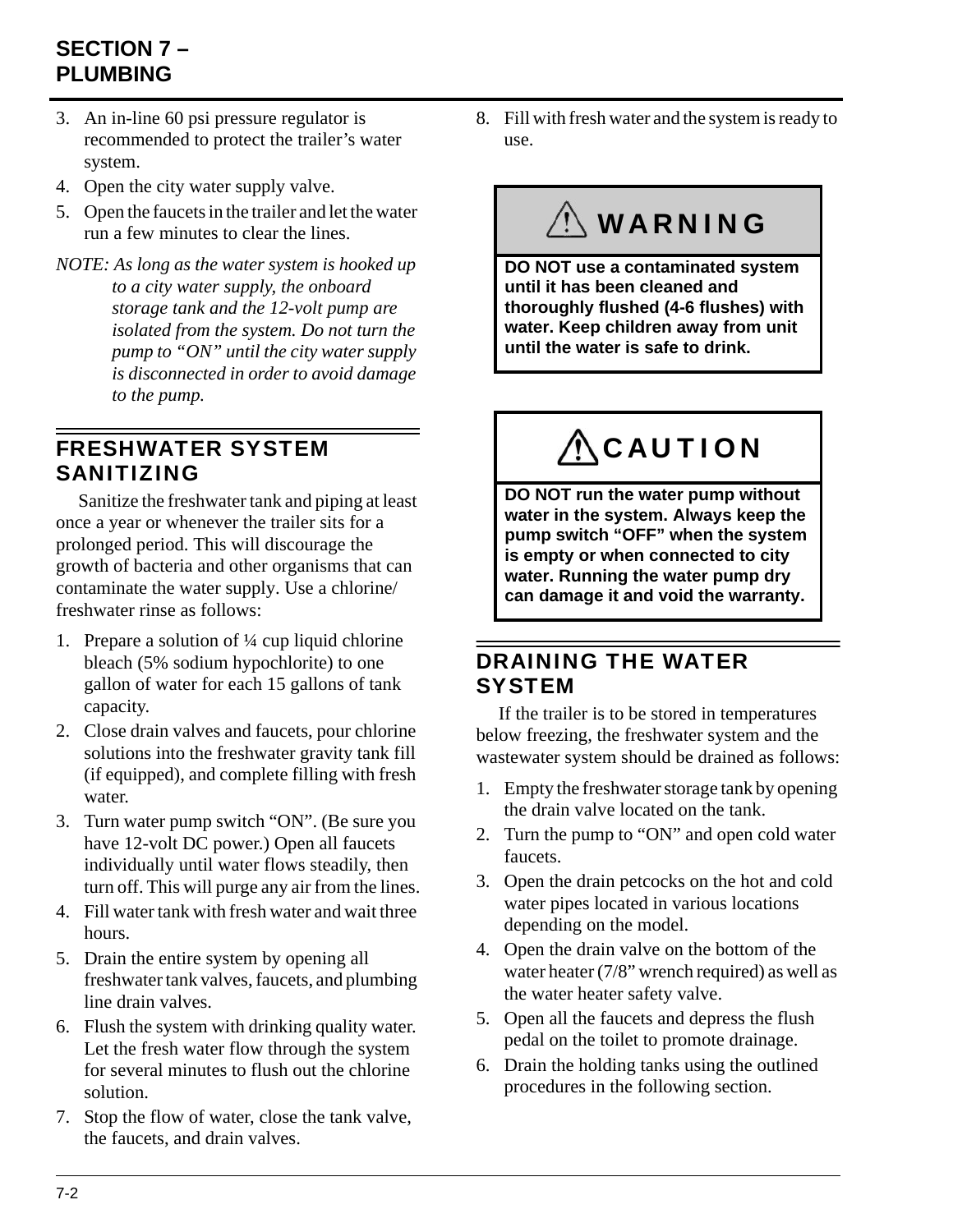

Hot and Cold Drain Petcocks

### <span id="page-42-0"></span>FRESHWATER SYSTEM WINTERIZING

Winterizing the freshwater system in temperatures below freezing will provide a measure of protection for system plumbing components. **After draining the freshwater system using the procedures listed above, complete the winterizing with the following steps:**

### **Systems Without Water Heater Bypass**

- 1. Pour antifreeze approved for RV freshwater systems in the gravity fill to freshwater holding tank. Depending on the capacity of the water heater in the trailer, the amount of antifreeze used should be 7-12 gallons.
- 2. Turn the water pump to "ON" and pump fluid through the entire freshwater system.
- 3. Low point petcock drains may be opened briefly to ensure that the entire system contains antifreeze.
- 4. Open all faucets and remove drain stops.
- **5. Be certain to complete the freshwater sanitizing procedures before using the freshwater system for cooking, drinking, etc.**

#### **Systems With Water Heater Bypass**

- 1. Close the hot and cold water valves entering and exiting the hot water heater.
- 2. Open the crossover valve connecting the cold and hot waterlines.
- 3. Close the valve between the freshwater tank and the water pump.
- 4. Open the valve on the other side of the water pump connected to a siphon hose.
- 5. Insert the siphon hose into the container of RV freshwater approved antifreeze.
- 6. Turn the pump to "ON" and pump fluid through entire freshwater system lines. This procedure will bypass the hot water heater conserving antifreeze.
- 7. Turn on faucets in kitchen and bath.
- 8. Keep pump running until antifreeze flows from faucets and turn water pump "OFF".
- 9. Leave all faucets open and remove drain stops.
- 10. Close the valve at the siphon hose.
- 11. Be certain to complete freshwater sanitizing steps before using the freshwater system.



Water Heater Bypass Valves

# $\left\langle \right\rangle$  WARNING

**Automotive or windshield washer type antifreeze can be fatal if swallowed. DO NOT use them in the freshwater system to protect the drains in your trailer from freezing.**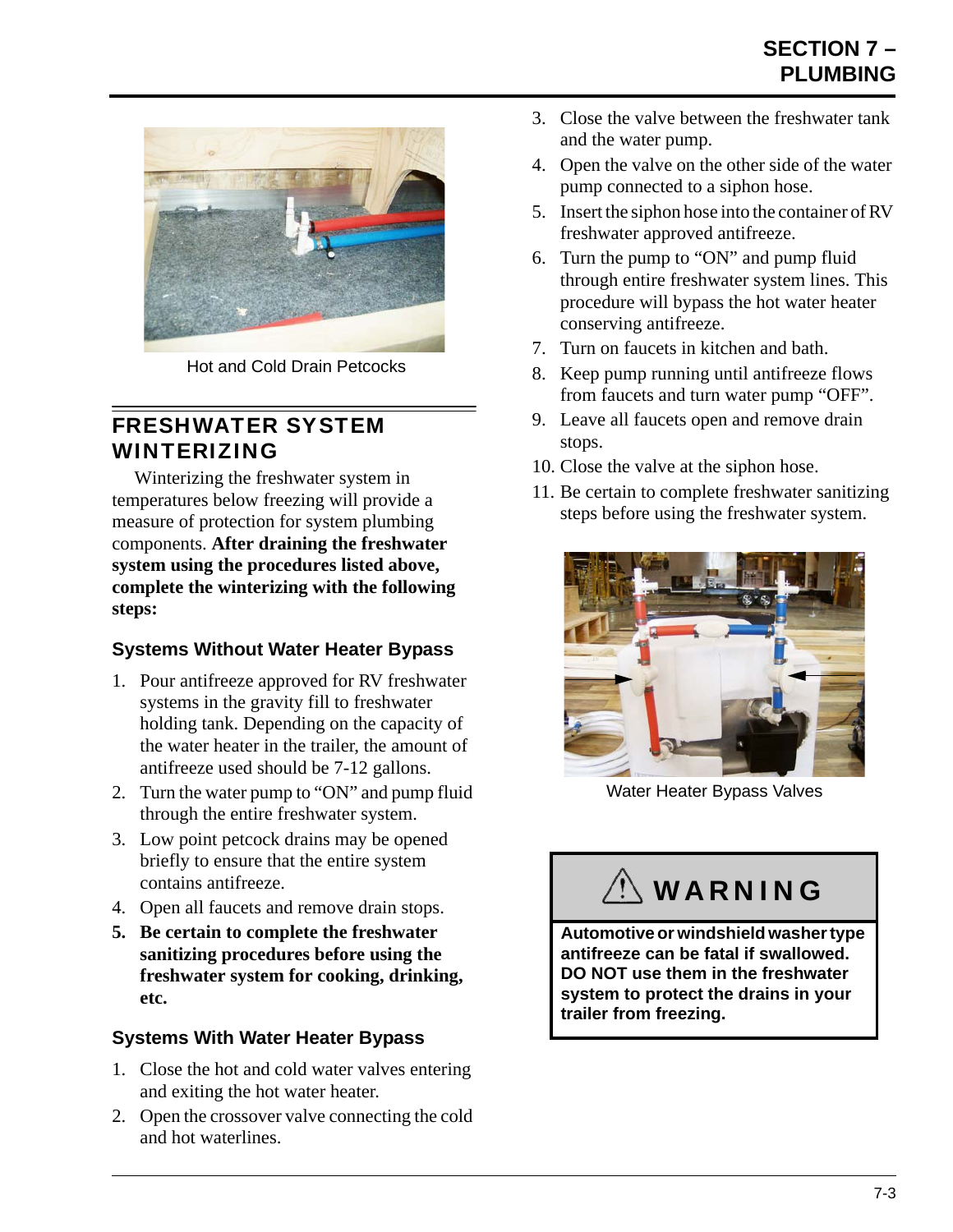## <span id="page-43-0"></span>HOLDING TANKS & DRAINAGE **SYSTEM**

Travel trailers and fifth wheels are equipped with two or three separate holding tanks to accommodate waste. One holding tank accommodates toilet drainage. The tub/shower and sinks have a separate drainage system. Both systems terminate at the waste valves outside the trailer.

### <span id="page-43-1"></span>TOILET & TOILET HOLDING TANK

Proper toilet instruction and maintenance is explained in the manufacturer's manual supplied with the toilet.

- The toilet operation is designed to minimize the use of water needed to flush it.
- It is advisable to instruct children and strangers of proper toilet use because of the unusual operation of this type of toilet.

Before using the toilet's holding tank, prime the tank with five (5) gallons of water to discourage waste solids from settling directly under the flush valve. Add a holding tank chemical (available from your local RV supplier). Follow instructions on the package. If required, an antifreeze solution can be added at this time. It will not harm the plastic holding tank material.

The holding tanks will more effectively drain solids when the tank is relatively full of fluids. When the toilet's holding tank is ready to be emptied, locate a proper disposal station to prepare for drainage.

- 1. To empty or dump the toilet holding tank, remove the cap at the 3" drain connection.
- 2. Securely attach a 3" hose adapter and hose.
- 3. Connect the hose to a sewer connection at the disposal station and pull the toilet holding tank drain valve handle out in a straight line.
- 4. After draining, close the valve handle, rinse the tank with several gallons of water and drain again.

*NOTE: After draining the holding tank, a false reading may sometimes occur on your monitor panel due to debris or tissue hanging on the sensor probes in the tank. Most debris clinging to the monitor probes will dislodge during travel by maintaining holding tank fluid levels of at least 1/3 capacity.*

### <span id="page-43-2"></span>GRAYWATER HOLDING TANK

The sinks and tub/shower wastewater will drain to a separate holding tank. This holding tank will be referred to as the graywater holding tank.

- Drain unheated, graywater holding tank(s) after the toilet holding tank. This will help flush the drainpipe and valve. Simply pull the 1½" pipe valve handle labeled "WASTE" to empty the gray tank(s).
- Continuous draining for the galley, tub and sinks is possible without draining the toilet holding tank. **NEVER leave the drain valve open continuously on the toilet holding tank. Instead, use it as on self-contained operation and then drain it periodically as required.**
- Add all necessary chemicals after draining the tank.
- The tank must contain fluid to operate and drain properly.
- Dumping stations are found at most RV campgrounds, RV parks and some automobile service stations. Lists of these stations can be obtained through sources such as recreational/ camping publications.
- Whenever possible, dump the holding tanks before traveling. Wastewater and sewage in the holding tanks reduce the carrying capacity of the trailer.
- Dump holding tanks only when they are at least ¾ full. If necessary, fill the tanks with water to 3⁄4 full. This provides sufficient water to ensure complete flushing of waste material into the sewer line.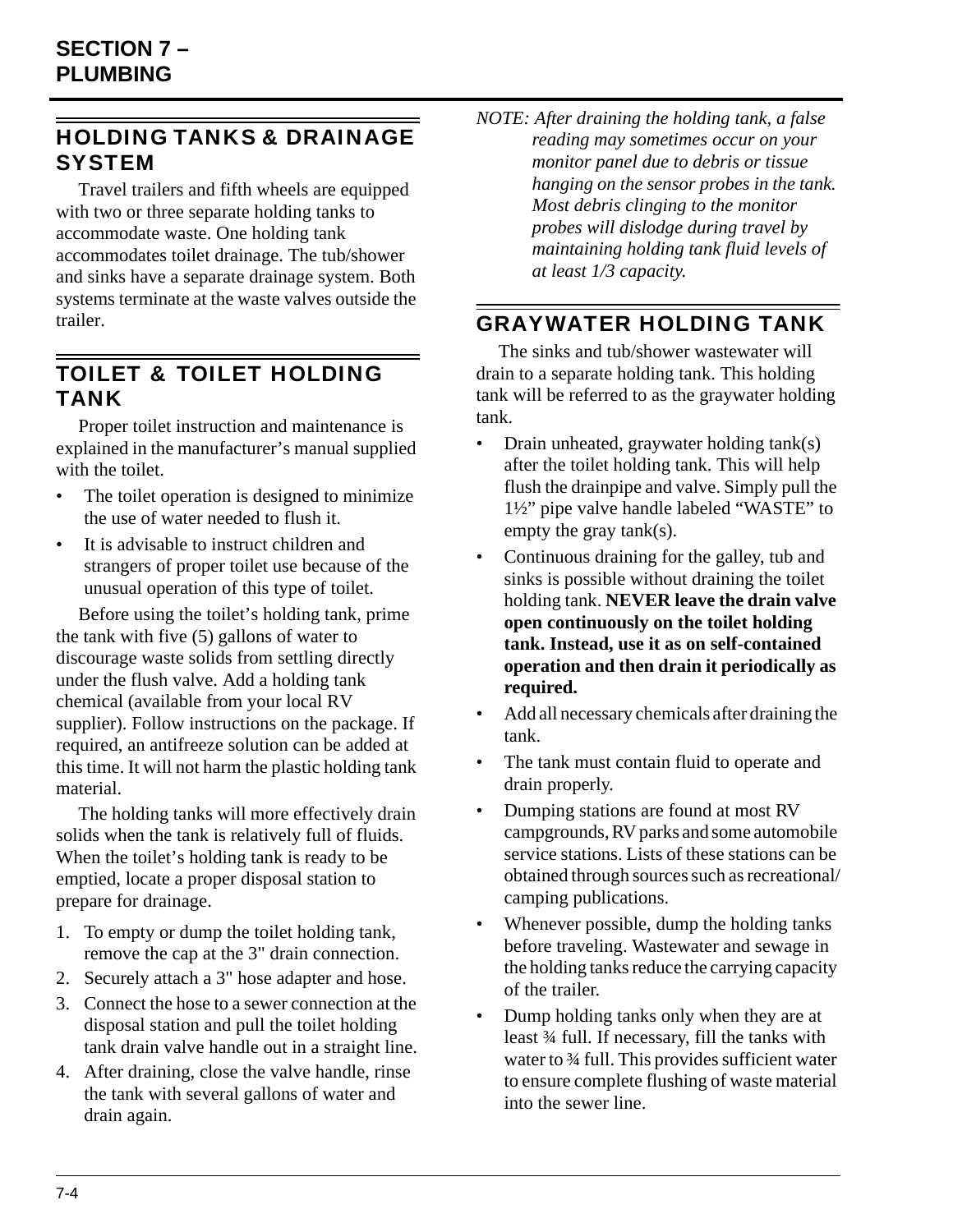# $\bigwedge$ CAUTION

**DO NOT use any chemical additive that is not approved for recreational vehicle use. Consult your dealer for any clarification.**



**Holding tanks are enclosed sewer systems and must be drained into an approved dump station. All holding tanks must be drained and thoroughly rinsed regularly to prevent accumulation of harmful toxic material.**

### <span id="page-44-0"></span>HOLDING TANK DOS & DON'TS

- DO clean holding tanks with an approved cleaner.
- DO add a special chemical additive to sanitize and improve tank action.
- DO guard the tank against freeze up.
- DO keep the dump valves closed to allow the tanks to fill to facilitate drainage.
- DO keep dump valves closed and drain caps in place to allow use of the system while traveling.
- DO use any soft, single-ply toilet tissue.
- DO open the bathroom vent to dispel condensation.
- DON'T put facial tissues, paper, automotive type antifreeze, sanitary napkins, household toilet cleaners, or any other foreign objects in your holding tank which may clog or damage the system.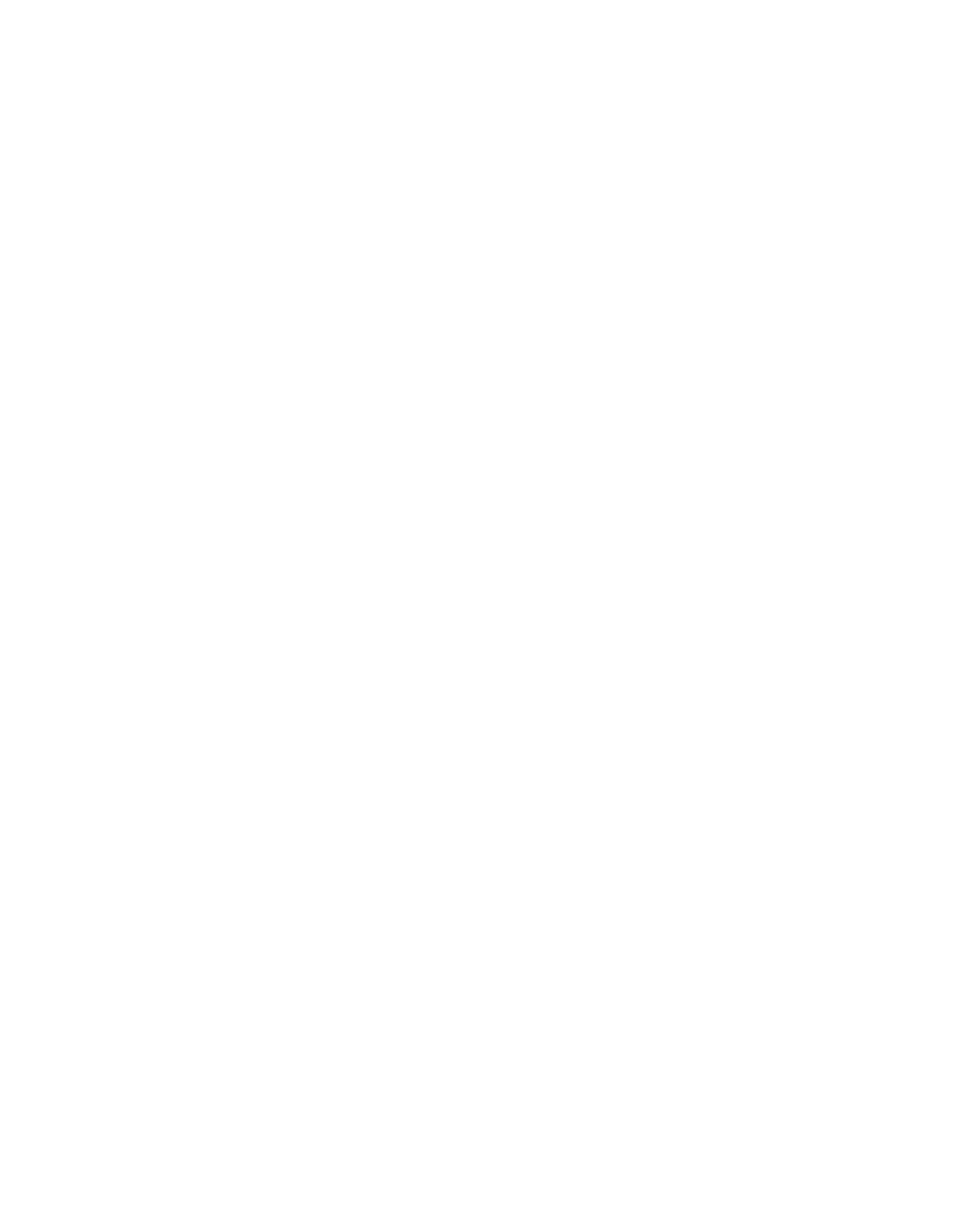### <span id="page-46-1"></span><span id="page-46-0"></span>ANTENNA (TV)

The two (2) primary components are the antenna and the booster. The booster will be typically located near one of the TV locations and has a switch to turn it on and off. The booster is designed to amplify the TV (air) signal. The antenna is designed to capture the best signal available by moving it to the optimal position. If your unit is equipped with "Cable", the booster must be off for the "Cable" signal to reach your desired TV locations.

Before raising the TV antenna, be sure the area is clear of any electrical wires or other obstructions. Also, be sure to properly stow the antenna before moving the unit. Please refer to the manufacturer's instructions supplied with the unit for care and operation.

# **ADANGER**

**DO NOT raise TV antenna near overhead electrical wires as contact may cause injury or death.**

## <span id="page-46-2"></span>**SATELLITE**

If equipped, please refer to the manufacturer's instructions supplied with the unit for care and operation. When selecting your campsite, make sure you have a clear line of site (no obstruction from trees, etc.) to the southwest so you can obtain the satellite signal.

## <span id="page-46-3"></span>**TELEVISIONS**

If equipped, please refer to the manufacturer's instructions included in the unit for care and operation. The typical operation temperature range for a LCD TV is 41 deg F (5 deg C) to 104 deg F (40 deg C). Please refer to the manufacturer's instructions supplied with the unit for care and operation.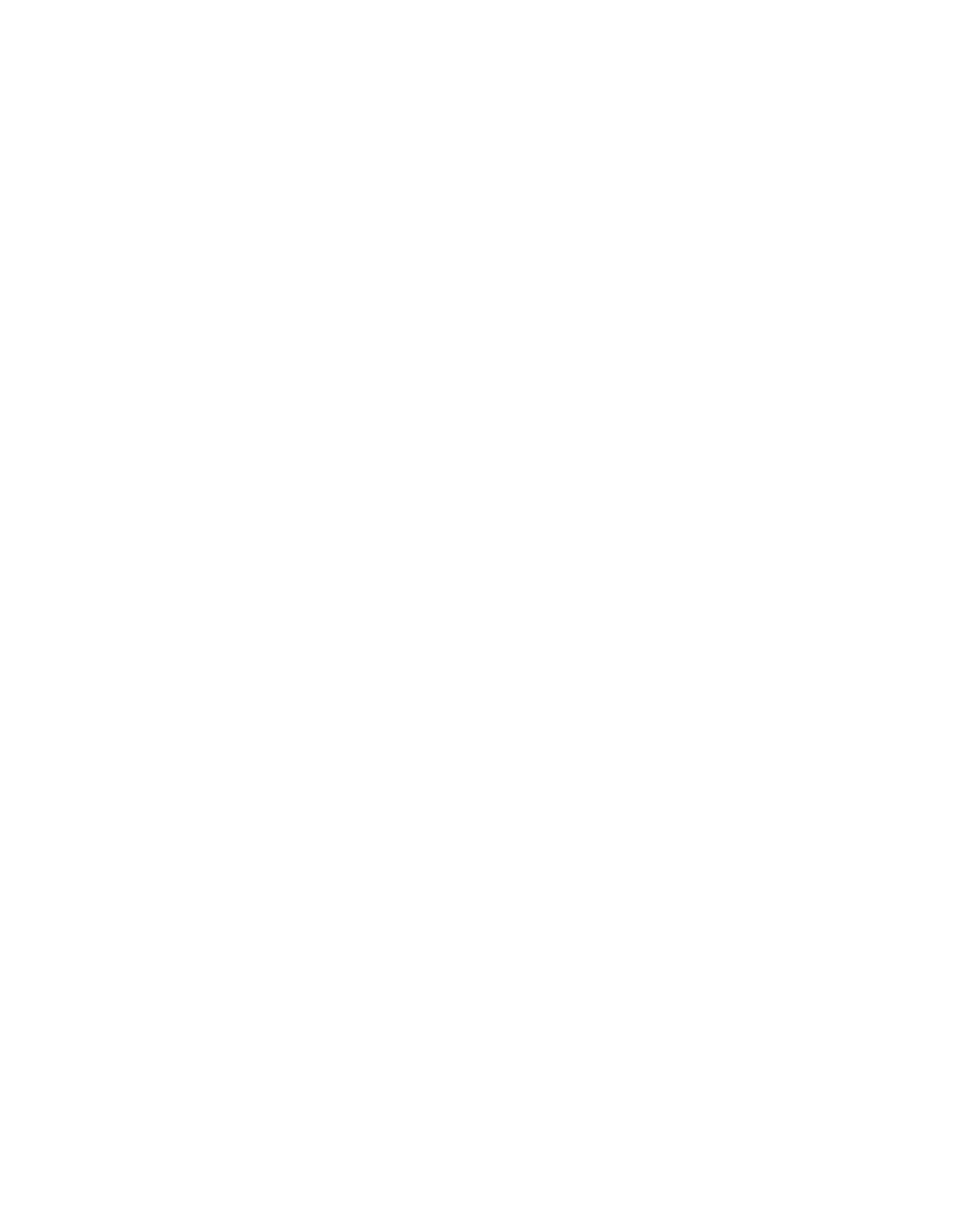### <span id="page-48-1"></span><span id="page-48-0"></span>BLINDS AND PLEATED SHADES

#### **Operating Instructions:**

Shades should be opened or closed by pushing the bottom rail up or pulling down with the knobs provided. For a duplex (day/night) shade or freefloating shade, move only one rail at a time. Shades should remain up when not in use to aid pleat retention. If tension adjustments become necessary, simply wind cords around center of the bobbin fastener to tighten or retie to loosen. Any adjustments should be made equally on both cords for shade to remain level. Rubbing cords with paraffin wax (or candle) will help lengthen the life of the cords by reducing friction and fraying.

#### **Cleaning Instructions:**

Dry brush or vacuum only. Pleated shades should not get wet. Use a damp cloth with mild soap to remove small stains.

### <span id="page-48-2"></span>DRAPERIES/BEDSPREADS

Draperies and upholstery fabrics are treated with fire-retardants and are dry-clean only unless the manufacturer label indicates otherwise. When dry cleaning, be sure to inform attendant of fire retardant items. Spots and stains should be removed with a non-water based commercial spot remover manufactured for this purpose. Washing a dry-clean only bedspread could cause premature deterioration, fading, shrinkage and/or possible damage.

DO NOT ATTEMPT TO DRY OR FLUFF BEDSPREADS OR DRAPERIES IN A DRYER. THE BACKING MATERIAL WILL MELT WHEN EXPOSED TO CONTINUAL HEAT.

Professional cleaning will preserve the finishes and appearance of these products.

### <span id="page-48-3"></span>FABRIC AND UPHOLSTERY

Do not laundry upholstery fabrics. Blot up stains promptly and use an upholstery cleaner or mild solvent, depending on the stain. Never soak the fabric and use as little water as possible. Blot rather than rub. Towel dry or have professionally cleaned. Upholstery can be vacuumed regularly using a soft brush attachment.

### <span id="page-48-4"></span>CARPETING

The carpeting installed is made of nylon and is easy to maintain. Vacuum regularly to remove abrasive grit. Water-based spills and spots should be removed immediately with a damp cloth. Grease or oil-based stains and spots should be spot cleaned with a good commercial spot cleaner made for this purpose. If complete shampooing is desired, it is best to have it done by a competent professional carpet cleaner. Never soak or waterlog your carpeting.

## <span id="page-48-5"></span>FABRIC COLOR FADING

The minimum light fastness for home furnishings is 40 hours of direct sunlight. In addition, drapery fabrics are affected by gas fading; the upholstery wallboards and carpeting emit a gas and in extreme heat can cause fading. Sun fading/gas fading is not a warranty item. When storing vehicle, it is suggested to avoid direct sun and keep ventilated to avoid heat build up.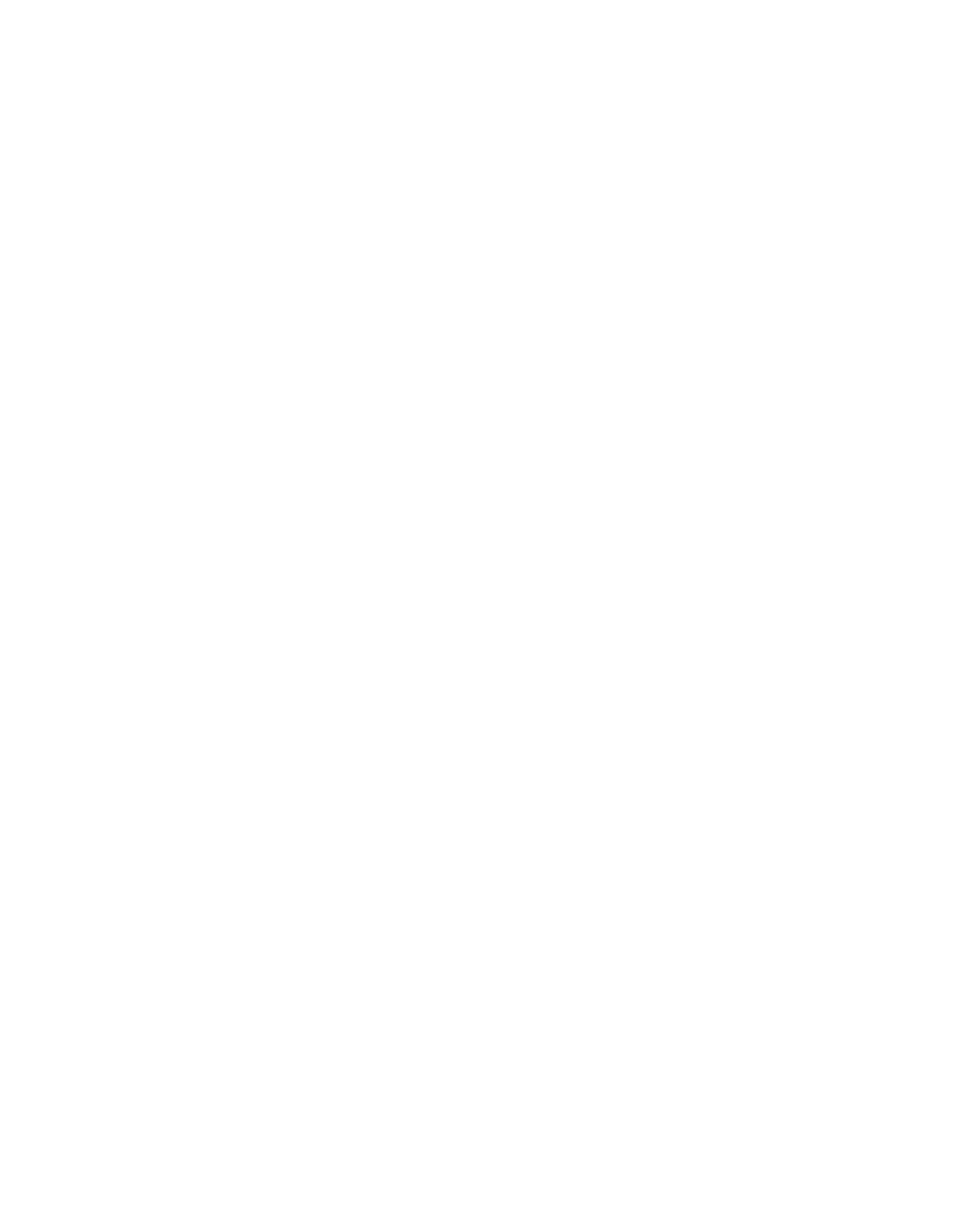## <span id="page-50-1"></span><span id="page-50-0"></span>SLIDEOUT ROOM

Winnebago Towable trailer slideout rooms operate using an "On/Off" switch for power and a toggle switch, which controls the movement of the room in and out.

## <span id="page-50-2"></span>OPENING THE SLIDEOUT

- 1. Level the trailer and put stabilizer jacks down.
- 2. Allow sufficient space for room movement.
- 3. Check for obstructions on the roof and at the ends of the slideout room (i.e., open cabinet doors).
- 4. Press and hold the lower rocker switch to open.
- 5. As the room reaches the wall, stop pressing the switch.
- 6. Check the perimeter seal behind the wood trim. If the perimeter seal is not in contact with the room, very briefly press the rocker switch to further open the room until the seal makes contact.

# **ACAUTION**

**Continuing to press the slideout room rocker switch will cause the top of the room to run past the perimeter seal. Damage to the wood trim around the slideout room and damage to the interior walls may occur if the room is run out beyond the perimeter seal.**

# <span id="page-50-3"></span>CLOSING SLIDEOUTS

- 1. Clear the roof of any debris (i.e., leaves, branches, etc.).
- 2. Check for obstructions inside (i.e., open doors/drawers, rugs, furniture, etc.).
- 3. Press and hold the upper rocker switch to close the room. Block stops have been placed on the gear rails to stop the slideout room at the proper closed position.
- 4. As the gear mechanism begin straining to close further, remove pressure from the rocker switch and inspect the outside bulb seal. The outside bulb seal will be compressed to half its open thickness when closed properly.

## <span id="page-50-4"></span>SLIDEOUT ROOM MAINTENANCE

- Keep the battery at full charge. A low battery will affect slideout room operation.
- At least twice a year, open the slideout room and inspect the drive rams. Remove any dirt and grime accumulations. Apply a light coating of white lithium grease to the drive rams if needed.
- Check all bolts attaching the rams to the bottom of the slideout room.
- Spray rubber seals with silicone to maintain flexibility.

## <span id="page-50-5"></span>MANUAL OPENING/CLOSING SLIDEOUTS

#### **Main Sliderooms**

Access to the manual drive shaft for flush floor and nonflush floor slides is located on opposite side of slideroom between skirt metal and main rail of frame. To operate manual drive shaft, a 3/4" socket is required.



Before manually operating slide, be sure power switch is turned off.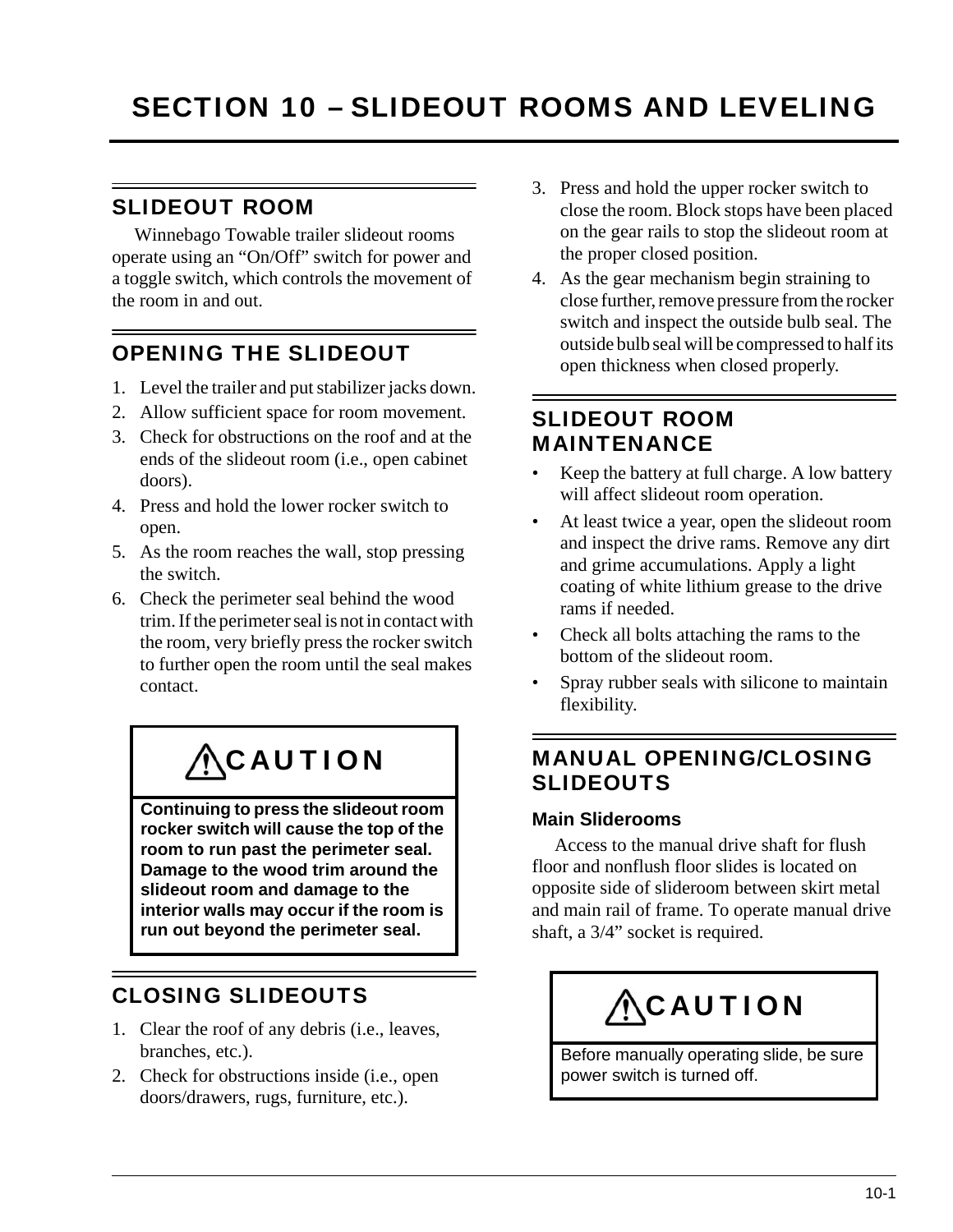## **SECTION 10 – SLIDEOUT ROOMS AND LEVELING**



Manual Override, Requires a 3/4 inch wrench Retaining Screw

#### **Bedroom Slides Equipped with Happijac Slide Mechanism**

Access to manual drive for bedroom slide is located at foot end of bed opposite of motor. Requires a ½" socket to operate.

# **ACAUTION**

Before manually operating slide, be sure power switch is turned off.

#### **Schwintek In Wall Slide Systems Manual Override:**

**Tools Needed:** Philips Screwdriver

#### **This procedure will override the following issues:**

- Electrical failure of the motor
- Seized motor
- Seized gear box
- Broken motor shaft
- Stripped motor shaft
- Broken gearbox shaft
- Stripped gearbox shaft
- Broken gear or pulley
- 1. Locate motor retaining screws located at the top of each slide column. This screw will be visible either under the optional screw cover or screwed directly through the wiper seal as shown.



2. Removing the motor retaining screw will allow the override spring to disengage the motor from the gear box. At this point, the slideroom can be manually pulled back into its retracted position.

# <span id="page-51-0"></span>TRAVELING

- 1. Make certain the slideout room is properly closed.
- 2. Leave the power supply switch on. This powers an electric brake within the slideout motor and prevents the bottom of the room from creeping outward.
- 3. A travel lock bar is also recommended to be used when transporting the RV in the event of a power loss to the electric brake.

# <span id="page-51-1"></span>LEVELING PROCEDURES

- 1. Choose a site that is as level as possible (some sites are equipped with a prepared surface such as concrete or asphalt). Ensure the ground is not soft and will support the weight of jacks and/or other support devices.
- 2. Before uncoupling, level the unit from sideto-side with suitable lengths of 2" x 6" wood blocks under the tires. Place the wood blocks on the ground forward of the wheels and tow the unit onto the blocks. Use wheel chocks to be sure the unit cannot roll.
- 3. Use a small level in the refrigerator, on a counter top or floor of the trailer to make sure it is level.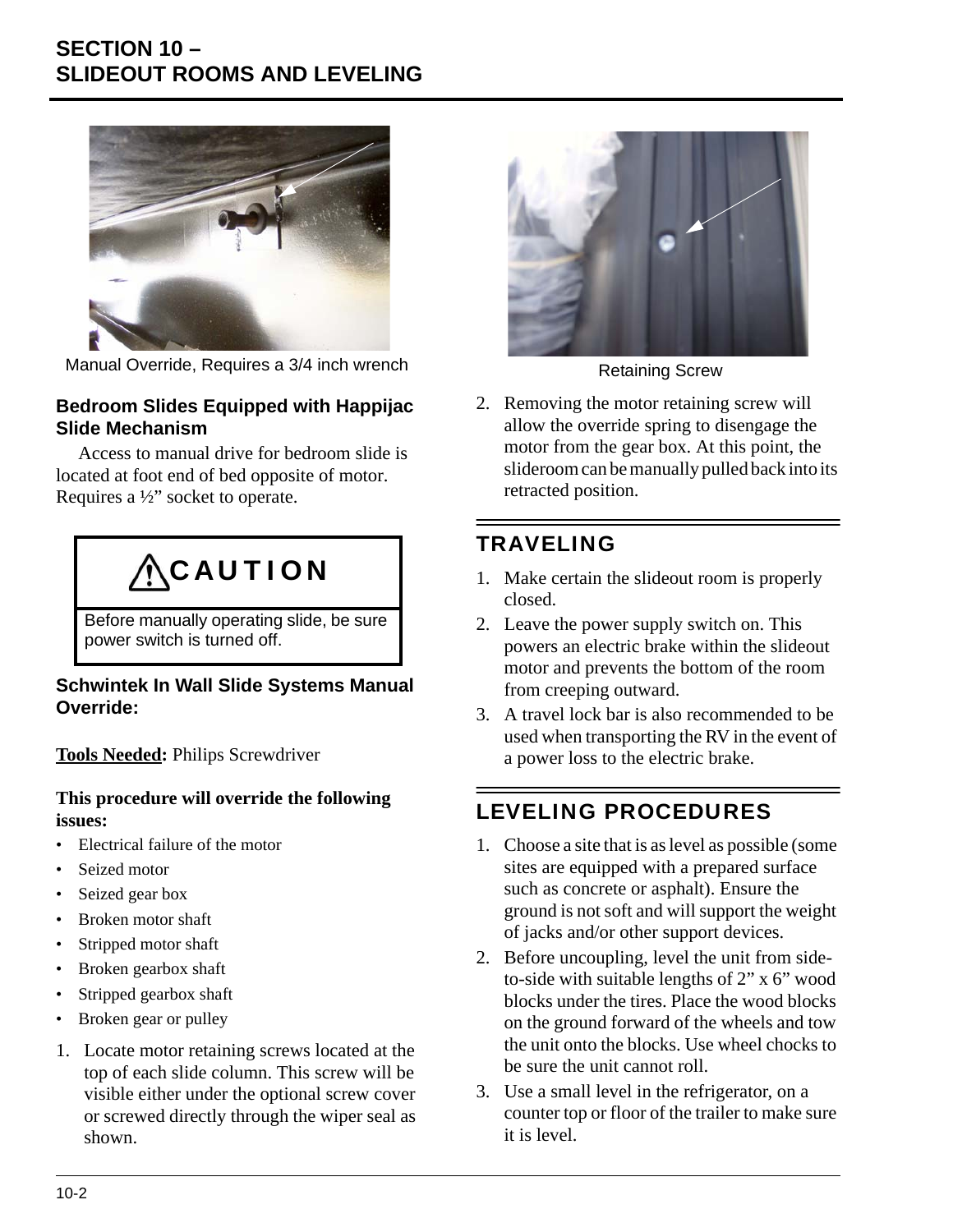#### **NOTICE: DO NOT overextend or retract the A-frame or landing jacks as that could cause damage which would not be warrantable.**

- 4. Lower the A-frame jack (travel trailers) or landing jacks (fifth wheel) onto wood blocks (or other).
- 5. Once the unit is level, put wheel chocks or blocks in place so the unit can't move, uncouple the unit from the tow vehicle.
- 6. If equipped, lower the stabilizing jacks onto blocks until they firmly engage. Be sure all four jacks have about the same pressure on them as to not put the unit in a twist. Doing so can cause slideouts, doors, etc. to bind and/or operate intermittently. DO NOT attempt to lift the unit with the stabilizer jacks. These are not designed to bear weight, only help stabilize the unit from movement.
- 7. Before resuming travel, be sure the stabilizer jacks are fully retracted.

## <span id="page-52-0"></span>STABILIZING JACKS

Dependent upon the type (travel trailer/fifth wheel), product and model purchased, the stabilizer jacks included will vary. Although stabilizer jacks come in different types and sizes, all perform the same function: To stabilize the front and rear of all recreational vehicles while parked for camping. DO NOT attempt to lift the unit with the stabilizer jacks. These are not designed to bear weight, only help stabilize the unit from movement. Please refer to the manufacturer's instructions supplied with the unit for care and operation.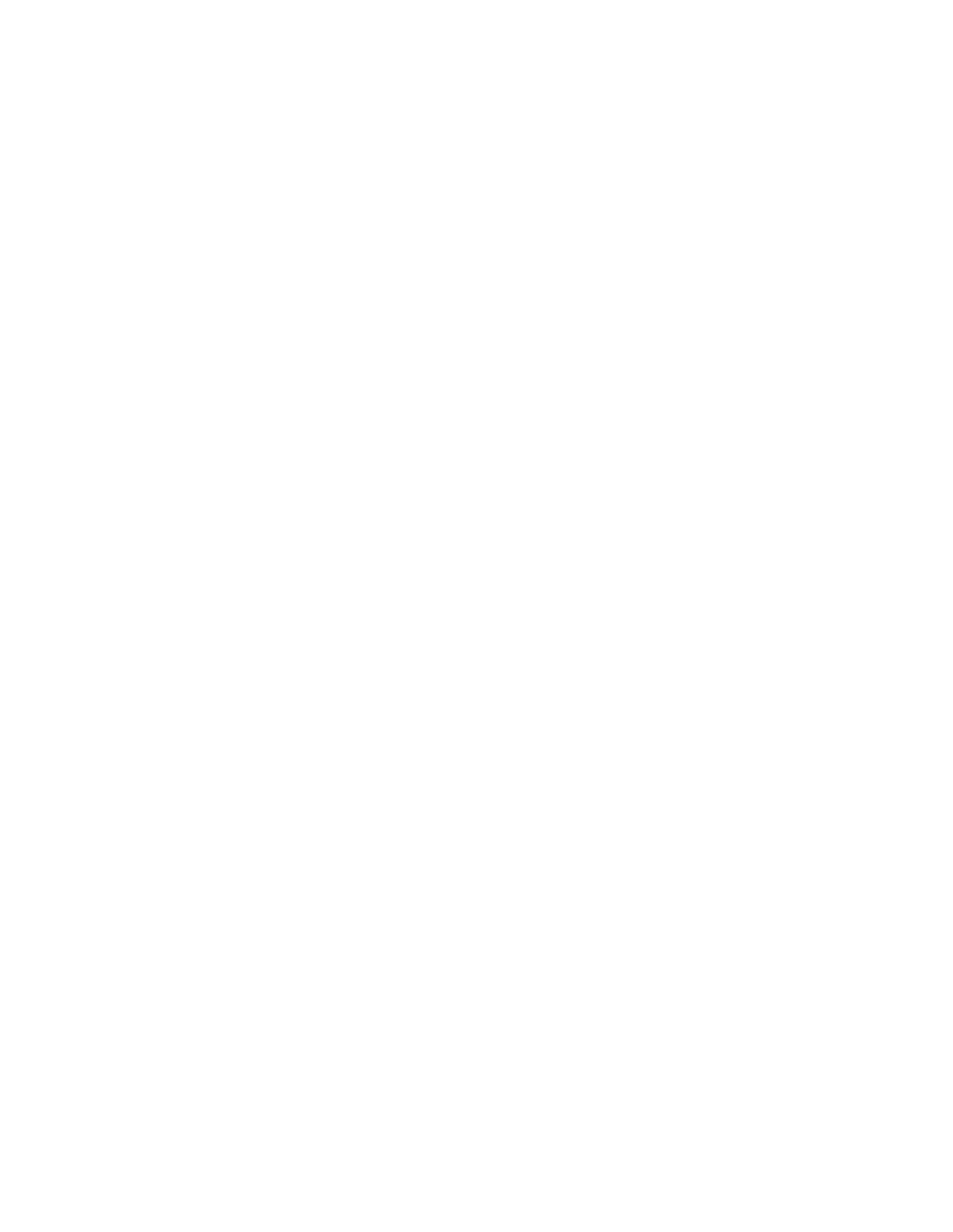## <span id="page-54-1"></span><span id="page-54-0"></span>INTERIOR CARE

1. **Interior wood paneling.** All paneling is prefinished plywood, laminated with a film. It may be cleaned with a furniture polish.

# **ACAUTION**

Avoid use of solvent-based cleaners containing kerosene, naphtha, carbon tetrachloride, butane or abrasives. Unprotected surfaces will be harmed.

- 2. **Drapes, bedspreads, upholstery and carpets.** All fabrics have been carefully selected to provide a pleasing, stylish interior. Most dirt can be easily removed with a damp cloth. If badly soiled, use good quality upholstery cleaner. Fordrapery and bedspread cleaning, refer to the "General Cleaning Instructions" found in this section. When storing the trailer, protect upholstery and interior from fading by putting aluminum foil between windows and drapes.
- 3. **Work Surfaces.** The work surfaces are plastic laminate and will resist alcohol, fruit stains, scratches, acid, household alkali and heat up to 275 degrees Fahrenheit. Waxing helps preserve the luster. Never use these surfaces for cutting or slicing, and protect them from hot vessels.
- 4. **Bathroom.** The bathroom fixtures should only be cleaned with a mild solution of soap and water. Never use scouring pads or powder.
- 5. **Appliances.** Manufacturer's instructions for cleaning (if provided) are enclosed in the Owner's Information Package.
- 6. **Floors.** Vinyl floors require only washing and periodic waxing. Vacuum carpeting regularly, and clean it with a quality carpet cleaner.

7. **Decorative Glass.** Decorative glass should be cleaned with a mild glass cleaner. The decorative material is a polymer, and will be damaged by solvents, abrasives, or strong detergents. Never use these substances to clean the decorative glass. Dampen a clean, soft cloth with glass cleaner. Avoid spraying the glass directly with the cleaner solution. Wipe the surface dry with a second clean cloth. Do not leave the cleaner on the glass surface for more than five minutes.

The frosted effect will disappear temporarily when wet, and will reappear when dry.

## <span id="page-54-2"></span>EXTERIOR CARE

Most exterior parts are made of ABS, fiberglass, aluminum and rubber materials. The finish on these parts is durable, but not indestructible. Any material and finish will deteriorate in time. Exposure to sunlight, moisture and airborne pollutants can chemically alter the composition of the base and finish materials and cause dulling and fading of the finish. Generally, changes in the finish due to weathering are cosmetic – they are on the surface of the part and do not affect its strength. Weathering can take several forms:

- **Chalking.** The surface finish has broken down into a fine powder. It usually will wash off.
- **Fading.** The color of the finish has changed. This can be caused by chemicals spilled on the surface, staining it, or by changes in the pigments used in the finish.
- **Yellowing.** Usually caused by chemical changes in the material and pigments.

The best insurance against these effects is routine maintenance. If the finish is not washed thoroughly and waxed, the surface can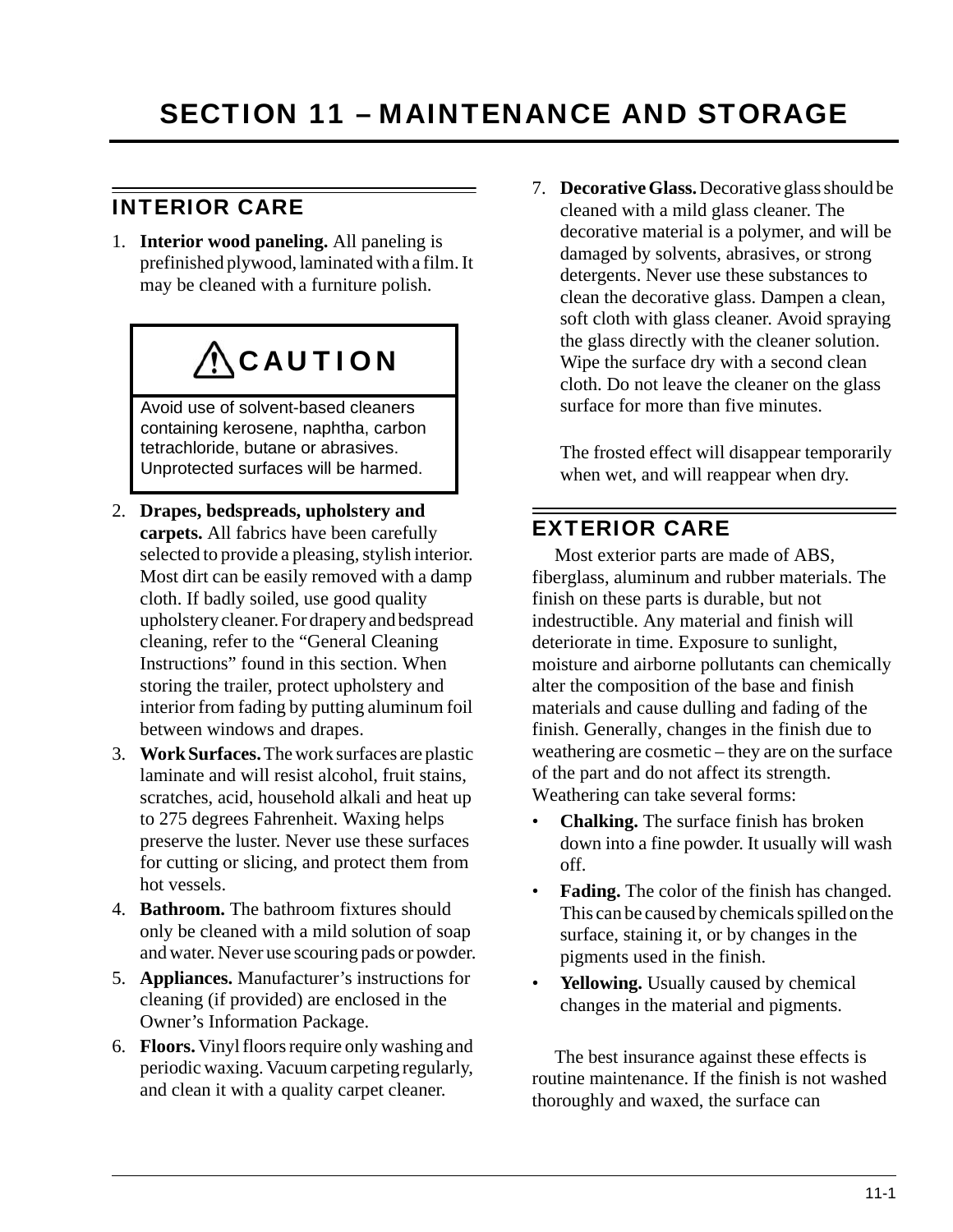deteriorate very rapidly. The following maintenance guidelines can help you reduce these effects:

- 1. Wash the exterior of the trailer at least monthly. Wash with a mild soap. Avoid strong alkaline cleaners and abrasives.
- 2. Wax the exterior at least once or preferably twice a year. Aluminum surfaces can be waxed with a good automotive wax.
	- When waxing, always read and follow the instructions and precautions on the container.
	- Some cleaners and waxes are recommended for use on only certain types of surfaces.
- 3. Occasionally, one part may weather more rapidly than a similar part. In those cases, a light rubbing compound may be required. Always follow rubbing compound with a high quality wax.

## <span id="page-55-0"></span>RUBBER ROOF

Rubber roofs are installed on **Winnebago Towables** trailers and fifth wheels. Periodic cleaning is the primary maintenance required for rubber roof surfaces. The recommended maintenance includes:

- At least semiannually, inspect the roof surface for damage, breaks in caulks or sealant and seals around fasteners and accessories.
- Wash the surface with granulated household cleaner mixed in a solution with water.
- Using a soft-bristled brush will work more effectively than sponges or cloth.
- Stubborn stains caused by oak leaves or pinesap can usually be removed with a kitchen cleanser containing bleach.
- Always completely rinse soap residue from both the roof and sidewall surfaces to prevent streaks.
- Rubber roofs may become slippery when wet.
- Do not use acetone or any products containing petroleum distillates on the surface.
- Rubber roof material can be punctured or cut by sharp objects. Exercise caution when placing articles on a rubber roof surface.
- This rubber roof material does not require coatings to protect the surface from ultraviolet light or ozone.
- Protective coatings may damage the rubber roof membrane.

## <span id="page-55-1"></span>WINDOWS, DOORS, VENTS AND LOCKS

- Keep moving parts of windows and latches adjusted and maintained.
- Lubricate the windows with a light oil or powdered graphite at least once a year.
- Check and tighten the screws holding the windows in place periodically.
- Check the weather sealant.
- Clean screens by gently wiping with a damp cloth or soft flat brush.
- Inspect the seals around doors and windows every three months.
- Lubricate locksets, latches and hinges in entry doors and exterior storage compartments at least annually with powdered graphite.
- If the trailer is located at a beach or is exposed to salt air, frequent lubrication may be required.
- Record and safely store the identification number of the keys. The lock manufacturer will need this information for duplicate keys in case of loss.

# <span id="page-55-2"></span>DOOR & WINDOW RESEALING

**Inspect the sealant around windows and doors at least every three months.** If any of the following defects are evident during inspection, the affected areas must be resealed:\*

- Excessive amount of sealant protruding from joints.
- Sealant cracked or peeling.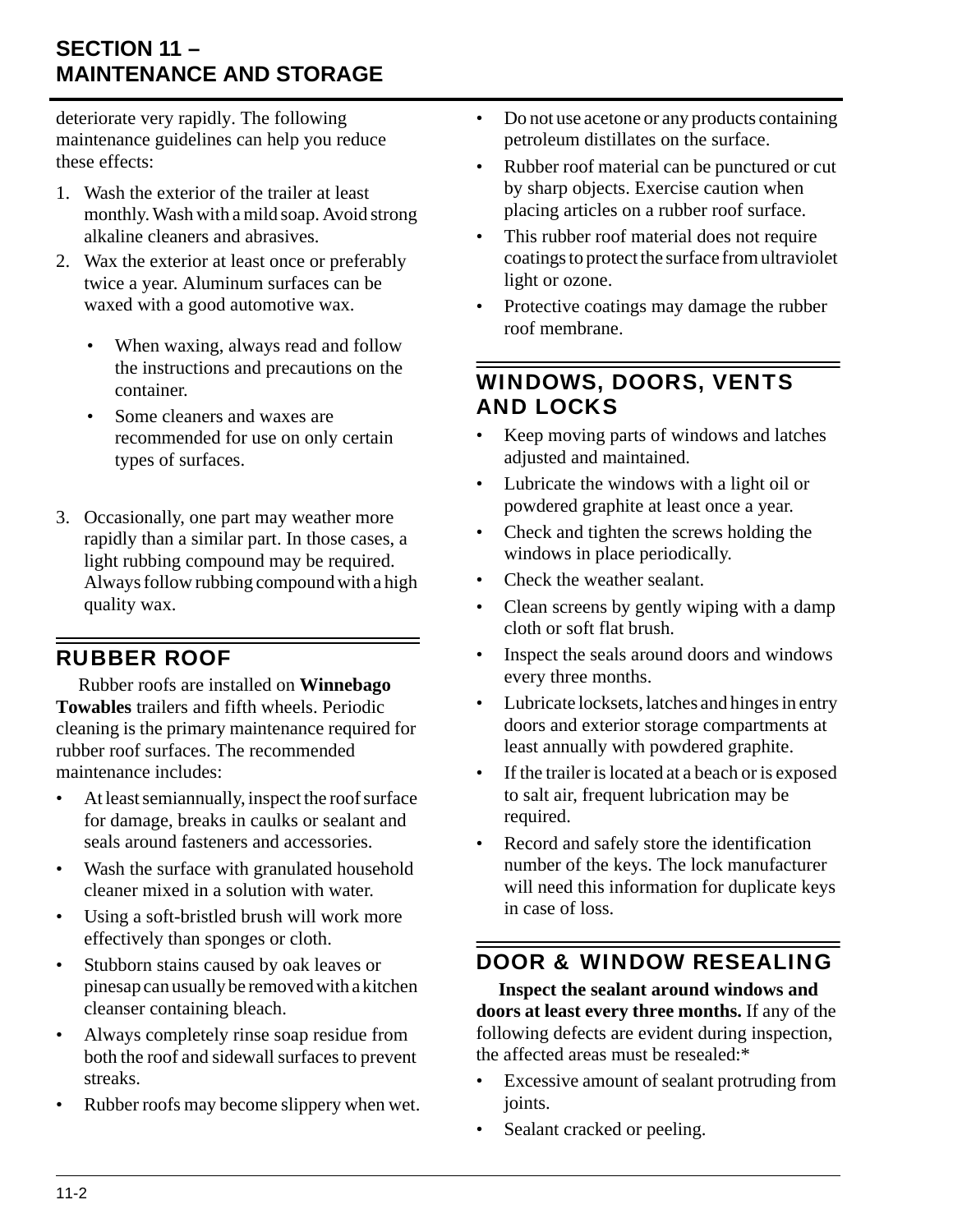• Voids in sealant.

\*Consult your dealer for type of sealant.

*NOTE: Do not seal the bottom flanges of windows and doors. Two sealant voids have been intentionally left in the bottom flange sealant to provide exterior drainage in case of leakage.*

If you find any of the above defects:

- 1. Use a plastic scraper to remove excess sealant.
- 2. Clean all areas to be resealed with mineral spirits and clean rags.



Make sure that all areas to be resealed are dry before new sealant is applied.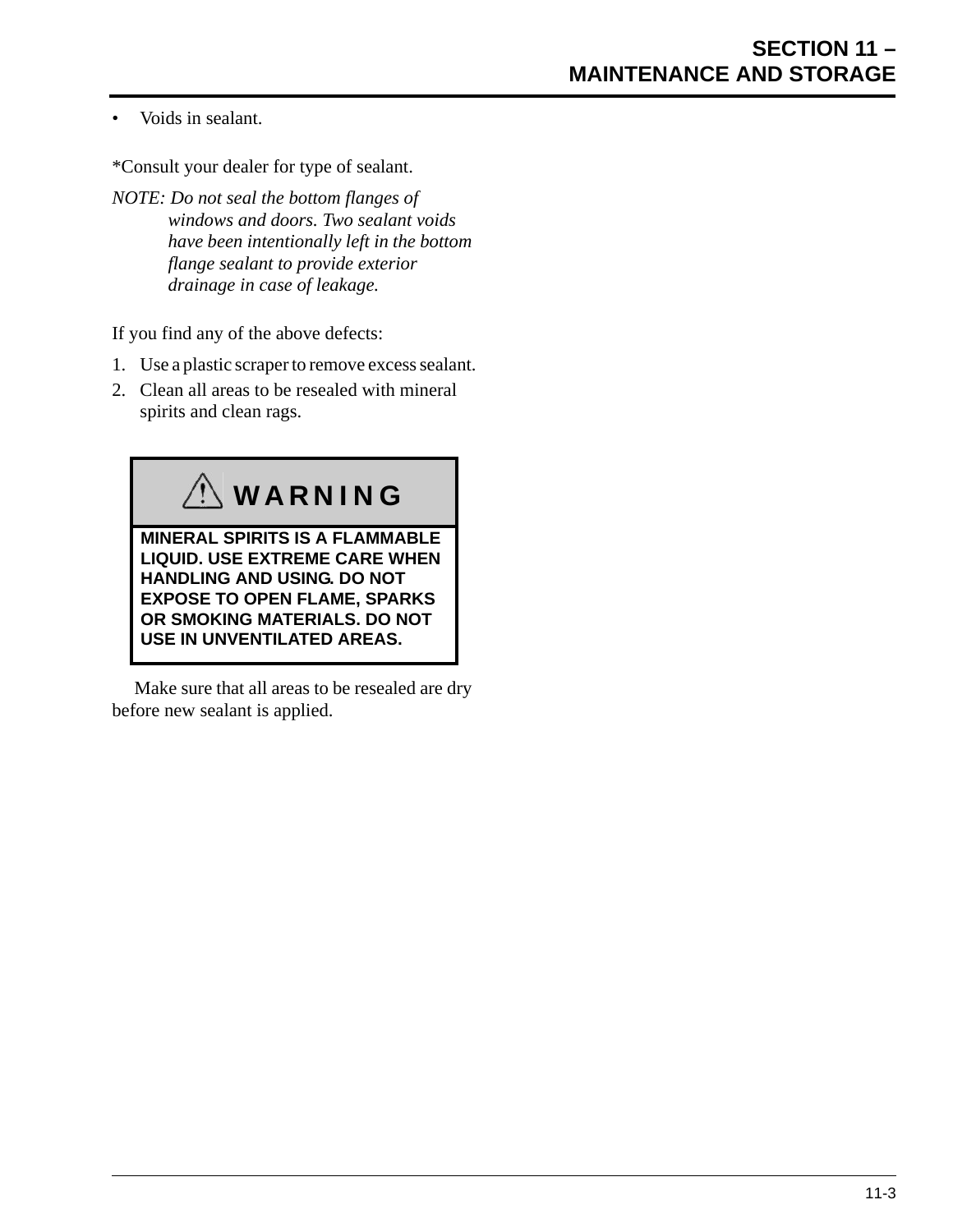## <span id="page-57-0"></span>MAINTENANCE CHART

| <b>SERVICE TO BE PERFORMED</b>                       | <b>SERVICE INTERVAL</b> |             |             |           |                           |
|------------------------------------------------------|-------------------------|-------------|-------------|-----------|---------------------------|
|                                                      | <b>EACH</b>             | 1,000       | 2,500       | 5,000     | 10,000                    |
|                                                      | Trip                    | Miles       | Miles       | Miles     | Miles                     |
|                                                      | <b>Or</b>               | <b>Or</b>   | <b>Or</b>   | <b>Or</b> | <b>Or</b>                 |
|                                                      |                         |             | 3           | 6         |                           |
|                                                      | Weekly                  | Monthly     | Months      | Months    | Yearly                    |
| Pack Wheel Bearings                                  |                         |             |             |           | X                         |
| <b>Inspect Brakes</b>                                |                         |             |             |           | X                         |
| <b>Inspect Safety Chains</b>                         | $\mathbf X$             |             |             |           |                           |
| <b>Inspect Brake Wiring</b>                          | $\overline{X}$          |             |             |           |                           |
| <b>Inspect Tires</b>                                 | $\overline{\text{X}}$   |             |             |           |                           |
| <b>Inspect Hitch Components</b>                      | $\overline{\text{X}}$   |             |             |           |                           |
| <b>Lubricate Locks</b>                               |                         |             |             |           | X                         |
| Lubricate Coupler Latch and Socket                   |                         | X           |             |           |                           |
| <b>Lubricate Hinges</b>                              |                         |             |             |           | $\boldsymbol{\mathrm{X}}$ |
| <b>Inspect and Clean Vents</b>                       |                         |             |             |           | $\boldsymbol{\mathrm{X}}$ |
| Torque Lug Nuts*                                     |                         | $\mathbf X$ |             |           |                           |
| Sanitize Water Tank (if trailer has been stored)     |                         |             | $\mathbf X$ |           |                           |
| <b>Clean Drapes and Interior Fabrics</b>             |                         |             |             |           | X                         |
| <b>Clean Battery Cables and Terminals, Check</b>     |                         |             | X           |           |                           |
| <b>Fluid Levels</b>                                  |                         |             |             |           |                           |
| <b>Inspect Suspension</b>                            |                         |             |             |           | X                         |
| Check All Top Sealed Seams (including                |                         |             |             |           |                           |
| Baggage Doors, Slideout Windows, Patio               |                         |             |             |           |                           |
| Lights, Vents, Awning Rails, Gutter Rails,           |                         |             |             | X         |                           |
| Corner Moldings, Roof Extrusions and Rack/           |                         |             |             |           |                           |
| Ladder Brackets). Reseal as Needed**                 |                         |             |             |           |                           |
| <b>Check Water System Components</b>                 |                         |             |             |           | X                         |
| Balance Tires (After 1 <sup>st</sup> 1,000 Miles; as |                         | X           |             |           |                           |
| <b>Required Thereafter)</b>                          |                         |             |             |           |                           |
| Complete LPG System Check and Pressure               |                         |             |             |           | X                         |
| Check                                                |                         |             |             |           |                           |
| <b>Visually Inspect Exposed LPG System</b>           | X                       |             |             |           |                           |
| Components                                           |                         |             |             |           |                           |
| <b>Visually Inspect Slideout Room Tubes</b>          |                         |             |             | X         |                           |

\*From the factory, lug nuts should be tightened every 50 miles for the first 200 miles to between 90 to 95 ft.-lbs.

\*\*Leaks or water damage resulting from failure to perform normal maintenance may void the warranty.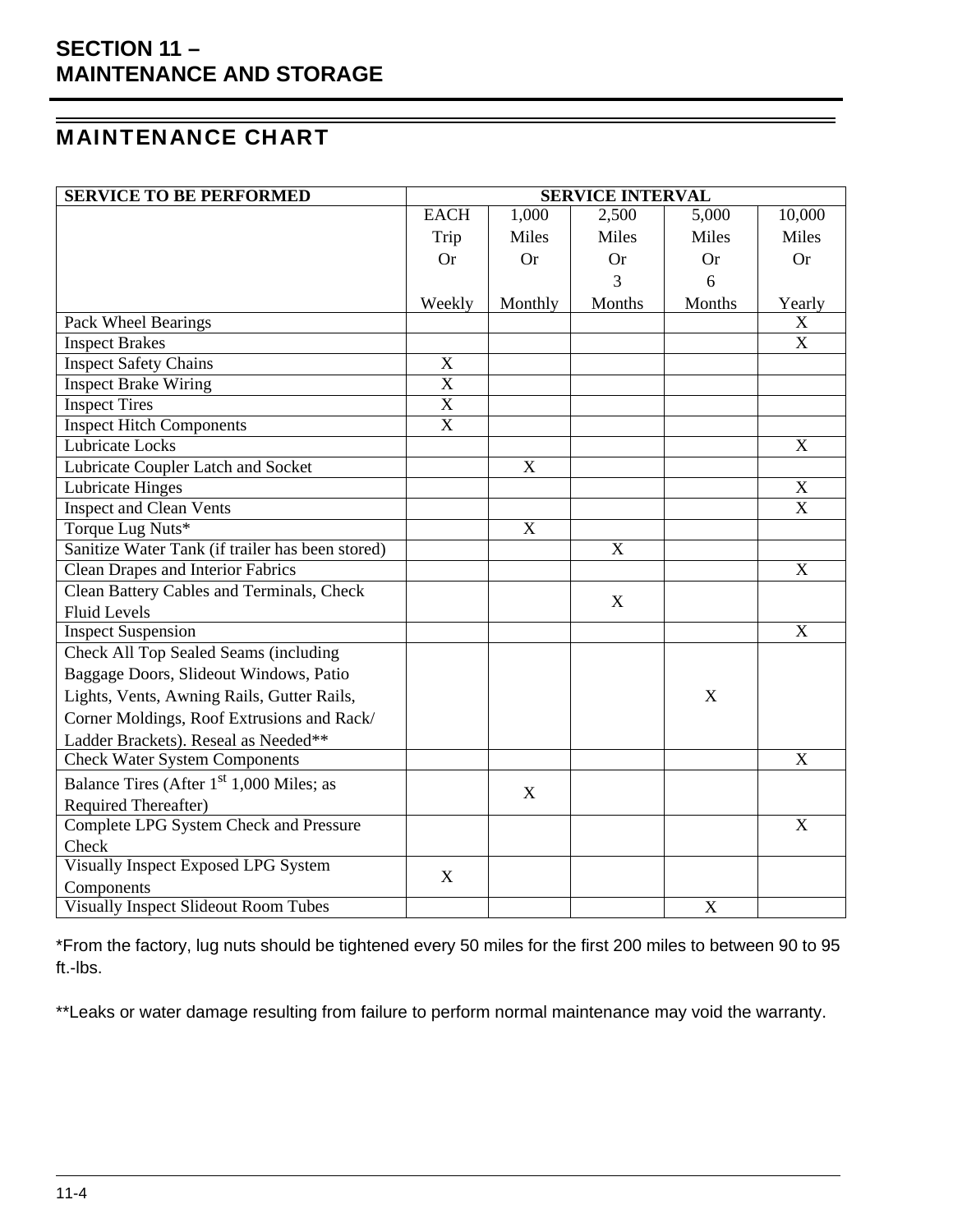### <span id="page-58-0"></span>GENERAL CLEANING INSTRUCTIONS

Keeping a clean, well-maintained trailer will result in many years of camping fun. Following the recommended cleaning procedures will eliminate many of the problems associated with poorly maintained units. A poorly maintained unit can result in the voiding of the warranty, as will negligence, misuse or the installation of equipment not authorized by Winnebago Towables. Become familiar with the information in this manual and in the appliance manufacturer's instruction.

| <b>ITEM</b>                 | <b>MAINTENANCE</b>                                                                             |
|-----------------------------|------------------------------------------------------------------------------------------------|
| Countertops                 | Clean with damp, soapy cloth and dry immediately.                                              |
| Refrigerator                | Clean and remove food after each trip.                                                         |
| <b>Stove and Sinks</b>      | Clean with appropriate cleaners.                                                               |
| Cushions                    | Use foam type cleaners or warm, soapy water.                                                   |
| Vinyl                       | Use vinyl cleaner or soapy water.                                                              |
| <b>Livings Room Drapes</b>  | Dry clean only.                                                                                |
| <b>Bedroom Curtains</b>     | Hand wash with mild detergent and drip dry. DO NOT DRY IN DRYER.                               |
| Bedspread                   | Dry clean only. DO NOT DRY IN DRYER.                                                           |
| Carpet                      | Use recommended carpet cleaner, vacuum.                                                        |
| <b>Vinyl Floor Covering</b> | Wash with soapy water, rinse and wax.                                                          |
| <b>Prefinished Paneling</b> | Use furniture wax or polish.                                                                   |
| <b>Stained Wood</b>         | Sand and restain if needed.                                                                    |
| Propane Gas System          | Check for crimped tubing or other damage. Test for leaks with soapy water or                   |
|                             | leak tester. Paint LP bottle when needed. Have pressure regulator checked                      |
| <b>Water System</b>         | regularly.<br>Check all hoses, fittings and connections for leaks. Clean tank discharge filter |
|                             | and sanitize system when necessary.                                                            |
| Electrical                  | Examine all wiring and connections.                                                            |
|                             |                                                                                                |
| Fire Extinguisher           | Check pressure regularly and note on inspection tag.                                           |
| <b>Side Metal</b>           | Clean with soapy water and wax with a nonabrasive wax.                                         |
| <b>Air Conditioner</b>      | Clear evaporator and condenser coils, filter and pan. Cover outside when not in                |
|                             | use.                                                                                           |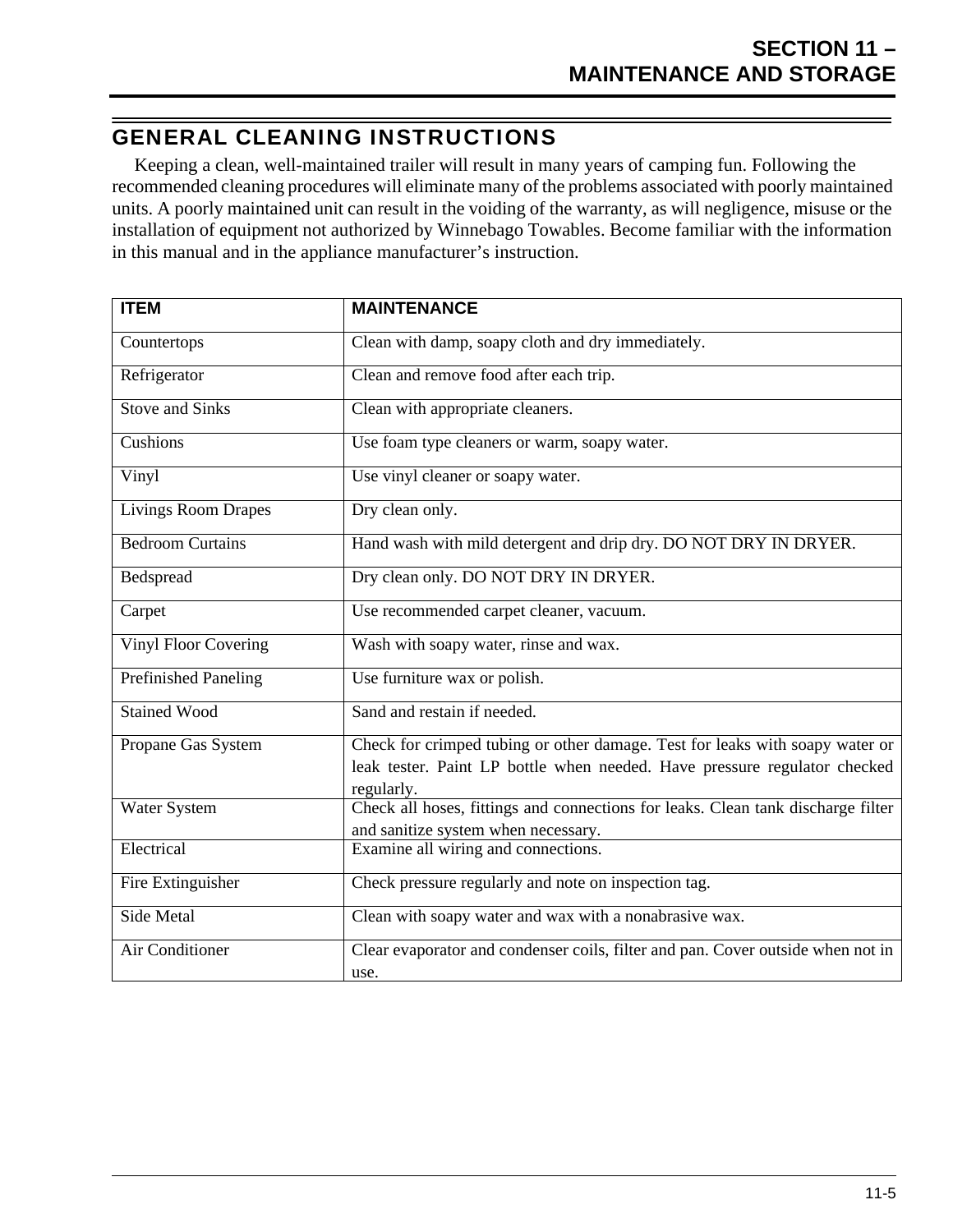### <span id="page-59-0"></span>**STORAGE**

#### **Cold Weather Storage**

The freshwater system and holding tanks are greatly affected by cold weather. Proper winterizing will protect pipes, tanks and other components from freezing and/or cracking. The following procedures are recommended for storage during cold weather:

1. Follow the Freshwater System Draining and Winterizing Procedures in Section 7 – Plumbing.

# **ACAUTION**

**DRAINING THE WATER SYSTEM ALONE WILL NOT PROVIDE ADEQUATE COLD WEATHER PROTECTION. IF THE TRAILER IS TO BE UNHEATED DURING FREEZING TEMPERATURES, YOUR DEALER CAN WINTERIZE YOUR TRAILER OR CAN SUPPLY SPECIAL ANTIFREEZE WHICH IS SAFE AND APPROVED FOR USE IN RV WATER SYSTEMS. FOLLOW THE INSTRUCTIONS FURNISHED WITH THE ANTIFREEZE.**

# WARNING

**DO NOT USE AUTOMOTIVE OR WINDSHIELD WASHER ANTIFREEZE IN THE TRAILER FRESHWATER SYSTEM. THESE COULD BE HARMFUL IF SWALLOWED.**

- 2. Flush toilet several times to insure that water does not remain in the lines.
- 3. Drain waste system by opening all knife valves on holding tank system.
- 4. Remove and store battery(s) in an area with a similar climate to room temperature to help preserve the charge.

5. Do not allow snow to accumulate on the roof. In addition to possible damage from the excess weight, freezing and thawing of snow or ice may cause leakage through the roof seams along the top edge of the sidewalls.

#### **Extended Storage**

In addition to "COLD WEATHER STORAGE" procedures listed, the following procedures are recommended when a trailer will be stored for extended periods:

- 1. Remove all food and materials from the refrigerator and leave the door open.
- 2. Close all windows, vents and doors. It is a good idea to cover the windows to protect the interior from sun damage.
- 3. Lift the weight of the trailer off the tires using blocks or other safe devices of this type.
- 4. Cover tires to protect from weather damage.
- 5. Check the sealant on the roof, windows, doors and vents to verify proper protection.
- 6. Make sure the valves are closed at the LPG tanks.
- 7. If convenient during the storage period, periodically circulate air throughout the trailer and inspect the interior.
- 8. Lock all doors.
- 9. If the trailer is covered with plastic or canvas, provide ventilation from a vent, door and/or window to prevent mildew, etc. on the interior.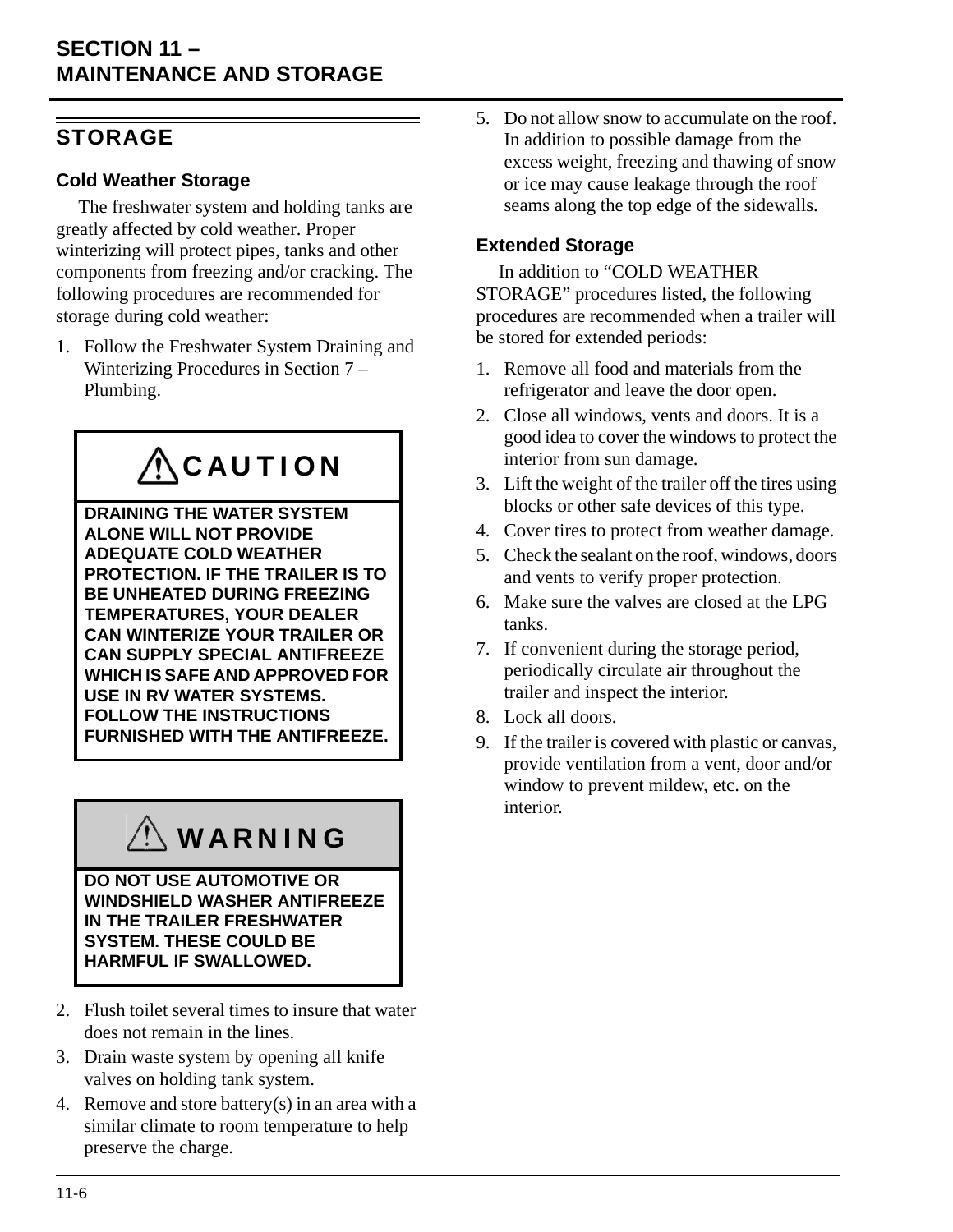## <span id="page-60-1"></span><span id="page-60-0"></span>EFFECTS OF PROLONGED **OCCUPANCY**

Your trailer was designed primarily for recreational use and short-term occupancy. If you expect to occupy it for an extended period, be prepared to deal with condensation and humid conditions that may be encountered.

### **Humidity and Condensation**

Moisture condensing on the inside of windows is a visible indication that there is too much humidity inside the coach. Excessive moisture can cause water stains or mildew, which can damage interior items such as upholstery and cabinets.

When you recognize the signs of excessive moisture and condensation, you should take immediate action to minimize their effects.

You can help reduce excessive moisture inside the trailer by taking the following steps:

- **Ventilate with outside air:** Partially open one or more windows and a roof vent to circulate outside air through the coach. In cold weather, this ventilation may increase use of the furnace, but it will greatly reduce the condensation.
- **Minimize moisture released inside the trailer:** Run the range hood fan while cooking and open a bath vent while bathing or showering to carry water vapor out of the coach. Avoid making steam from boiling water excessively or letting hot water run. Avoid bringing in extra moisture by way of soaked clothing or snow on shoes. Do not hang-dry wet overcoats or clothing inside to dry.

### **MOLD, MOISTURE, AND YOUR TRAILER**

#### **What is Mold?**

Molds are part of the natural environment. They are as old as the Earth itself and mold spores are almost everywhere at some level waiting to grow. Mold plays a part of nature by breaking down dead organic matter, such as fallen leaves and dead trees. Indoors however, mold growth should be avoided. Molds reproduce by means of tine spores. Those spores are invisible to the naked eye and float throughout the outdoor and indoor air. Because of the nature of the use of a trailer, it is natural for a trailer to be introduced into an environment with mold spores.

Mold is a plant and requires its own special environment to grow. That environment includes organic materials, nutrients, moisture, and proper temperature.

#### **How Can I Avoid Mold?**

To reduce the ability for mold to grow, you must reduce what constitutes its growth environment. Mold can grow with the smallest of a nutrient base. Just small amounts of dirt or dust on the carpet can be enough to allow the mold process to begin. Keep the environment as clean as possible. Vacuum the carpet. Clear food spills thoroughly and quickly. Avoid grease buildup near the stove or sink. Clean the exhaust fan above the stove often.

Minimize moisture in your trailer and keep humidity low. Clean spills quickly. Do not allow condensation to build up. You can open windows and vents to minimize condensation. Use of the air conditioner can assist in removing moisture from the air. Avoid leaks, but if leaks do occur, make repairs promptly.

Avoid bringing mold into your trailer. Plants, cloths, books, and other household items may already have mold present. It is easy to transfer mold into your trailer environment.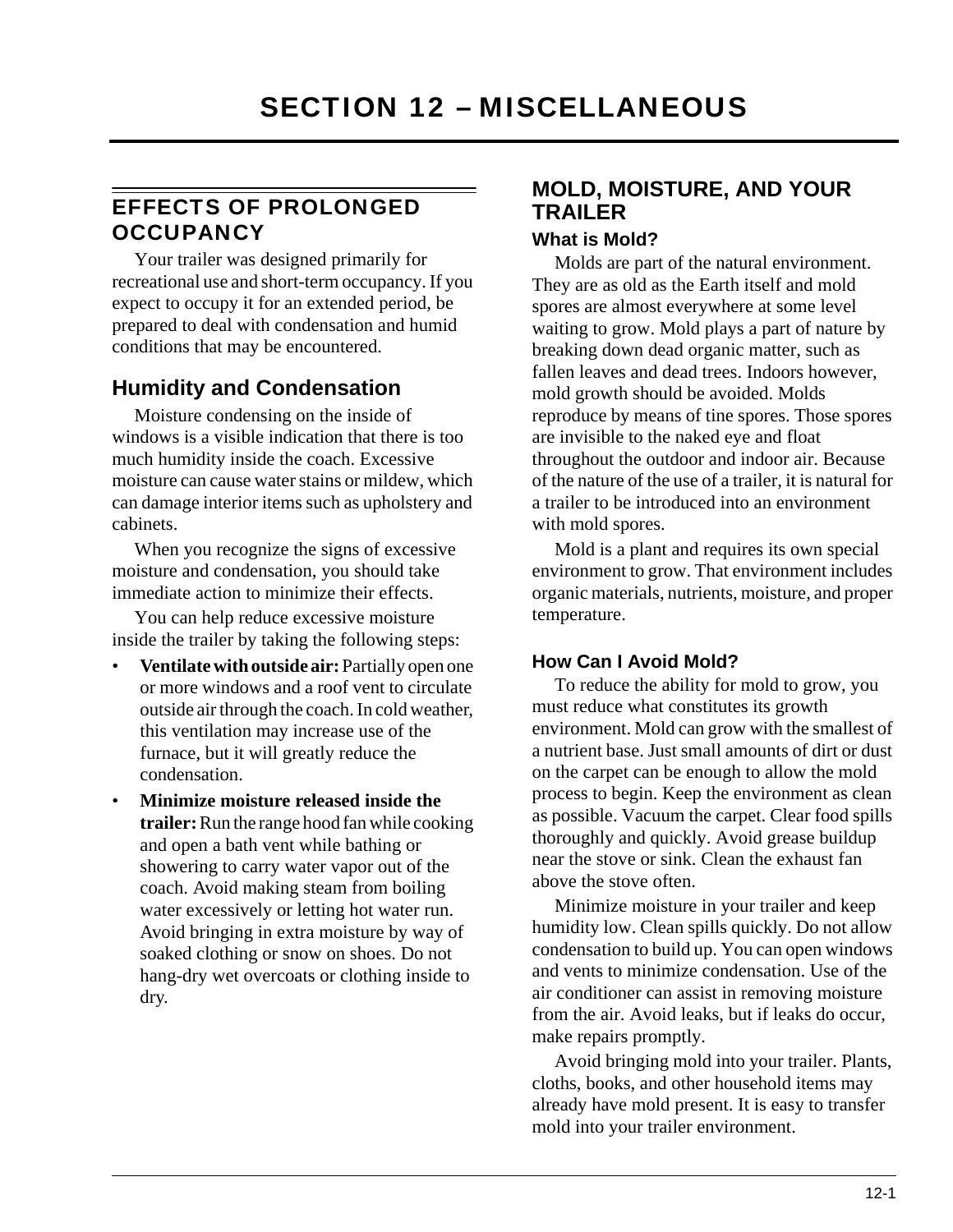## **SECTION 12 – MISCELLANEOUS**

Monitor your trailer. Periodically check those hidden areas in corners, closets, and cabinets to assure mold is not present.

#### **What if I Find Mold?**

If mold develops, clean the area with a concentrate of soap and bleach. Items that contain mold that cannot be cleaned should be removed from the vehicle.

#### **Can Mold Harm Me?**

The effects of mold and airborne mold spores may cause irritation to some people. Experts disagree on the level of exposure that may cause health concerns.

#### **If Mold is Present, What Will Winnebago Do?**

If Winnebago determines that mold is present in the Winnebago trailer as a result of a manufacturing defect reported to Winnebago within the limited warranty period, Winnebago will clean the affected area(s) and/or replace affected items as it deems necessary. This is the extent of coverage provided by Winnebago. Winnebago however, will not assume responsibility for mold deemed to be a result of a trailer users lack of timely and appropriate action to mitigate circumstances should a problem occur.

If Winnebago determines that mold is present due to conditions it determines is not a result of a manufacturing defect found within the warranty period, Winnebago will not provide any financial assistance to the repair of the condition.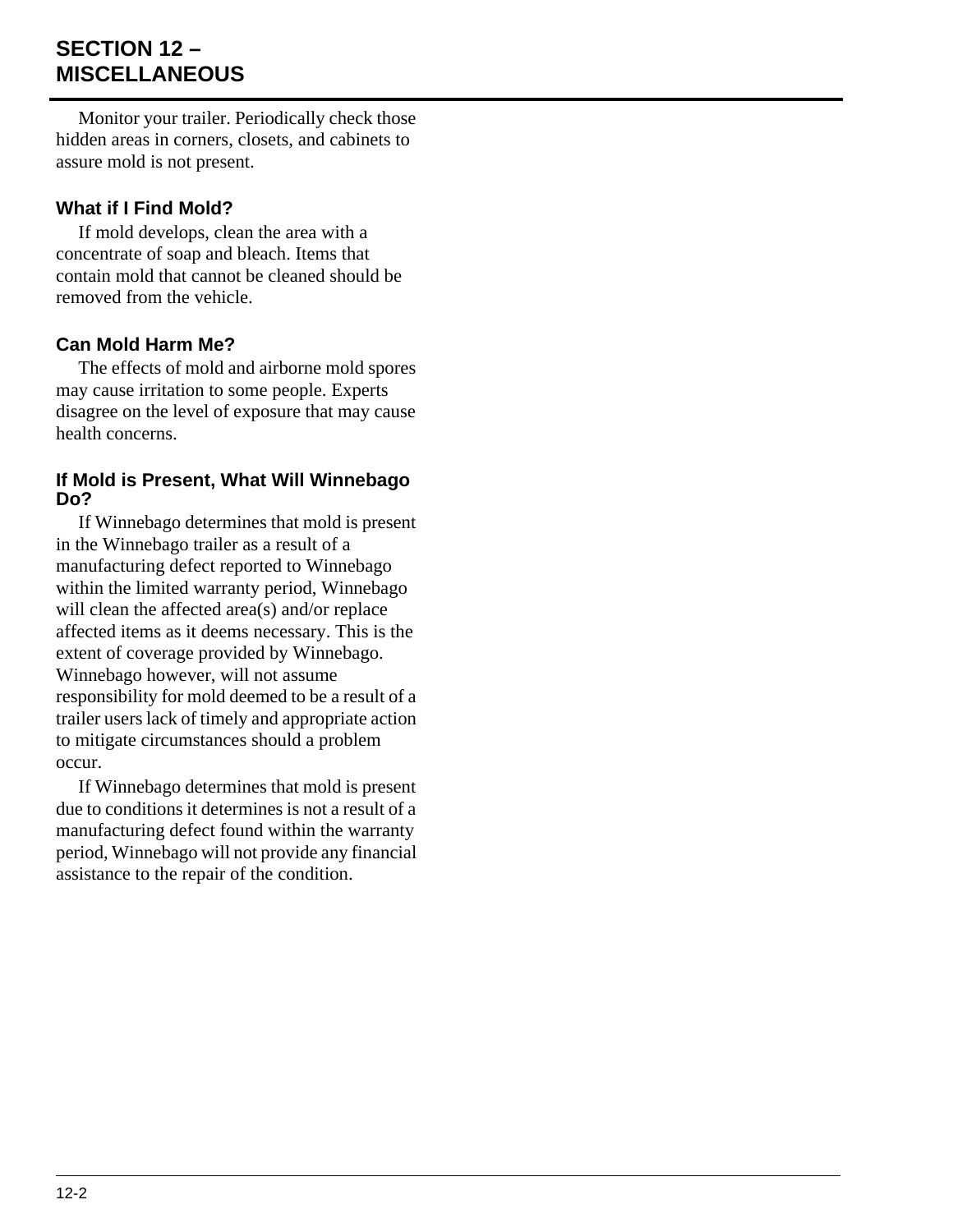# **INDEX**